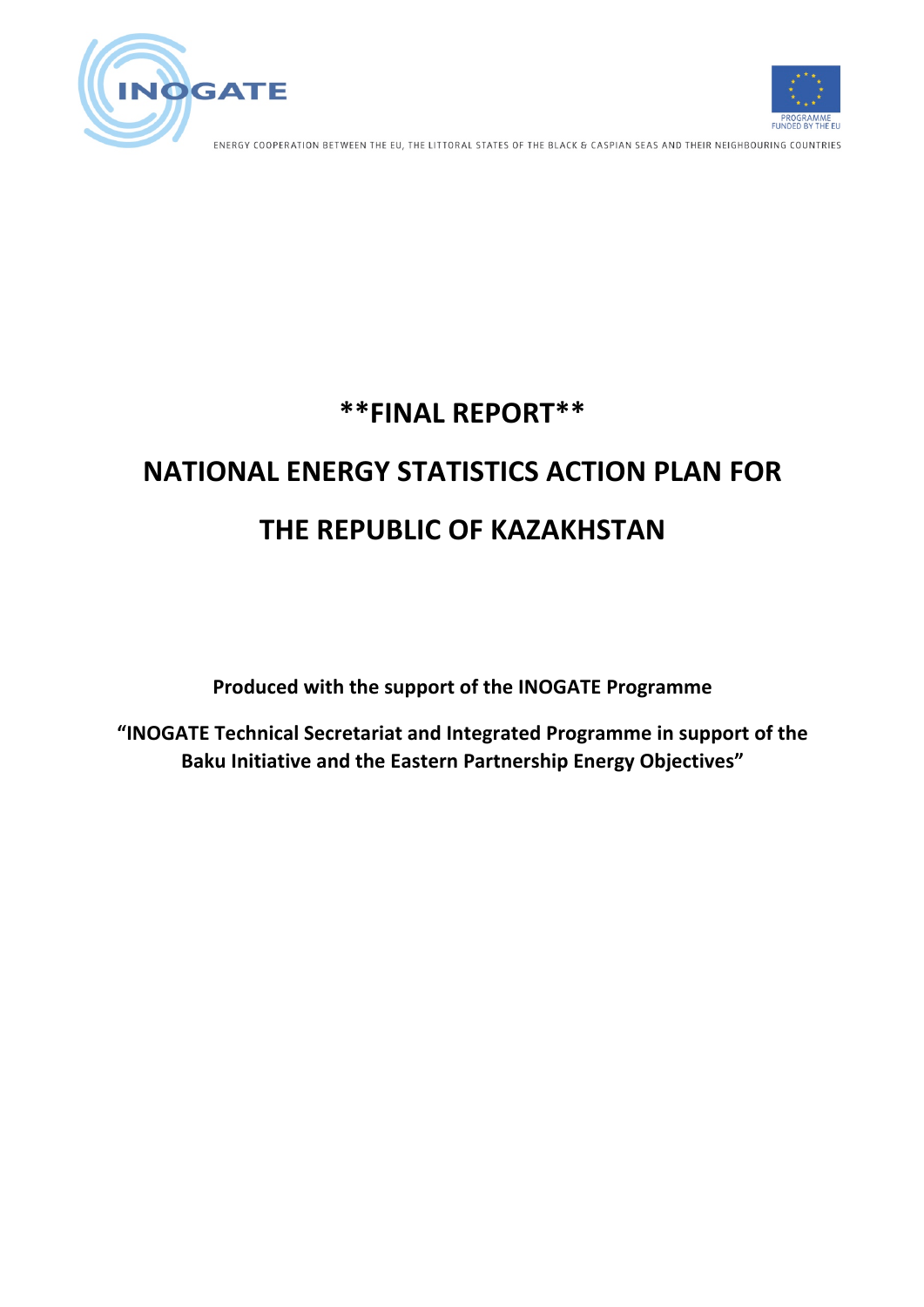

# **CONTENTS**

| 1.             |                          |                                                                                                                                                                        |  |
|----------------|--------------------------|------------------------------------------------------------------------------------------------------------------------------------------------------------------------|--|
| 2.             |                          |                                                                                                                                                                        |  |
| 3 <sub>1</sub> |                          |                                                                                                                                                                        |  |
|                | 3.1.                     |                                                                                                                                                                        |  |
|                | 3.2.                     |                                                                                                                                                                        |  |
|                | 3.3.                     |                                                                                                                                                                        |  |
|                | 3.4.                     | REVIEW OF AVAILABLE METHODOLOGIES APPLIED IN THE PROCESS OF COLLECTING, ELABORATING                                                                                    |  |
|                |                          |                                                                                                                                                                        |  |
|                | 3.5.                     |                                                                                                                                                                        |  |
|                | 3.6.<br>3.7.             |                                                                                                                                                                        |  |
|                | 3.8.                     |                                                                                                                                                                        |  |
|                |                          |                                                                                                                                                                        |  |
|                |                          |                                                                                                                                                                        |  |
|                | 4.1                      |                                                                                                                                                                        |  |
|                | 4.2 <sub>1</sub><br>4.3. | KEY AREA 2: DEVELOPMENT OF A REPORTING SYSTEM BASED ON INTERNATIONAL STANDARDS 14<br>KEY AREA 3: ENERGY BALANCES COMPILATION AND SUBMISSION OF THE JOINT ANNUAL ENERGY |  |
|                |                          |                                                                                                                                                                        |  |
|                | 4.4.                     | KEY AREA 4: DEVELOPMENT OF A REPORTING SYSTEM FOR MONTHLY ENERGY STATISTICS  17                                                                                        |  |
|                | 4.5.                     |                                                                                                                                                                        |  |
|                | 4.6.                     | KEY AREA 6: DEVELOPMENT OF A REPORTING SYSTEM ON ENERGY AND ENERGY EFFICIENCY                                                                                          |  |
|                |                          |                                                                                                                                                                        |  |
| 5.             |                          | NEEDED RESOURCES FOR THE ACTION PLAN IMPLEMENTATION AND SUPPORT FROM                                                                                                   |  |
|                |                          |                                                                                                                                                                        |  |
|                |                          |                                                                                                                                                                        |  |
|                |                          | ANNEX 2 - AREAS FOR TECHNICAL ASSISSTANCES UNDER THE ITS PROJECT 29                                                                                                    |  |
|                | 5.1.                     |                                                                                                                                                                        |  |
|                | 5.2.                     | BRIEF DESCRIPTION OF THE INDICATIVE TECHNICAL ASSISTANCES (TA) UNDER THE ITS PROJECT. 31                                                                               |  |
|                |                          | ANNEX 3 - INDICATORS FOR MONITORING THE ESAP IMPLEMENTATION AND SUCCESS 36                                                                                             |  |
|                |                          |                                                                                                                                                                        |  |
|                |                          |                                                                                                                                                                        |  |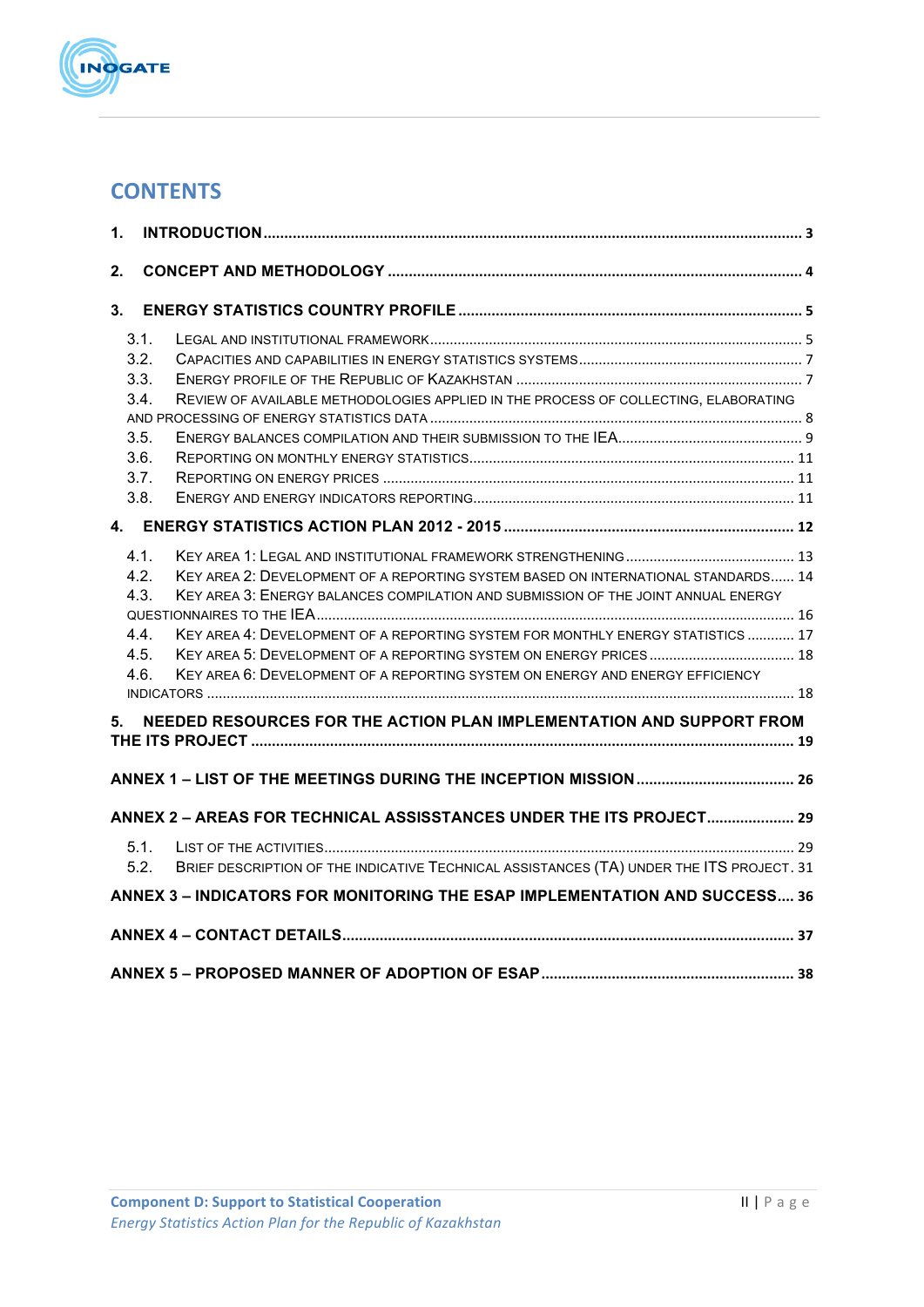

# **1. INTRODUCTION**

A unified approach to activities related to energy statistics is needed for various reasons  $-$  it helps policy makers in the decision making process, reduces administrative workload when collecting and supplying data, reduces efforts of organisations in explaining differences between different datasets, helps general public to understand the energy situation in their own country, as well as in other countries. Detailed, complete, timely and reliable statistics are essential to monitor the energy situation both at the country level and at the regional level. 

At the beginning of 2012, the EU launched a technical assistance project, which addresses, among other areas, energy statistics in the countries in the INOGATE area (Belarus, Moldova, Ukraine, Armenia, Azerbaijan, Georgia, Kazakhstan, Kyrgyzstan, Turkmenistan, Uzbekistan, and Tajikistan).

The assistance in the field of energy statistics will be implemented during the following 2,5 years through the ITS project (*INOGATE Technical Secretariat and Integrated Programme in* support of the Baku Initiative and the Eastern Partnership Energy Objectives) and its specific Component D: *Support to statistical cooperation*.

The main aim of the ITS project and Component D is to assist the Partner Countries (PCs) in developing their institutional frameworks for energy statistics, in order to harmonise them with international standards, and to improve the methodologies applied in the data collection and compilation of energy statistics, energy balances, energy prices and energy (efficiency) indicators.

One of the main activities of the ITS project is the development of Energy Statistics Action Plans (ESAP) and their adoption by the Partner Countries (PCs). ESAPs will be used as a guideline for implementing certain activities under the project, as well as for monitoring their success. The Energy Statistics Action Plans consist of the following main segments:

■ evaluation of the current status of energy statistics and energy balances and creation of the Energy Statistics Country Profile;

■ assessment of the required measures and activities needed to streamline the efforts towards the alignment of energy statistics with the rules and procedures applicable in the relevant international organisations (IEA) and in the EU (EUROSTAT);

■ selection of country specific measures and activities to be supported by the ITS project through the technical assistance aimed to increase transfer of know-how and skills and the creation and strengthening of the institutions involved in energy statistics system organisation. In addition to the above mentioned, the ITS project will implement several horizontal activities involving several INOGATE countries (workshops, conferences, study tours, networking) which will complement the country specific activities and be synchronised with them.

The Energy Statistics Action Plans refer mostly to the ITS project period, but the ITS experts have also included suggestions for the period after the project closure.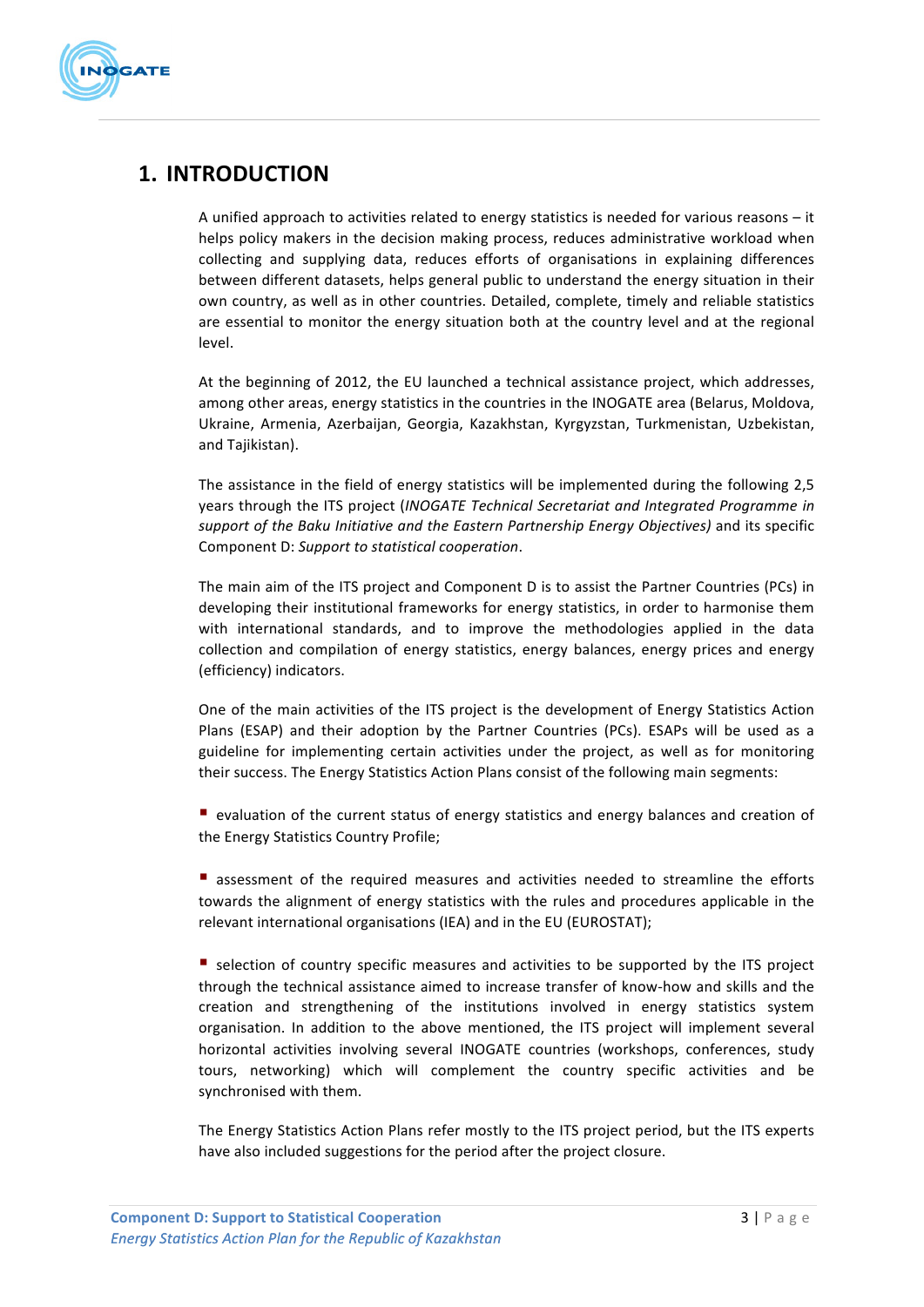

The Energy Statistics Action Plans envisage an active participation of the PCs' relevant institutions in implementing the activities proposed by the ITS project, as well as in monitoring the success of the project.

# **2. CONCEPT AND METHODOLOGY**

In order to develop the Energy Statistics Action Plan in each PC, the ITS experts responsible for the implementation of *Component D: Support to statistical cooperation*, have developed and applied a uniform methodology based on the principles of equality of all the PCs and on the optimum usage of the resources needed for the implementation of specific activities. This means that the ITS experts have tried to shape the implementation of the activities in the following 2,5 years in such a manner that it provides maximum achievable results.

The methodology comprises the following steps and tasks:

 $\blacksquare$  to assess the institutional framework (legal regulation and institutional organisation) for energy statistics;

 $\blacksquare$  to review reporting systems and the energy data collected from the sources that were made available by National Statistical Institutes (NSIs) and other responsible institutions in the PCs, as well as from other relevant available sources, such as the publications of the IEA, the UNSD, and from sources of official energy statistics; and to check and verify findings from other sources (including other departments of NSIs, ministries, agencies and/or other entities involved in monitoring and forecasting energy data):

 $\blacksquare$  to evaluate uniform surveys prepared and submitted by the ITS experts to each PC, to identify gaps in data collection and in the applied procedures and methodologies compared to IEA requirements, to develop benchmarks for specific segments of the energy statistics system and to identify specific groups and the level of development;

 $\blacksquare$  to propose concepts and methodologies for the establishment of a reporting/surveying systems, compilation, aggregation and dissemination of the energy data in accordance with the assessment of each PC's actual capacity, in order to enable the synchronization and harmonisation of time schedules for specific activities in other PCs;

■ to create Energy Statistics Action Plans proposals for each PC, referring to the period of the following 2,5 years of duration of the ITS project and based on a uniform list of specific tasks and applicable measures that are required to overcome an identified gap in all the PCs - both in advanced countries and in those lagging behind the process;

 $\blacksquare$  to estimate the technical, financial and human resources needed to overcome gaps and missing statistics and to set priorities for further actions and activities supported by the ITS project.

The main areas of cooperation between ITS project and PCs will be the implementation of the specific activities, which fall into the scope of the following key actions:

 $\blacksquare$  Legal and institutional framework strengthening.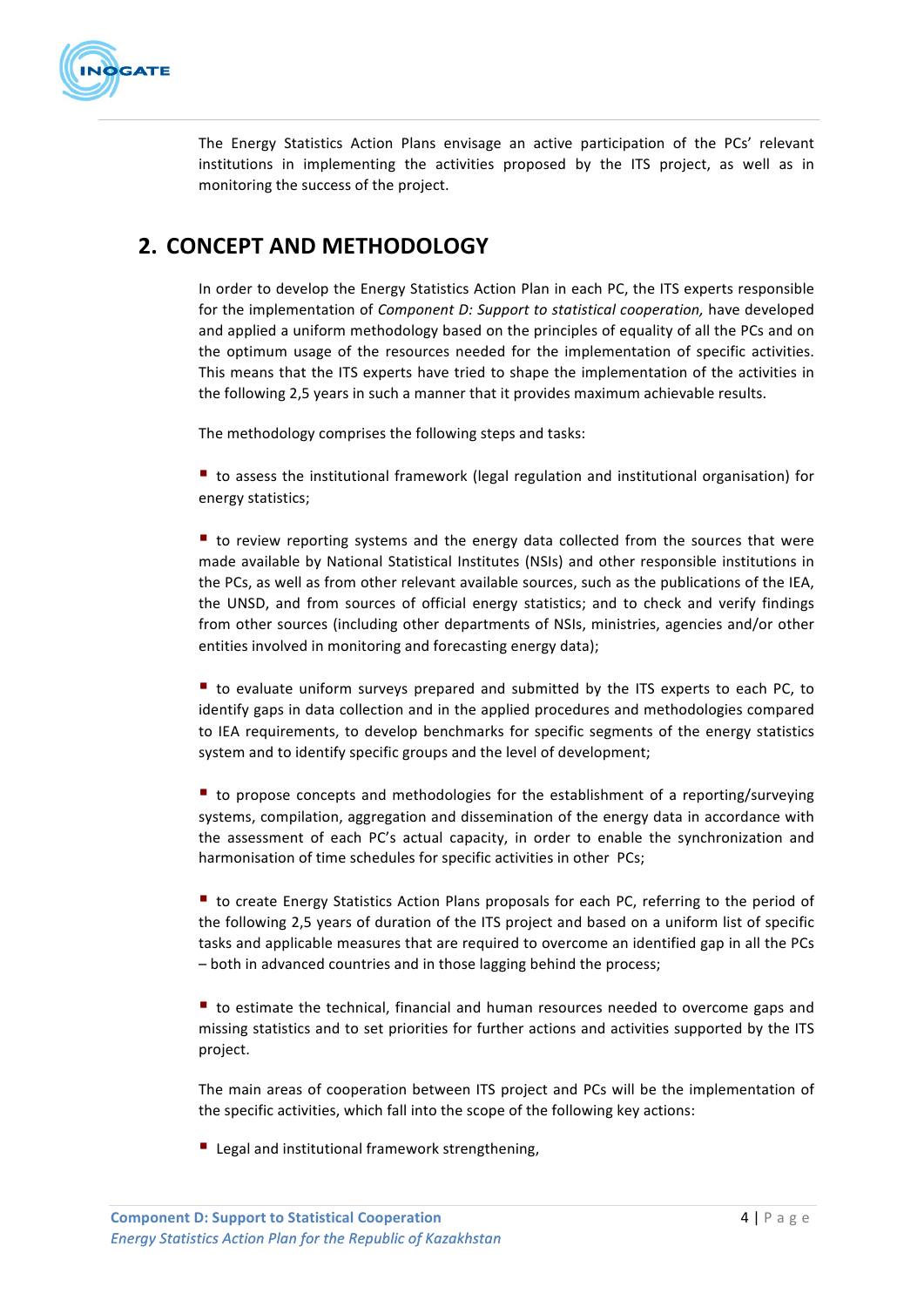

- Development of a reporting system based on international (IEA/EUROSTAT) standards,
- **E** Energy balances compilation and submission of the questionnaires to the IEA,
- **Development of a reporting system for monthly energy statistics,**
- $\blacksquare$  Development of a reporting system on energy prices,
- Development of a reporting system on energy and energy efficiency indicators.

This Energy Statistics Action Plan is based on the common efforts between the ITS expert team and the Kazakhstan's representatives and its aim is to define the sequence of needed actions and to set the priority actions, which will provide the maximum and the most efficient contribution to the progress towards harmonisation of the Kazakhstan energy statistics with international standards.

The ITS expert team had developed the draft proposals for ESAPs, which had later been sent to the relevant institutions in the Partner Countries in order to receive their feedback and opinion on the proposed activities, as well as their suggestions for the further ESAP improvements. Suggested comments from PCs were additionally discussed and were integrated into the final Energy Statistics Action Plan.

# **3. ENERGY STATISTICS COUNTRY PROFILE**

### **3.1. Legal and institutional framework**

According to the *Law on the State Statistics of the Republic of Kazakhstan* (March 19, 2010), the state statistics in the Republic of Kazakhstan is based on the principles of professional independence and autonomy. The other principles of the state statistics are: consistency and comparability of official statistics with international standards and methodologies; equal access to official statistical information; confidentiality of primary statistics data, and others. The *State statistics policy* was adopted with aim to develop, and improve state statistics.

The State statistics bodies (authorised body, public authorities and National Bank of the Republic of Kazakhstan) conduct official statistical observations in accordance with the *Plan* of the statistical work approved by the Government of the Republic of Kazakhstan.

The Agency of the Republic of Kazakhstan on Statistics (ARKS) is the agency authorised by the Law for following competences:

- develops and implements state policy in the field of state statistics;
- develops and adopts regulations in the field of statistics within its competence;
- develops statistical methodology in accordance with international standards in statistics;
- approves statistical methodology for national statistical surveys;
- organises and conducts national statistical surveys in accordance with the plan of statistical works;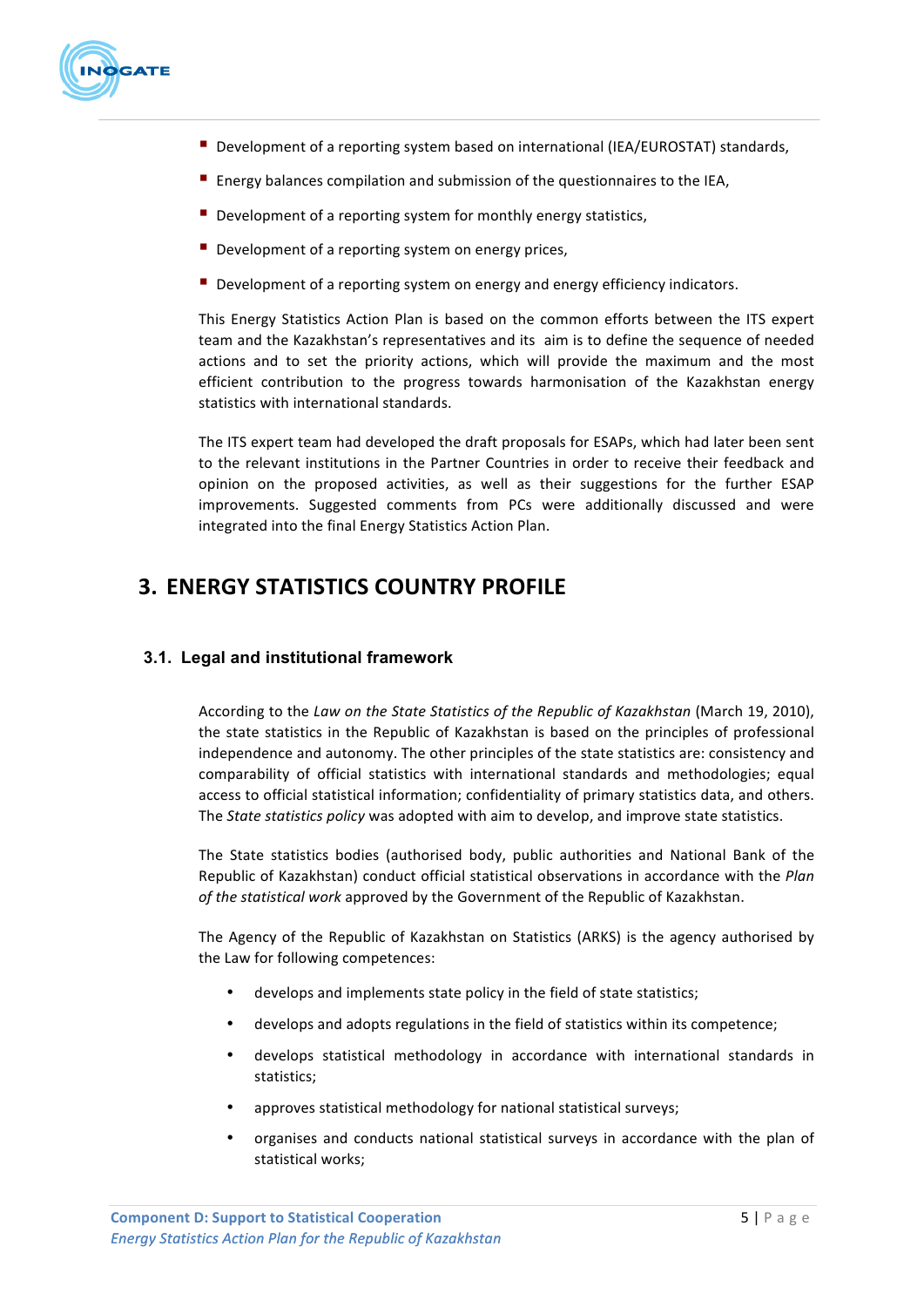

- develops programs for national censuses and ensures its implementation;
- approves statistical forms for national and departmental statistical surveys, instructions for completing them, and the procedure of their approval;
- develops and approves the procedure of submission of primary statistical data by respondents;
- provides respondents with statistical forms for submission of primary statistical data and instructions for their completion;
- receives primary statistical data from respondents on a free of charge basis;
- receives necessary primary statistical data from households about their incomes and expenses free of charge;
- in the case distortions, mistakes and errors in statistical information are detected the Statistical Agency will require that additional information is provided by respondents in order to confirm the reliability of primary statistical data;
- whenever distortions of primary statistical data made by respondents are detected, Statistical Agency will require that rectifications are made by respondents in statistical forms containing primary statistical data;
- uses administrative data exclusively for the production of statistical information and for updating the statistical registers:
- provides state statistical agencies with statistical classifiers by placing them on the internet resources of authorised agency;
- ensures accumulation, maintenance and updating of informational statistical databases on the socio  $-$  economic situation of the Republic and its regions;
- organises research and development in the field of state statistics;
- ensures the quality of statistical information, Statistical Agency will check the compliance of statistical activities of state statistical agencies with statistical methodology which was approved by the authorised body for departmental statistical observations and will request documents (information) necessary for such examination;
- gives explanations on matters within the competence of the authorised body;
- in order to improve national statistics Statistical Agency will establish consultative and advisory bodies with the regulations to be approved by the head of the authorised body;
- exercises state monitoring over state statistics, except for inspections, in order to check its compliance with laws and regulations of the Republic of Kazakhstan as well as with resolutions of the Government of the Republic of Kazakhstan in the field of state statistics.

The Law defines rights and obligation of the respondents. The respondents need to submit valid primary statistical data in accordance with the schedule of submission and methodology prescribed.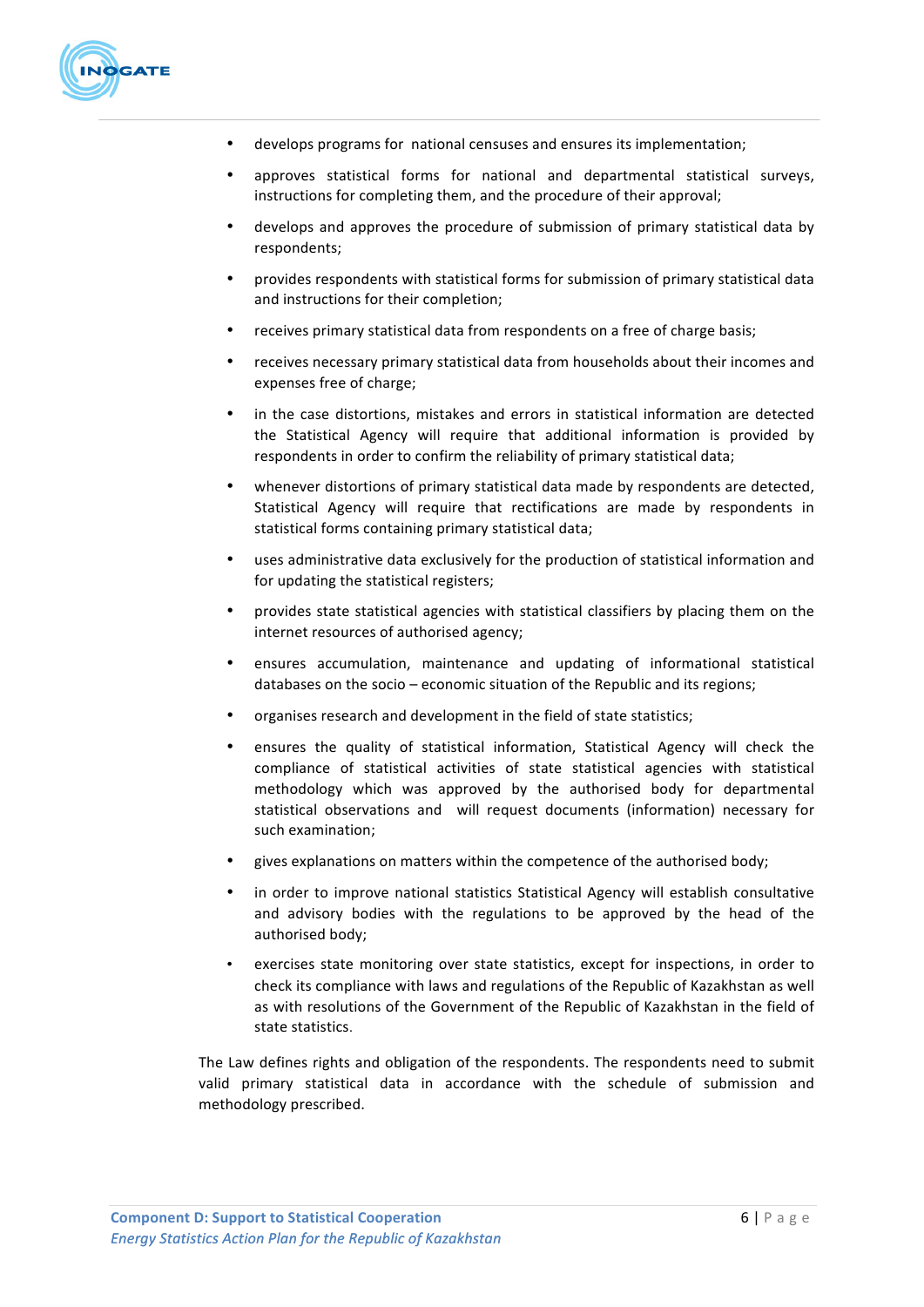

In carrying out statistical activities, The Agency of the Republic of Kazakhstan on Statistics uses the statistical registers: statistical business register, statistical population register, agricultural register, and register on housing stock.

The state statistics bodies provide the users with equal access to high-quality official statistics information and statistical methodology on the official websites of the state statistics authority. The dissemination of statistical information is provided in compliance with the provisions of the legislation of the Republic of Kazakhstan.

At the moment, the Agency is working on the implementation of the Action plan for the development of energy statistics  $2011 - 2015$ , which was approved by the Order of the Chairperson of the Agency of the Republic of Kazakhstan on Statistics.

The Division of Statistics of Mutual Trade and Commodity Markets of the Department of Service Statistics of the ARKS bears responsibility for the compilation of fuel and energy balance. Two people are responsible for the compilation of fuel and energy balance. The source of financing of energy statistics activities is the state budget.

Agency of the Republic of Kazakhstan on Statistics, together with the Ministry of Industry and New Technologies of the Republic of Kazakhstan, the Ministry of Environmental Protection of the Republic of Kazakhstan and other stakeholders from the public sector implements activities to expand energy efficiency indicators and to ensure their comparability on an international level.

# **3.2. Capacities and capabilities in energy statistics systems**

The Kazakhstan's statistical system includes central office in Astana and 16 regional (municipal) departments for statistics.

# **3.3. Energy profile of the Republic of Kazakhstan<sup>1</sup>**

#### **PRODUCTION**

Kazakhstan has the largest recoverable crude oil reserves and its production amounts about two thirds of total crude oil currently being produced in the region. Kazakhstan oil export is the base of the country economy; the GDP growth amounted over 7 percent during the last few years.

 

<sup>&</sup>lt;sup>1</sup> Fiaures provided by the Agency of the Republic of Kazakhstan on Statistics.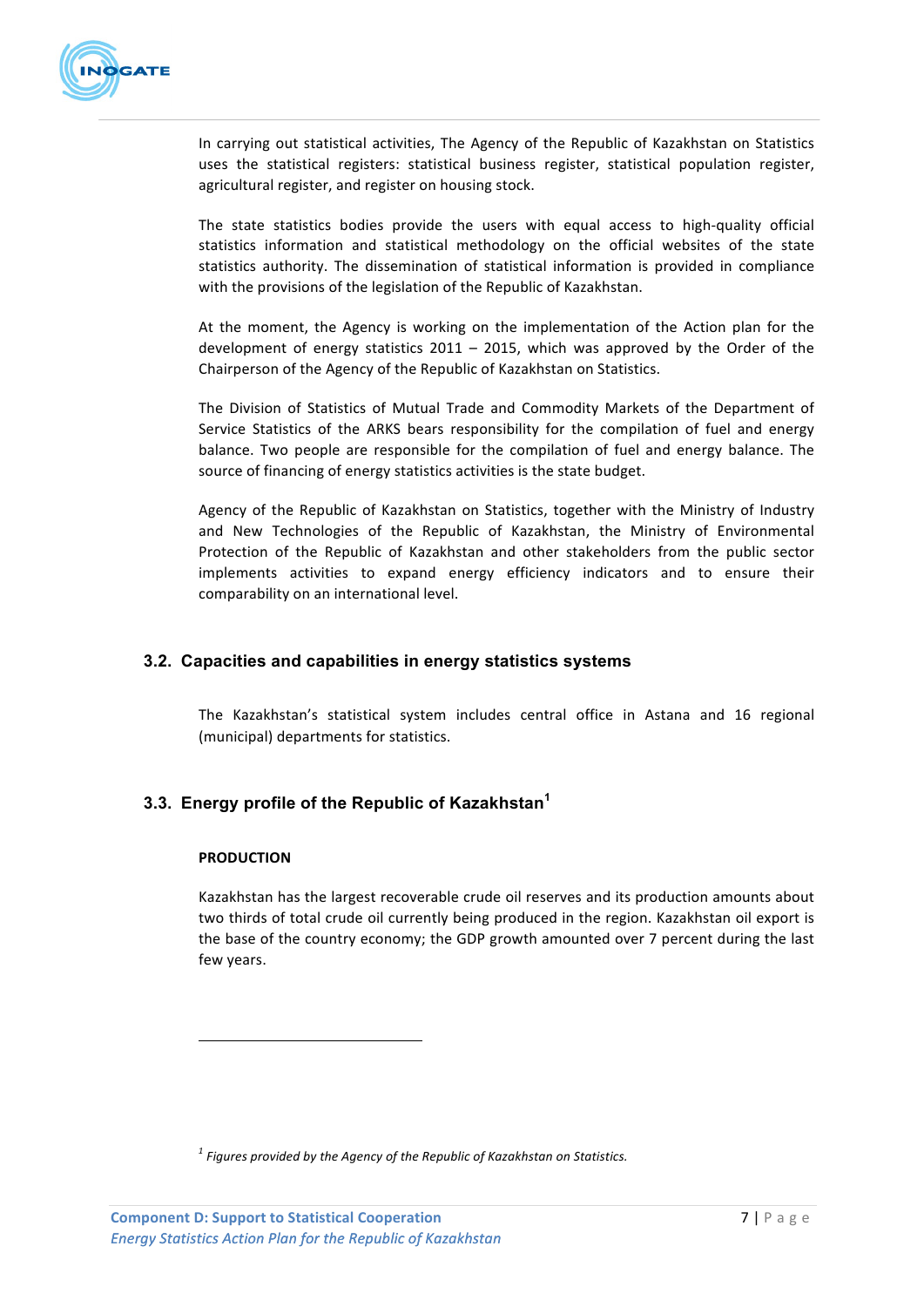

According to the energy balance for 2009, Kazakhstan produces 143,636 ktoe and the largest share belongs to crude oil - 44 percent. Coal is presented with the share of 30 percent, natural gas with 6 percent, while biofuels and hydro energy together amounted less than 1 percent.

#### **IMPORTS AND EXPORTS**

In 2009, the total primary energy supply (TPES) amounted to 55,968 ktoe. Kazakhstan imports 9,933 ktoe, 61 percent of total belongs to crude oil, 16 percent to oil products, 18 percent to natural gas and 1 percent to coal.

#### **ENERGY TRANSFORMATION**

Kazakhstan has 937 power plants, including 22 hydro power plants. The total installed generation capacities amount 17 GW, 50 percent of which are from power plants and 44 percent are from hydro power plants. About 50 percent of country's power generation comes from power plants.

#### **ENERGY CONSUMPTION**

The total final energy consumption (TFC) in Kazakhstan amounts to 21,635 ktoe. In the TFC, the largest share belongs to oil products, followed by electricity, coal, heat and natural gas. Manufacturing industry consumes 72 percent, transport sector 6 percent, while other sectors 22 percent of TFC.

# **3.4. Review of available methodologies applied in the process of collecting, elaborating and processing of energy statistics data**

The Agency of the Republic of Kazakhstan on Statistics (ARKS) applies specific methodological concepts for energy data collection.

The ARKS publishes on the official website the list of all forms for the State statistical observations which are applied in 2012 and which includes the forms for the reporting on energy data. Each form on the list is defined with the number of form, code, index, list of the respondents, frequency and the date of submission. The forms, which are relevant for energy statistics, are the following:

- Annual report on the power stations and boiler houses operation (6-TP)

The form 6-TP is submitted by all legal entities and (or) their structural or separate subdivisions with main or secondary types of activity "Power generation, transmission and distribution of electricity", "Steam supply and air conditioning systems" according to the General Classification of Economic Activities codes (35.1, 35.3).

- Annual report on the production, distribution and consumption of electricity (24-energy)

This form is submitted by all legal entities and (or) their structural or separate subdivisions with main or secondary type of activity "Power generation, transmission and distribution of electricity" according to the General Classification of Economic Activities code (35.1), as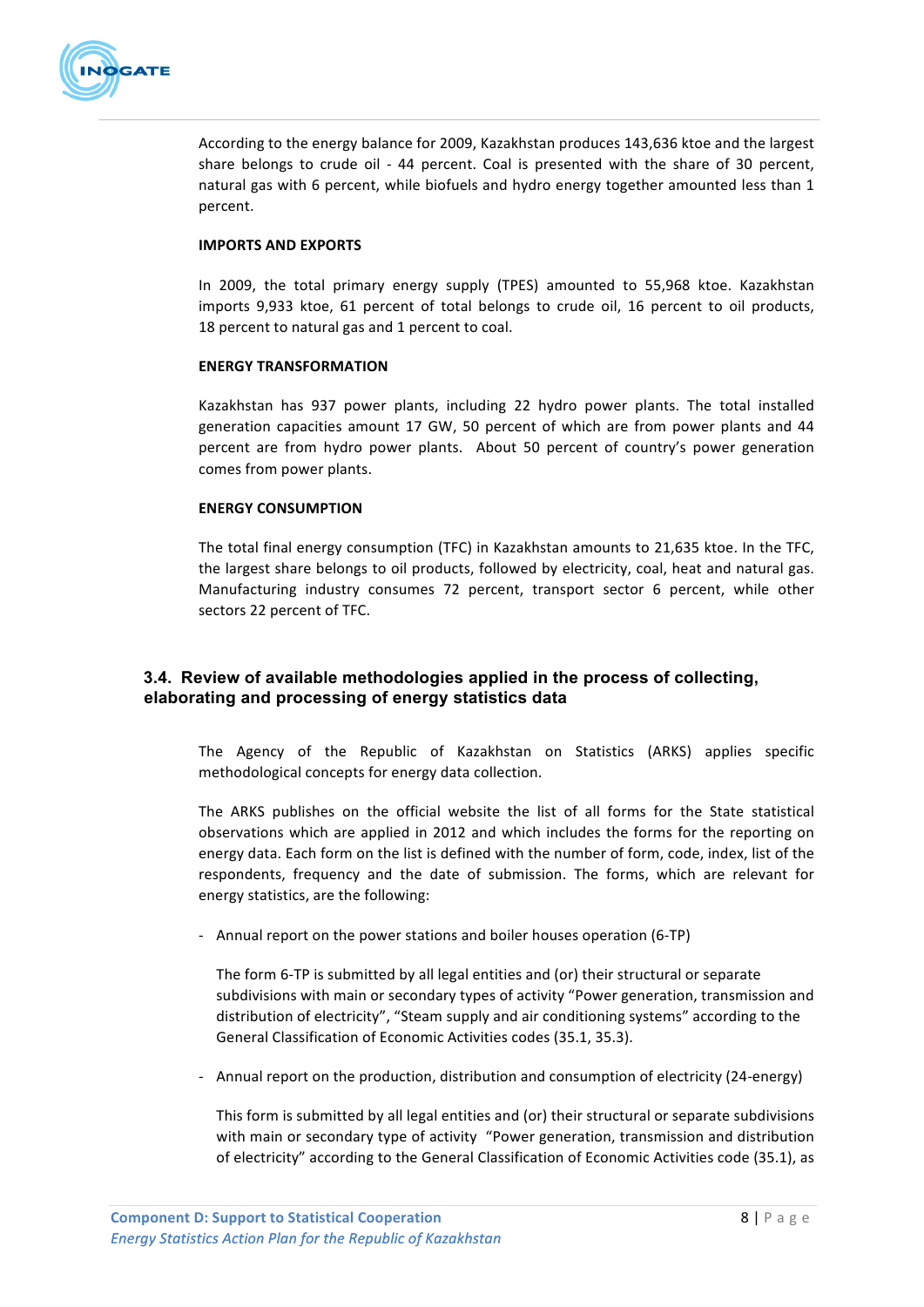

well as all legal entities and (or) their structural subdivisions which consumed electricity during the process of industrial activity (05-33, 35.2-39).

- Energy balance annual report (1-TEB)

This annual report is submitted by all legal entities and their subdivision regardless of the type of economic activity, both suppliers and consumers of fuels and energy.

According to the catalogues from the business registry 43,383 respondents submitted filled form 1-TEB (annual) to ARKS for the year 2011.

- Annual report of an enterprise on manufacture and shipment of production (goods, services) (1-P)

This annual report is submitted by legal entities and (or) their structural or separate subdivisions with main or secondary type of activity "Industry" (05-33, 35-39).

Except the State statistical observation, energy data is collected through Departmental statistical observations, which include the following reports:

The ARKS receives data on export and import from the Custom Control Committee of the Ministry of the Finance of the Republic of Kazakhstan. ARKS also forms national statistical report 1-TS "Report on Mutual Trade of Goods with the Customs Union member-states".

# **3.5. Energy balances compilation and their submission to the IEA**

The need for timely and reliable annual energy balance for the Republic of Kazakhstan was determined in the ARKS's Strategic Plan for 2009-2011, within the framework of the State *Program on Forced Industrial-Innovative Development of Kazakhstan for 2010-2014* and the *Strategy of Industrial and Innovation Development of Kazakhstan for 2003 – 2015.* 

The ARKS compiles fuel and energy balance according to the *Methodological Recommendations for Production of Fuel and Energy Balance of the Republic of Kazakhstan* of 28 March 2000.

In 2004, *Guidelines for the development of the fuel and energy balance on the basis of the full program and expanded scheme were prepared*.

The Methodological Recommendations were developed on the basis of the long-term national practice, which compiles with requirements set by international organisations. The applied concept allows comparisons of the regional and aggregated national fuel and energy balances.

The main purpose of the fuel and energy balance (FEB) of the Republic of Kazakhstan is to assess the changes in the production and consumption of fuel and energy, as well as to identify future trends of changes in FEB in the country and compare them with trends in the country's regions.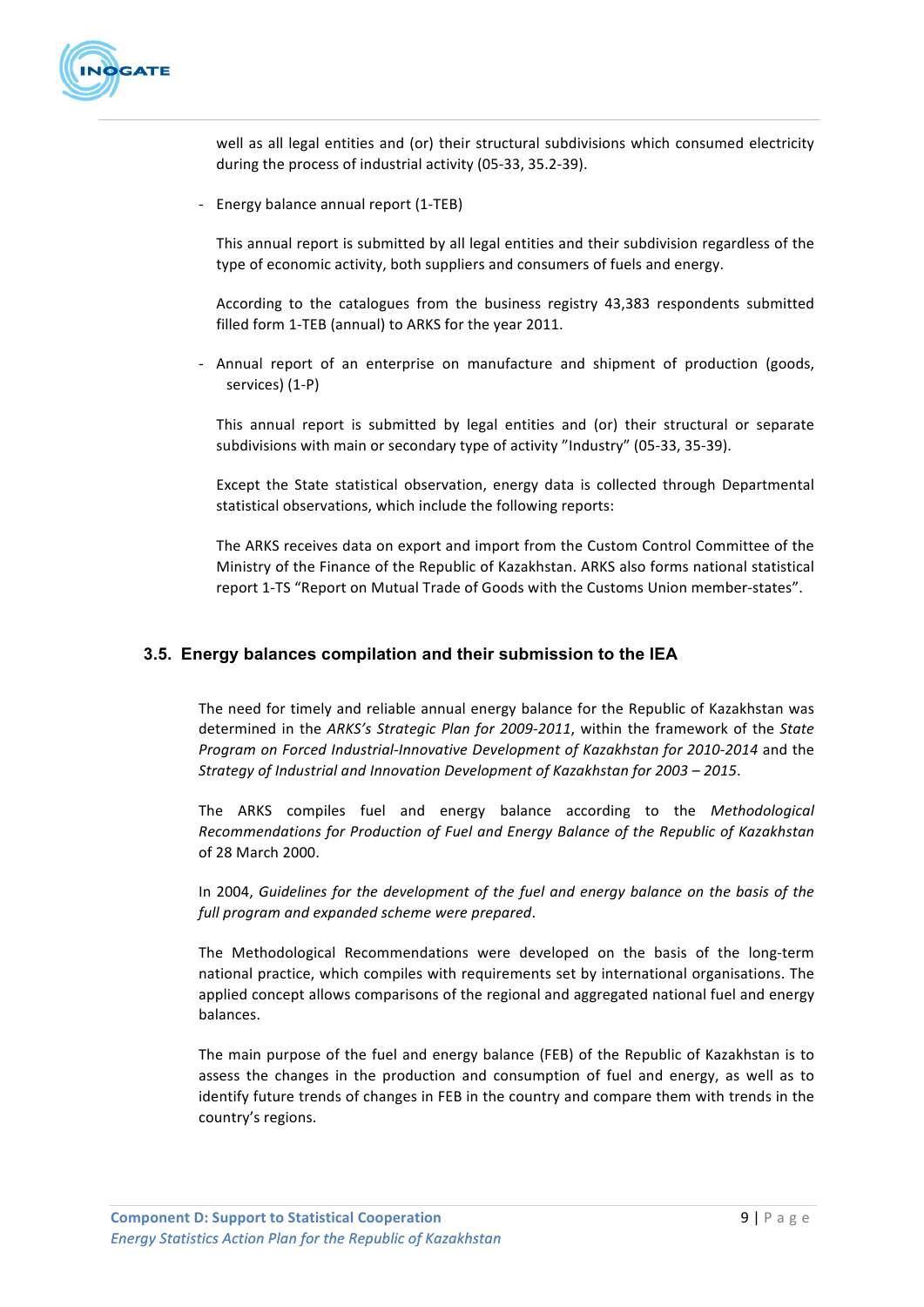

The FEB of the Republic of Kazakhstan is a complex balance, which presents the overall country energy chain and integrates energy flows for 31 different energy forms.

The main standard form of FEB is presented as aggregate balance consisting of four main groups of energy forms: solid fuel, liquid fuel, gaseous fuel and thermal energy and electricity.

The first group (solid fuels) includes types of energy forms such as coal with subgroups  $-$ Karaganda, Ekibastuz and other coal, lignite.

The second group (liquid fuels) includes oil, gas condensate, petrol, kerosene, gas-oils, furnace fuel, slow diesel fuel, marine diesel and furnace oil.

The third group (gaseous fuels) consists of natural gas, propane and liquefied butane.

The fourth group includes thermal energy and electricity.

The main structure of the FEB prepared according to the national methodology includes the following components:

- Resources:
	- o Generation
	- o Import
	- $\circ$  Balance at the beginning of the year
- Distribution:
	- $\circ$  Consumption in the Republic including:
		- conversion into other energy forms
		- consumption as raw material and as material for non-fuel needs
		- directly as a fuel and energy
	- o Exports
	- o Losses
	- $\circ$  Balance at the end of the year.

The national format of FEB can be converted to the format, which is compliant with the international standards based on the UNSD's International Recommendations for Energy *Statistics*. 

The ARKS publishes energy balances on the official website in the form of statistical bulletin. The last published bulletin *Fuel and Energy Balance of the Republic of Kazakhstan 2007* – 2011 contains 183 pages and is available free of charge. In addition to fuel and energy balance for the Republic of Kazakhstan, the bulletin also contains regional fuel and energy balances, review which shows energy consumption in Kazakhstan and world energy statistics.

The ARKS does not submit five annual energy questionnaires (IEA/EUROSTAT/UNECE) to IEA, it submits only fuel and energy balances in the national format.

The ARKS points out that the main users of the energy statistics are: Governmental bodies (Ministry of Industry and New Technologies of the RK, Ministry of the Environmental Protection of the RK, Ministry of Oil and Gas of the RK); various departments inside ARKS for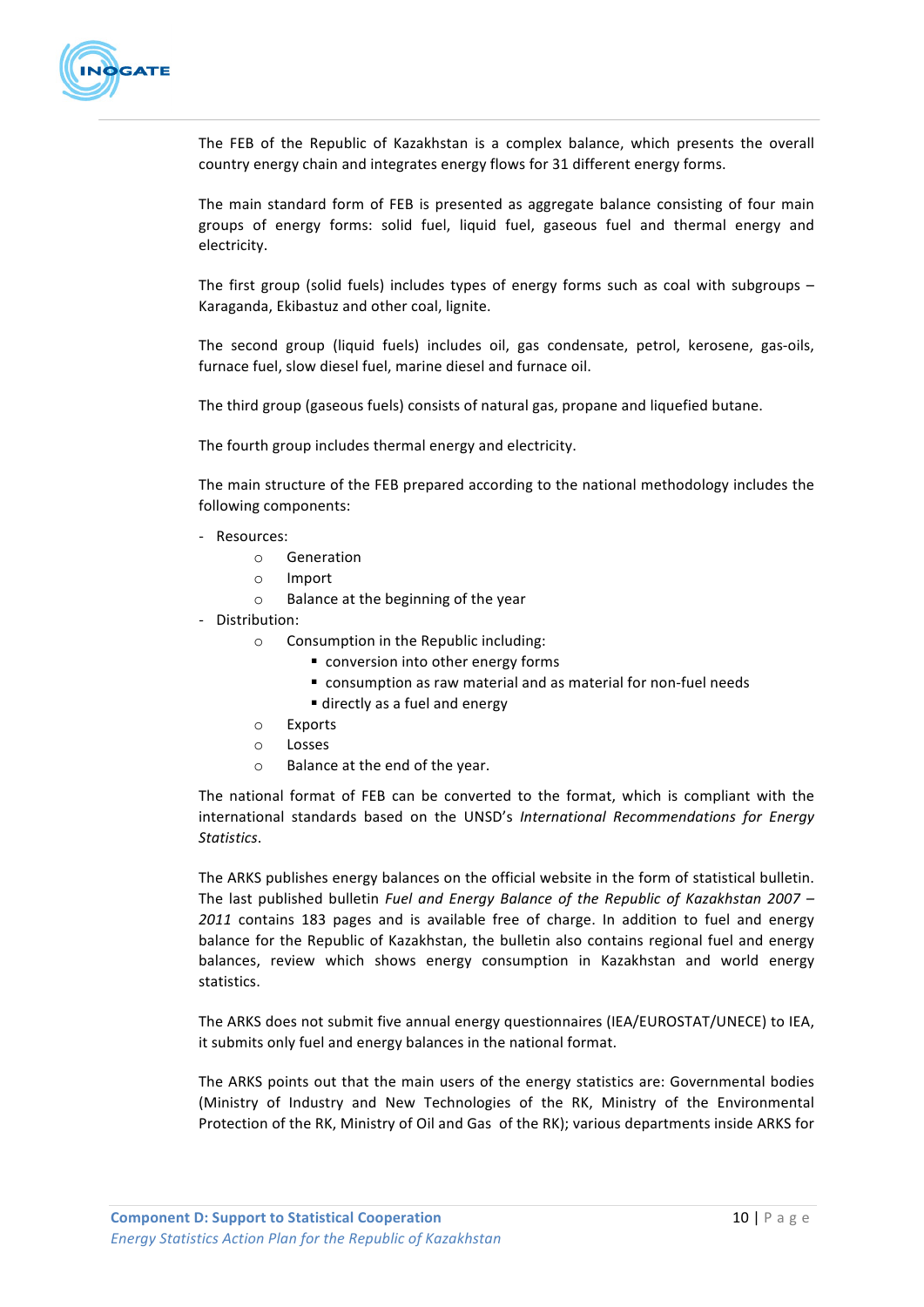

the international comparisons; energy companies for its own researches (KazMunaiGas) and others.

# **3.6. Reporting on monthly energy statistics**

The ARKS publishes monthly energy statistics. The data are published in the form of statistical bulletin, which contains balances of the energy resources and use of energy products. 

Energy statistics data are generated on a monthly basis in the bulletin "Resources and the use of certain types of products (goods) and raw materials in the Republic of Kazakhstan (http://www.stat.kz/publishing/Pages/torg\_13.aspx).

### **3.7. Reporting on energy prices**

The Division of Consumer Prices Statistics of the Price Statistics Department of the ARKS is responsible for the prices of electricity and energy products.

# **3.8. Energy and energy indicators reporting**

In 2009 the *Methodological Recommendations* for the calculation of indicators to measure *energy efficiency* were approved. These *Methodological quidelines* resulted from numerous initiatives in Kazakhstan the aim of which was to reduce energy intensity and improve energy efficiency. These two issues are the primary objectives of the integrated ecology and energy policies of the Republic of Kazakhstan. The methodology for the compilation of energy efficiency indicators is based on the results from annual fuel and energy balance. The Guideline recommends the calculation of the following energy efficiency indicators:

- Gross Fuel and Energy Resources

The basis for calculating the gross FER (Fuel and Energy Resources) is the annual Fuel and Energy Balances (FEB). The first step in developing this indicator includes designing table for each type of FER according to the Standard Classification of Economic Activity. Then, the received data are aggregated in the relevant groups, sections and types of economic activities. At the second stage, these figures are converted into tons of oil equivalent units and grouped according to the FEB classification.

- GDP Energy Intensity

GDP energy intensity is a summary indicator that describes the level of FER consumption per unit of GDP. The GDP energy intensity indicator is identified as a correlation between the volume of gross FER consumption for all production and non-production purposes in tonnes of oil equivalent.

- GDP Carbon Intensity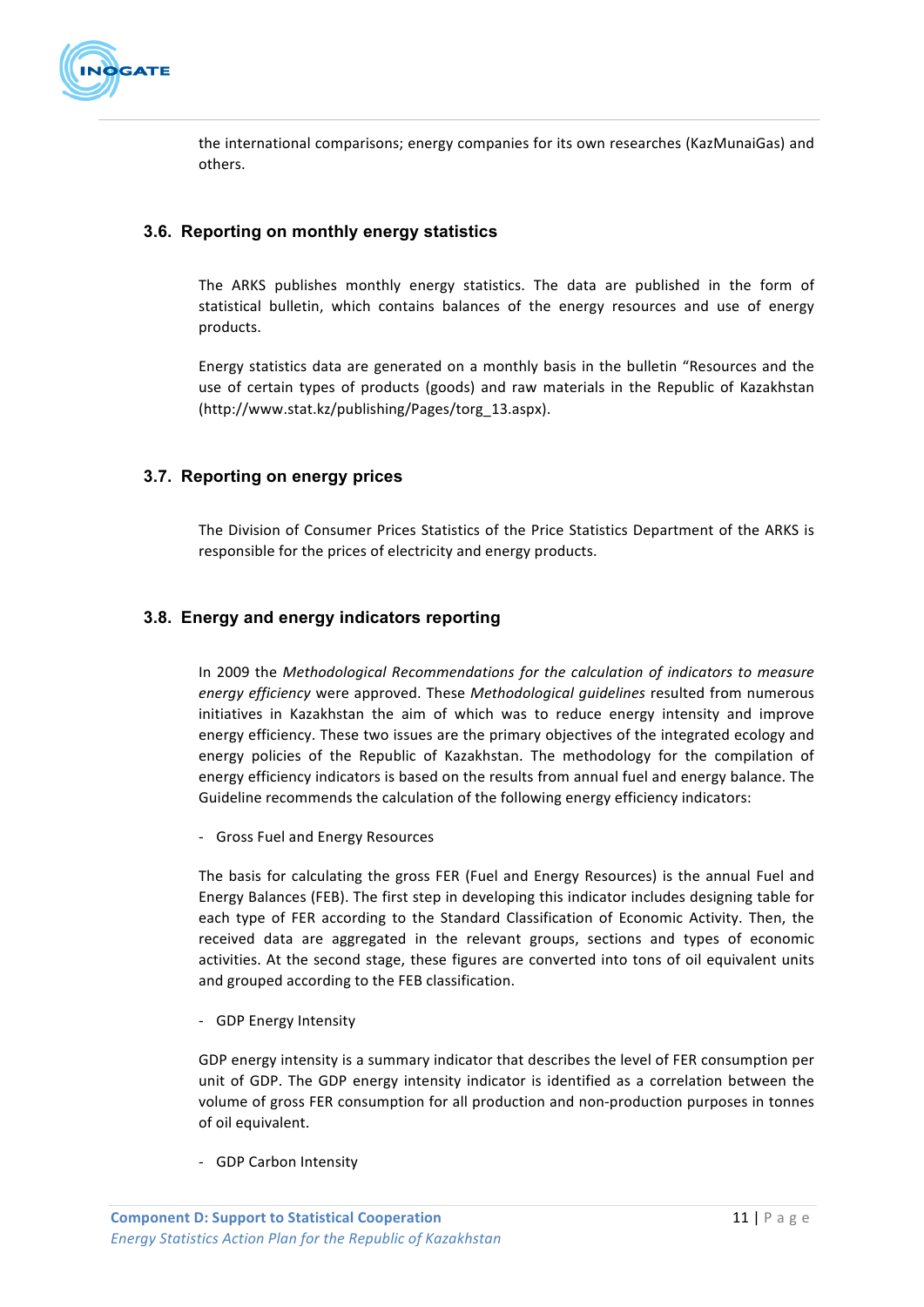

Total emissions (GHG inventory)  $(V_{CO2})$  are calculated on the basis of the fuel and energy balance. Total emissions represent a sum of figures for consumption of each type of fuel multiplied by the ratio of gas emissions (CO2) when the fuel is burnt. The administrative body responsible for GHG inventory is the Ministry of Environmental Protection of the Republic of Kazakhstan; it coordinates and monitors this activity. By the request of the Ministry, The Kazakh Research and Development Institute of Ecology and Climate manages the GHG inventory in Kazakhstan since 2000.

- Energy Consumption per Capita

Energy consumption per capita is one of vital parameters that describe energy efficiency of the national economy; it is a relation between the quantity of energy consumed over a certain period (a year) and the population. The energy is calculated in oil equivalent and includes all types of consumed energy.

The Ministry of Industry and New Technologies of the Republic of Kazakhstan is responsible for the development and implementation of policy in the area of energy efficiency in Kazakhstan.

# **4. ENERGY STATISTICS ACTION PLAN 2012 - 2015**

The Energy Statistics Action Plan for the Republic of Kazakhstan is presented in the following paragraphs as a sequence of integrated horizontal and vertical activities planned for the period  $2012 - 2015$ . All proposed vertical activities are specified in such a manner that they reflect Kazakhstan's demands for timely and reliable energy statistics data. The activities that are suggested and planned to be supported by the ITS project, through the particular Technical assistances (ITS TA), are specially highlighted. A list and a short explanation of all applicable ITS Technical assistances can be found in Annex 2.

In addition to the vertical activities mentioned above, the main stakeholders in energy statistics will be invited to actively participate in other ITS project activities common for all the Partner Countries (PCs), such as workshops, conferences, study tours, networking and others (horizontal activities), that complement the ITS technical assistances.

It is important to mention that Kazakhstan and its responsible stakeholders are expected to ensure the availability of appropriate staff, to support their active participation in the implementation of this Action Plan, and thereby ensure the sustainability of the initiated processes.

The main goal of all these activities is to increase capacity building in the PCs and to establish a reliable and timely energy statistics system available to the growing number of energy statistics users.

Implementation plan and timelines presented in table 5-2, Chapter 5, provides a schedule of the activities to be accomplished until 2015.

The ITS expert team developed a set of indicators for monitoring implementation of ESAPs during the period  $2012 - 2015$ . The indicators are listed in table in Annex 3 and will be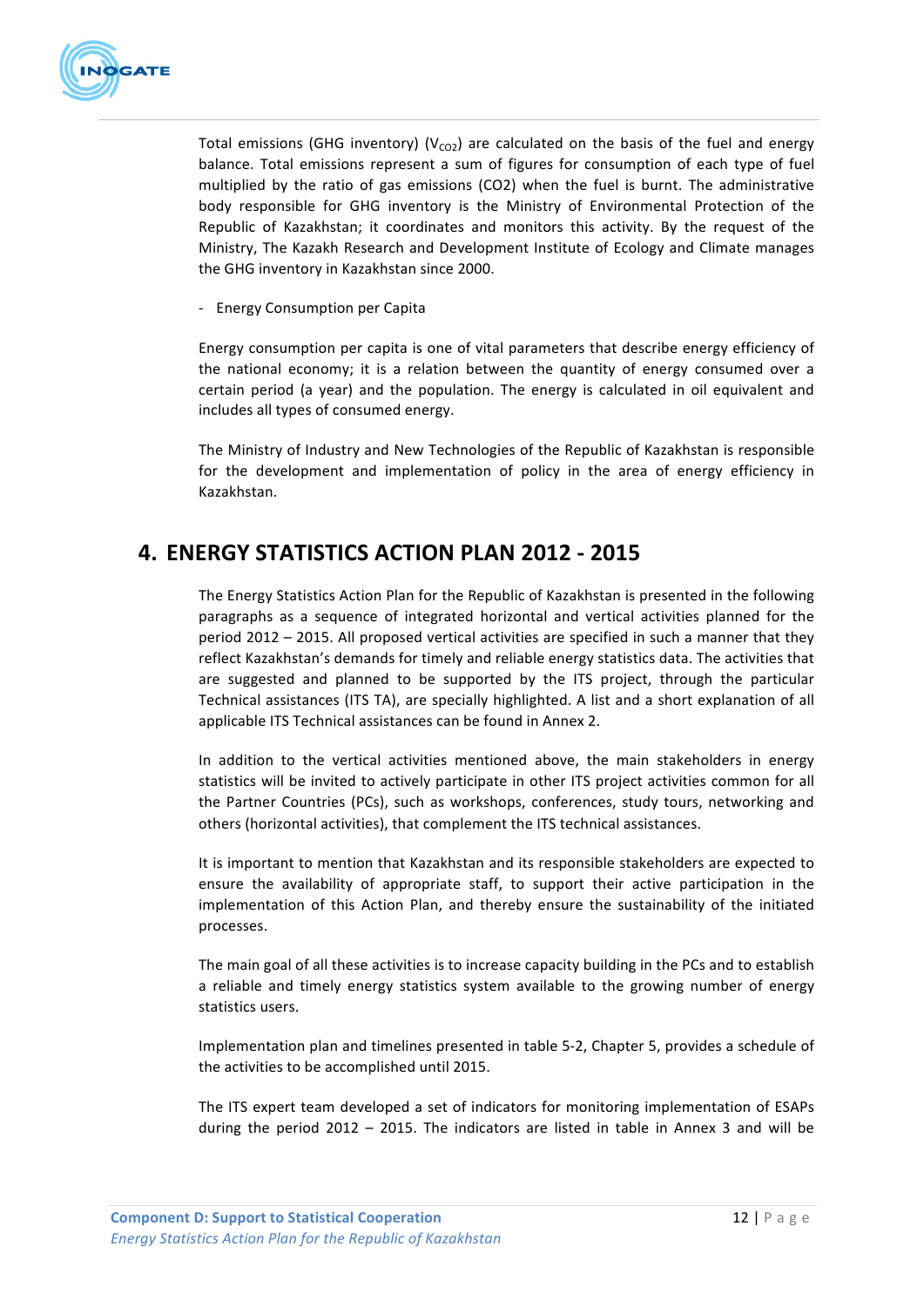

completed at the beginning of the implementation phase and at the end of each project year (2013, 2014). The ARKS and ITS expert team will complete the table jointly.

# **4.1. Key area 1: Legal and institutional framework strengthening**

The legal framework for energy statistics in Kazakhstan defines in detail the responsibilities and tasks of the main state statistical stakeholders and bodies. What is missing in the organisational structure is a firmer institutional organisation, especially the coordination of the statistics-related activities with other governmental bodies, e.g. the responsible Ministries that submit part of the energy statistics to the Agency. This has a multipurpose importance: to avoid duplication of reports that the reporting units are obliged to submit, reduce the costs of data collection and others.

In order to increase the reliability of energy data the situations, as described above must be avoided and firmer institutional arrangement must be achieved.

• Improvement of the institutional relationship and capacity building on the institutional **organisation for energy statistics**

The ITS project foresees the implementation of two specific activities in Kazakhstan that will also be implemented in the other PCs:

- The first activity will support the **organisation of a national meeting** whose aim is to coordinate the distribution of tasks and capacities within the energy statistics system. This activity will support the establishment of coordination mechanisms within the energy statistics system in Kazakhstan, which will ascertain that the allocation of tasks and responsibilities between main stakeholders serves to avoid the duplication of work and is based on minimum costs and efficient use of resources. This activity also involves the facilitation of the development of a **Memorandum of Understanding** (MOU) for cooperation on energy statistics agreed between the Agency of the Republic of Kazakhstan on Statistics (ARKS) and other bodies involved in the energy statistics system.
- The second activity will include the conduction of a **meeting with decision makers**, **national authorities and energy data suppliers** on the importance of available, reliable, timely and transparent energy statistics. The national meeting will include an awareness campaign on the importance of energy statistics.

In addition to the activities mentioned above, the ARKS and other responsible statistical bodies have a possibility to additionally implement particular activities with the support of the ITS Technical assistance in order to improve the institutional relationship and increase the capacity building of institutional organisation for energy statistics in Kazakhstan (ITS TA-1.3., ITS TA-1.4):

• The activity ITS TA-1.3 will include a brief revision of the institutional organisation and the roles of the stakeholders involved in the energy data system. The activity will result in a **proposal for the improvement** of the institutional organisation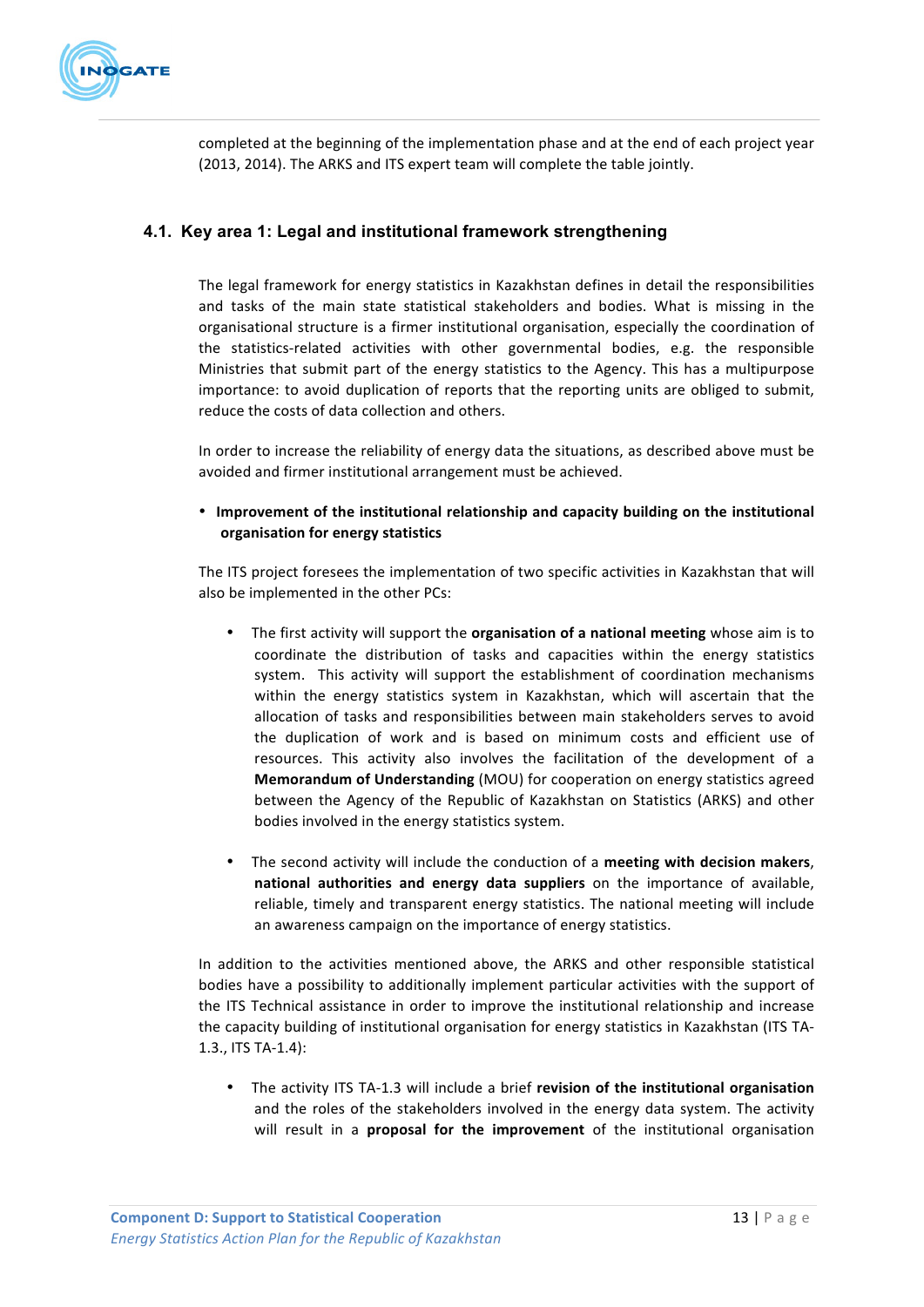

(coordination plan, activity plan, involvement of the new stakeholders in the system and others).

The second ITS TA-1.4 will be implemented through organising a **common meeting** with all the stakeholders involved in energy statistics system (the ARKS, administrative units responsible for submission of particular energy data and other main reporting units) with an aim to educate them about their **roles and obligations** in the energy statistics institutional organisation. This should in turn result with the establishment of permanent communication and discussion about energy data, relationships between relevant stakeholders involved in the collection, compilation, security and dissemination of energy data.

# **4.2. Key area 2: Development of a reporting system based on international standards**

During the bilateral meeting with the ARKS in the inception phase of the project, it was recorded that the AKRS wants to learn about experiences in energy statistics from other countries, especially from EU countries. The ARKS is aware that the quality of energy data influences the reliability of energy balance and energy intensities, which are the main starting points for energy strategy plans and strategies. Also, ARKS expresses its interest for capacity building of the statisticians in energy statistics area in central and local executive offices in Kazakhstan.

Kazakhstan's energy policy includes new targets related to the use of renewable energy sources – renewable energy must participate in energy balance with 5 percent by the year 2024, thus renewable energies will play an important role in the energy statistics and balances compilation in the future. The ITS expert team suggests to ARKS to support capacity building of the staff which work on data collection and compilation at national and regional level. The ITS project will invite ARKS to participate in the common regional activities, which will be organised to increase capacities and capabilities in the Partner Countries in the energy statistics domain. But, in order to solve the specificities in data collecting and processing of the energy system of Kazakhstan, the ITS expert team proposes the implementation of specific activities which will be implemented at national level.

### • Improvement of the methodologies for the collection, compilation, quality control and **dissemination of energy statistics**

The ITS experts foresee the implementation of a **specific technical assistance** (ITS TA – 2.2) which would aim at improving the methodology of collecting, compiling, controlling and **disseminating data.** The task of this activity is to revise the existing concept of the energy statistics system and to propose and support the implementation of improved reports. Particularly the ITS expert team would revise the standard form (Form 1S-TEB), which is submitted to all respondents (producers, suppliers, distributers, and consumers) in order to collect data for a annual energy balance. ITS expert team will analyse whether such uniform form for can provide enough information of the required quality on energy supplied and consumed in Kazakhstan.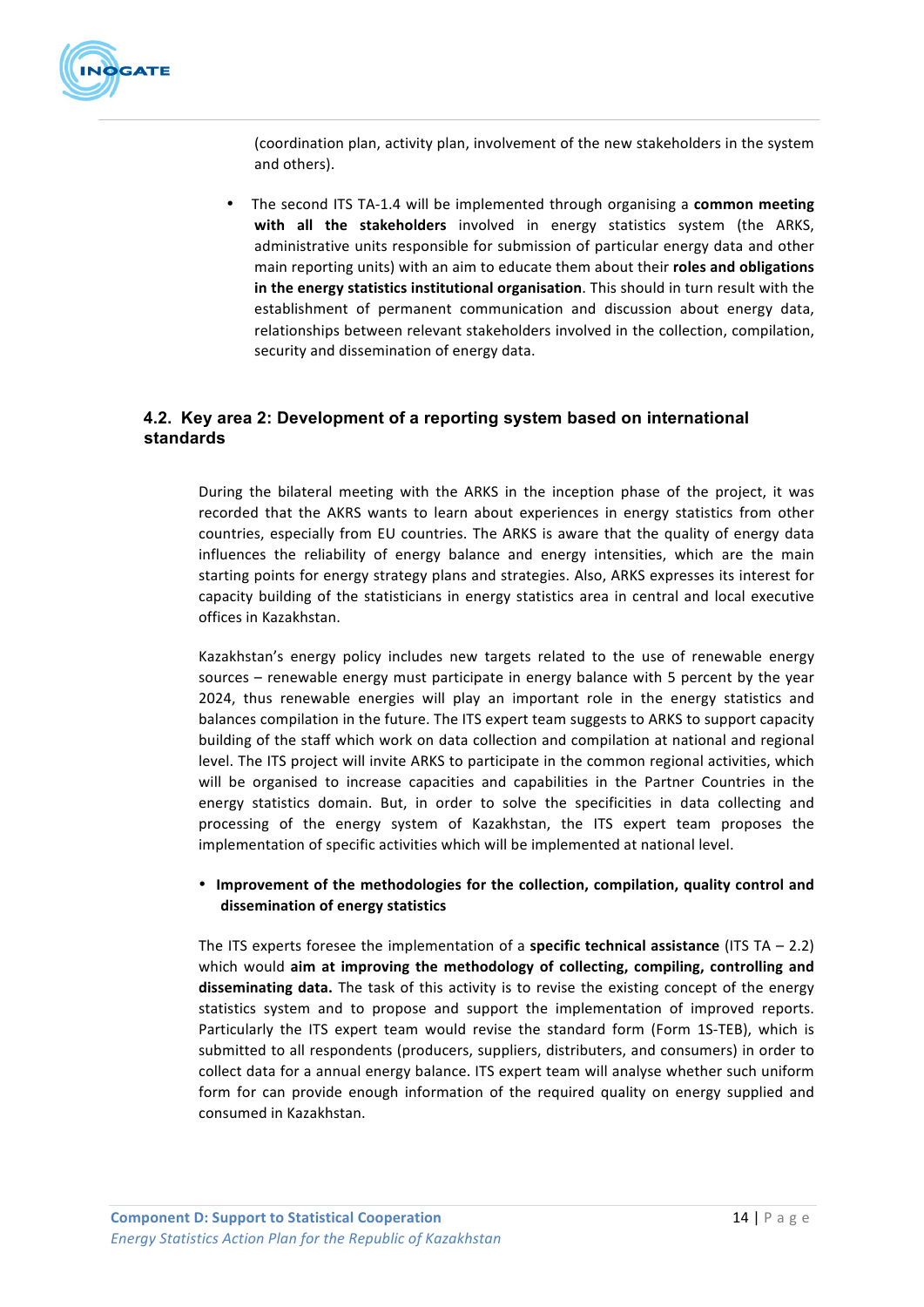

This ITS TA activity (ITS TA  $-$  2.2.) will result in an improved methodological concept for data collection and in forms adjusted to different types of reporting units (production, transformation, transmission and transportation, supply, distribution, consumption). A particular emphasis will be put on developing the concept of collecting fuel wood and other data on renewable energy supply and consumption. Also, strong emphasis will be put on the improvement of the reporting concept from the industry sector.

### • Assistance during the organisation and implementation of the surveys on final energy **consumption**

As noted during the common meeting in the inception phase of the project the ARKS intends to improve **data on final energy consumption**. The ITS experts suggest that collection of the final energy consumption data should be methodologically prepared for different types of consumers: households, services, agriculture, fishing and others. The main purpose of these surveys will be to increase the reliability of data on the final energy consumption, as well as to prepare the grounds for the development of a methodology for monitoring and verifying energy efficiency indicators.

Surveys on final energy consumption are costly and time-consuming, so the concept of their development should also include a decision on their frequency in the future (e.g. every five years). In addition, the possibility to include questions on energy consumption in other regular annual surveys in the meantime should also be analysed.

The ITS expert team has prepared a proposal for the ARKS to provide assistance in the preparation of the methodology, organisation and implementation of survey on energy consumption in the service sector. The estimated duration of the survey is 6 months, and the preparation of the survey can start in the first half of year 2013. The implementation of the survey in the service sector will be supported by ITS technical assistance, activity ITS TA -**2.3,** which will also provide assistance during the development of the final energy consumption in service sector.

The survey in the service sector (public and private enterprises) is more complex than the survey in the other sectors and should therefore be prepared carefully. It should be based on firm grounds, in particular, on a comprehensive business register. It is assumed that the ARKS has certain information on business activities and active entrepreneurs at its disposal. The ITS expert team will define the sample size in service sector in the early phase of the implementation; at the moment this number is estimated to about 5500 enterprises. Before deciding about conducting survey in the service sector it will be needed to conduct detailed analysis of the possible overlapping with reporting from services sector.

It is recommended that surveys in other sectors (household, agriculture, construction, transport) should be postponed for the following year, 2014, and prepared on the basis of experiences in the service sector, as well as on experiences of other PCs implementing such activities. If ARKS has sufficient funds to conduct a survey in the household sector next year, than the ITS expert team will consider the possibility of providing the technical assistance for the conducting this kind of research.

• Adoption of the existing surveys to the research on energy consumption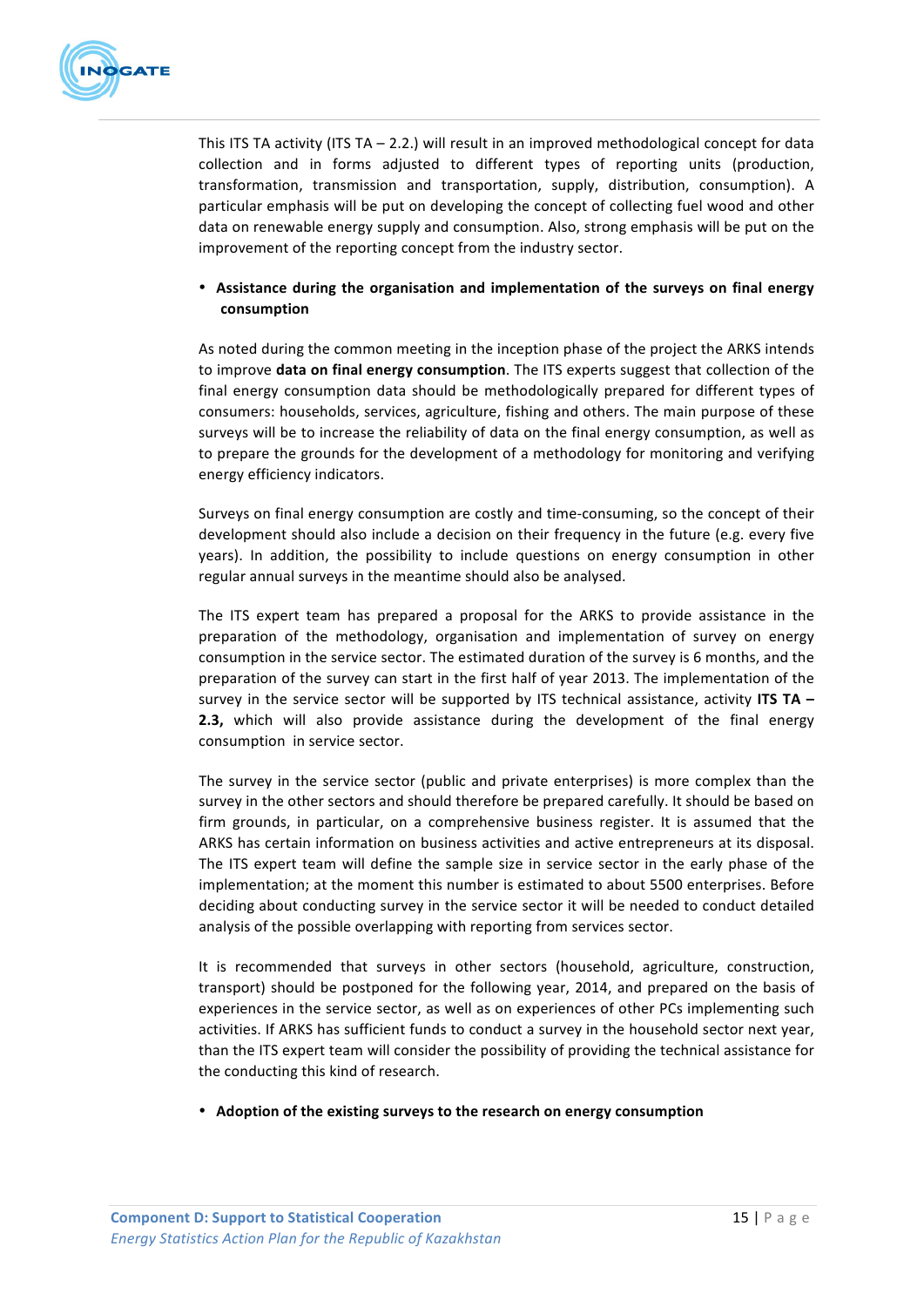

A very interesting and rare observation in the Partner Countries is the utilisation of the existing surveys for the purpose of energy data collection. For example, the NSC in the Kyrgyz Republic utilises the regular annual Household budget survey and the Labour survey for the collection of energy data in the household sector. An ITS TA activity (ITS TA - 2.4.) is proposed for analysing the possibility to add one question about energy consumption into **the surveys, which ARKS regularly conduct in the household sector (Living Standard Measurement Survey, Household Budget Survey).** The extension of this survey with only one question on energy consumption could significantly contribute to final energy consumption especially to the estimates of the renewable energy use. **Surveying the** household sector is the only method, which can with high probability identify the actual energy consumption and the structure of energy used.

During the first ITS Technical Assistance mission representatives from ARKS and ITS expert team will discuss in detail about possible options and prepare necessary activities related with organisation and implementation of the survey on energy consumption in household sector.

# **4.3. Key area 3: Energy balances compilation and submission of the joint annual energy questionnaires to the IEA**

In the submitted questionnaire, the ARKS of the Republic of Kazakhstan has expressed the need for assistance in the energy balance compilation and in compilation of five annual energy questionnaires (IEA/EUROSTAT/UNECE).

In order to improve the quality of energy balances in Kazakhstan, the ITS project proposes to provide assistance through the implementation of the following activities:

- Assistance in the energy balance compilation (ITS TA 3.1) based on the international and European standards,
- Assistance in the adoption and application of a user-friendly, simple software tool for energy balance compilation (ITS TA-3.2),
- Assistance in the compilation of the 5 questionnaires (IEA/EUROSTAT/UNECE) (ITS TA 3.3) and their submission to the IEA and UNSD

The ITS TA activities listed above have the aim to increase the capacity of Kazakhstan's statisticians in the area of the energy balance compilation and to provide assistance in the conversion of the actual energy data to the international standards.

The activity will include a three-day training/workshop with aim to:

- analyse in detail the applied ARKS's methodology for energy balances compilation and adoption of the common conclusion on the needed interventions in the existing methodology which will improve the quality of the energy balances,
- educate statisticians on the application of a simple model for energy balance compilation based on international standards which will remain in the ARKS after project closure,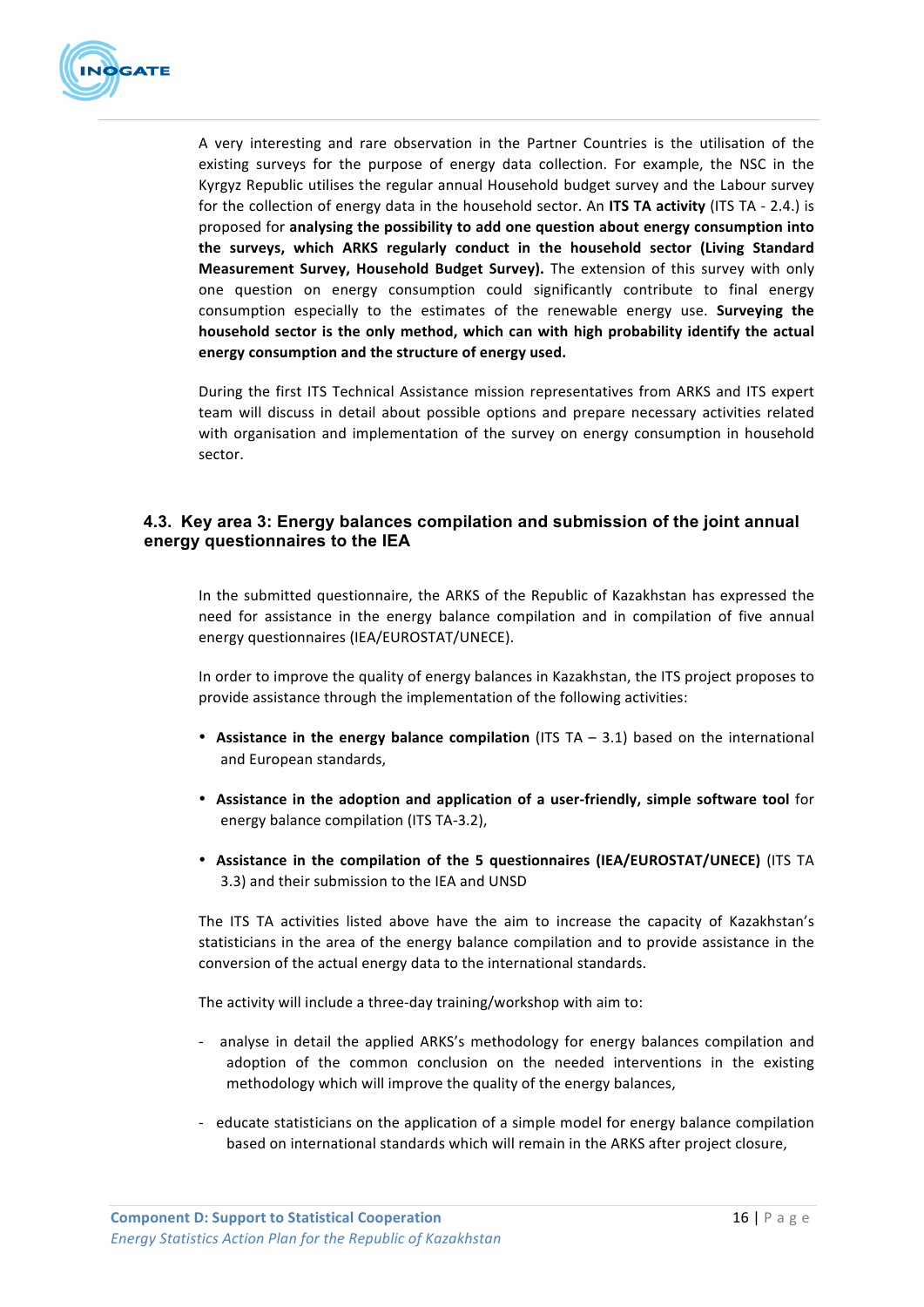

- improve capacity building for the compilation 5 annual energy questionnaires (IEA/EUROSTAT/UNECE) and their delivery to IEA and UNSD.

The simple software tool will be used to test ARKS's methodology for the conversion of Kazakhstan's fuel and energy balance to international standards (IEA, UNSD). The ITS expert team will prepare a simple excel-based model, which will contain spreadsheets with templates for the compilation of energy balances and will provide a set of instructions about the compilation of particular segments of the energy balances. The model will be adaptable to changes regarding structure and sources of energy data.

The follow-up activities will include communication between the ITS expert team and the ARKS statisticians through email and conference calls providing further clarification and answers on questions from the ARKS.

A two-day working meeting is envisaged seven months after the training on the energy balance compilation with the aim to elaborate improved energy data gathered as a result of the activities implemented under Key area 2 and to include them in the new energy balance.

The implementation of the first two activities can be realised in the first half of 2013, and the result will be the pilot energy balance for the year 2011. If the availability and reliability of the data will not be satisfactory at the beginning of 2013, this activity will be postponed for the end of 2013, resulting in a compiled energy balance for 2012. The compilation of the five energy questionnaires for 2012 and their submission to the IEA and UNSD is expected by the end of 2013.

The main outcomes of this activity will be:

- increased capacity of the ARKS to compile the energy balances based on the international standards; extended energy balances with data on renewable energies (fuel wood)
- energy balance based on the international standards accessible and available for dissemination free of charge,
- joint annual energy questionnaires (IEA/EUROSTAT/UNECE) compiled and submitted to the IEA and UNSD.

# **4.4. Key area 4: Development of a reporting system for monthly energy statistics**

The Agency of the Republic of Kazakhstan on Statistics has reported in the uniform questionnaire that it collects and publishes monthly data on energy statistics. It is suggested to conduct the initial analysis of the structure of the published energy data and their compliance with the IEA methodology. The development of the appropriate methodology for monthly energy statistics is not a complicated procedure, especially where a system for the collection of such data exists. It is suggested to the ARKS to follow and participate in the common (horizontal) activities (workshops, study tours) where this topic will be discussed and where it will be possible to learn from the examples of good practice. This activity could be implemented during the year 2014. The Action Plan estimates that additional technical assistance in this area will be needed, however this assistance cannot be provided by the ITS project.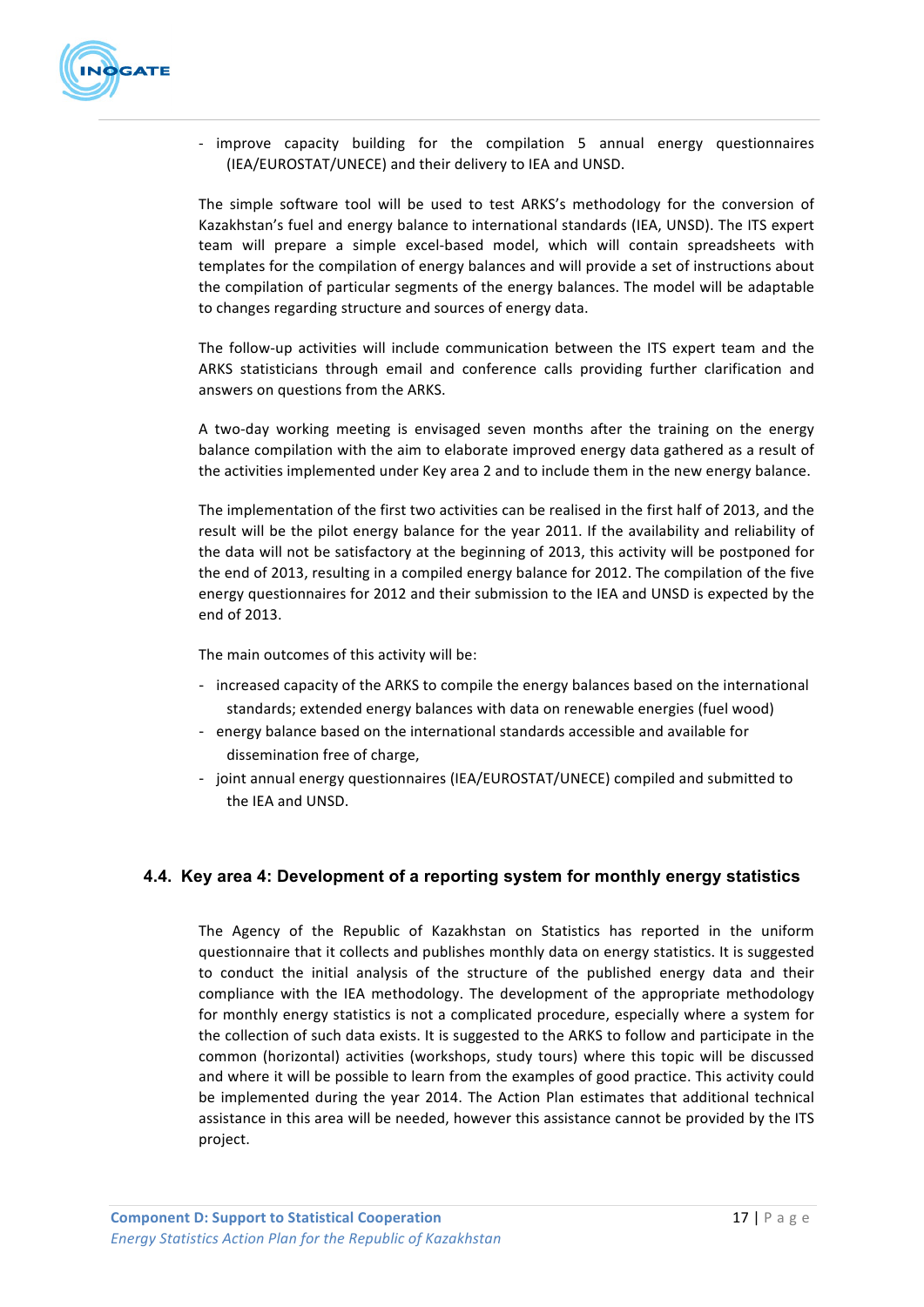

# **4.5. Key area 5: Development of a reporting system on energy prices**

In the submitted questionnaire, the AKRS reported that it observe energy prices on a monthly and sectoral basis.

It is necessary to revise the existing methodology and to compare it with methodologies and approaches applied in the IEA and EUROSTAT. As energy prices reporting is not the main priority of Kazakhstan's ESAP, the ITS expert team suggests a more comprehensive analysis of the pricing system in 2013 and then to agree on the adoption of a possible concept for data prices compilation and dissemination.

The ARKS or any other stakeholder responsible for this type of reporting will have the possibility to learn about energy prices reporting from the countries, which can serve as examples of good practice during the common workshops, meetings and from the various communication activities. It is suggested to the ARKS to start on establishment of the energy prices reporting system in the second half of 2014. The Action Plan estimates that additional technical assistance in this area will be needed, however this assistance cannot be provided by the ITS project.

In Kazakhstan, the ANMR (Agency of the Republic of Kazakhstan on Regulation of Natural Monopolies) regulates tariffs of monopolies. In the electricity sector, prices for electricity are determined by the market. According to the Law on Electricity, the electricity market consists of the wholesale and the retail markets. In the gas sector, tariffs for domestic gas supply are set by ANMR, under the Law on Natural Monopolies and the relevant normative legislative acts on natural monopolies. The new Law on Gas will confirm this responsibility.

# **4.6. Key area 6: Development of a reporting system on energy and energy efficiency indicators**

The main energy indicators are related to data other than energy statistics, like national accounts (gross domestic product, value added, population, employed persons, etc.), trade and other statistics. The reliability and accuracy of these indicators depend on the quality and consistency of all input data.

However, the energy efficiency indicators, besides depending on energy consumption, depend on a number of other factors, and require the collection of additional data not available in main statistics. Energy efficiency indicators are mainly based on the data gathered from extensive surveys on energy consumption characteristics, the technology used, building characteristics and other factors in different consumption sectors (industry, transport, households, and services). Besides statistical analysis, the energy efficiency indicators require specific professional skills, like energy modelling and similar analytical skills related to the identification of the end use energy consumption.

In order to support one of the main goals of the *energy policies* and their aims to increase energy efficiency and renewable energy use the ITS expert team plans to provide support in the development of methodologies for energy efficiency indicators by sectors.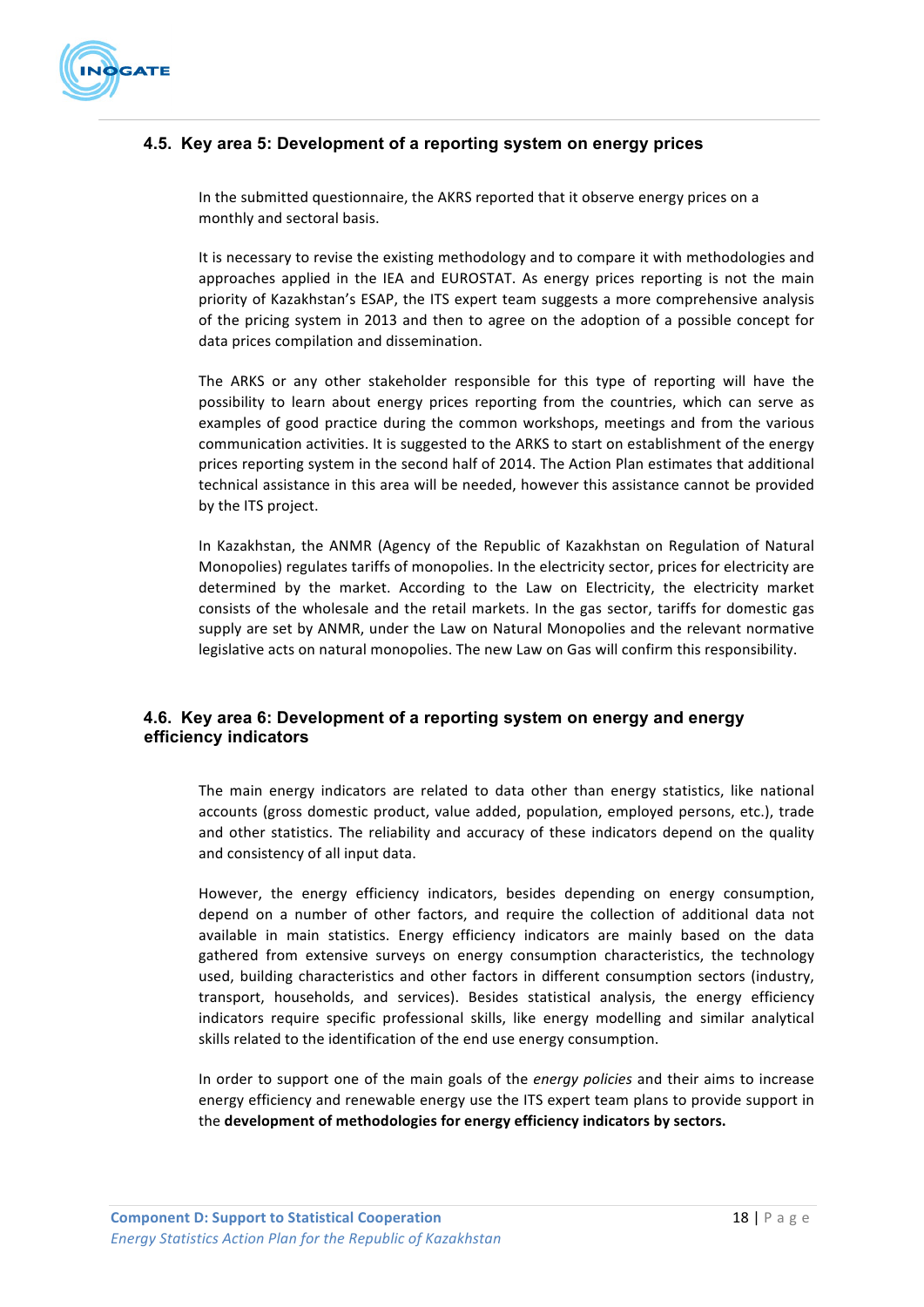

The ITS experts propose the application of ITS TA activities specific for this component – ITS **TA** – **5.1, 5.2** and **5.3** (see annex 2 for further details regarding these activities). These activities shall follow the implementation of energy consumption surveys. The questionnaires in surveys will be designed so as to provide enough information for the development of a methodology for monitoring and verifying energy efficiency indicators.

The main results of the ITS technical support in Key area 6 will be:

- methodology for energy (efficiency) indicators monitoring and evaluation;
- adaption and application of a simple software model for energy indicators compilation;
- training on methodology and software use for the monitoring and verification of energy savings.

It is suggested to the ARKS to initially explore, during 2013, the availability of all the data needed for the calculation of the main energy indicators, and to develop indicators according to international methodologies.

In 2014, following the joint INOGATE and IEA Energy Statistics and Indicators Training in Tbilisi, Georgia (5 – 9 November 2012), the ITS project plans to implement additional regional activities related with this topic such as a study tour and regional workshops (RA 5).

The study tour will include, in addition to a visit to an advanced NSI in energy statistics and energy balances, a provision of a short training/workshop on energy and energy efficiency indicators (RA 5) based on the requests from Partner Countries.

Also, in 2013 and 2014, during the international conference: *Achievement of the Energy Statistics Action Plans* and workshop (RA 6) the ARKS will be able to observe the progress and improvement of the energy efficiency indicators in some Partner Countries, which are more advanced in such analyses.

The ITS project will disseminate project results on the official web page and during the implementation together with various other communication activities planned in the framework of the INOGATE project.

# **5. NEEDED RESOURCES FOR THE ACTION PLAN IMPLEMENTATION AND SUPPORT FROM THE ITS PROJECT**

In order to achieve target goals described in the previous chapter, the Agency of the Republic of Kazakhstan on Statistics and the other main stakeholders in energy statistics should have certain resources at their disposal to implement the proposed activities.

In this Action Plan, resources are expressed in terms of:

• total needed expert *Technical assistance (TA)* for overall activities envisaged under this Action Plan (man/days),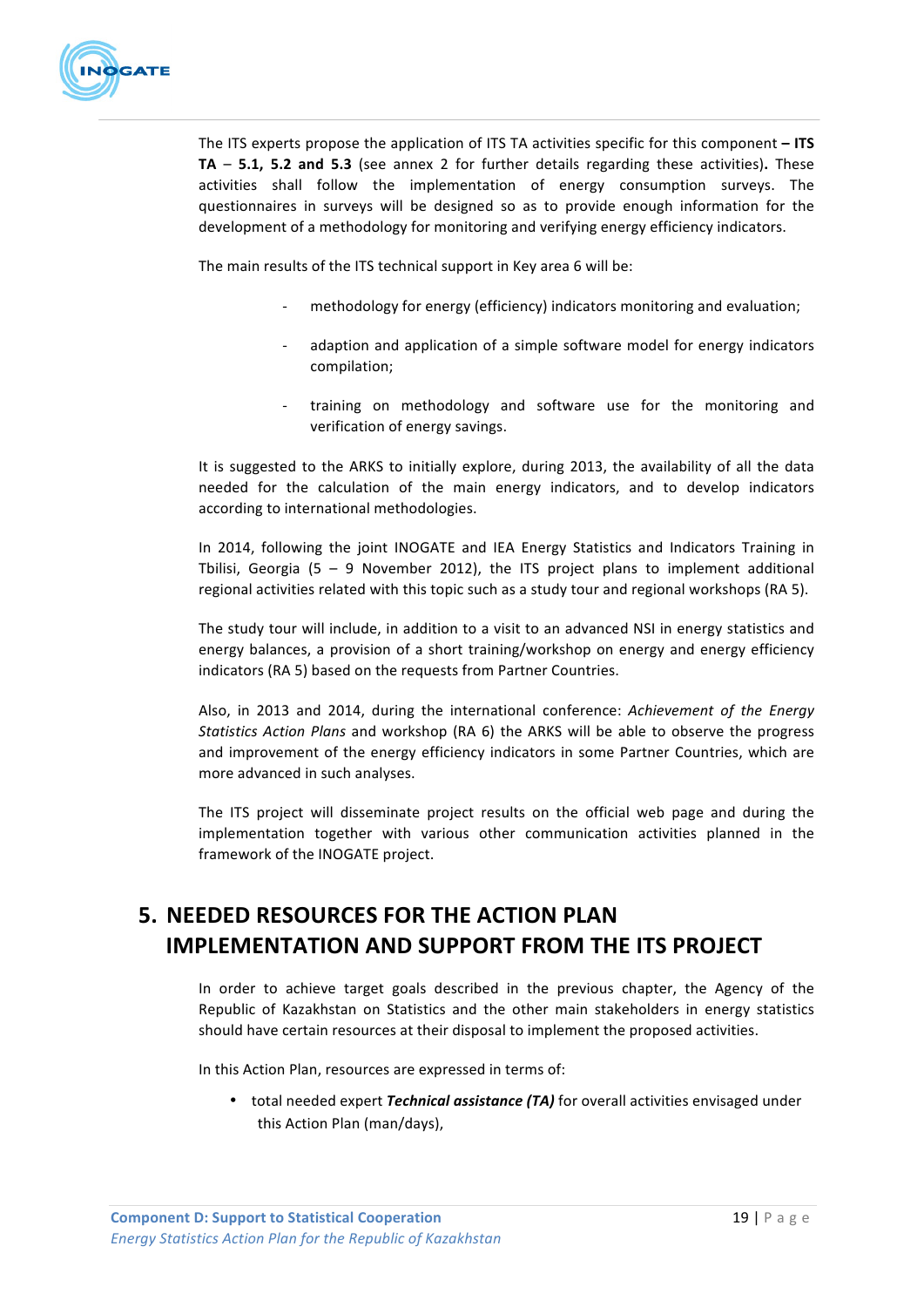

- *ITS Technical assistance* at country level ITS TA (man/days) and ITS Regional **assistance** -*ITS RA*, as support to the implementation of the selected activities;
- the engagement of the *local experts (ITS LE)* for the implementation of the specific tasks within particular activities (man/days),
- needed availability of the existing *human capacities (HC)* within energy statistics system in the Partner Country (Kazakhstan), which will have to actively participate in the implementation of the Action Plan (man/days),
- estimation of the needs for *new additional staff (NS)* in Partner Country in the field of energy statistics (man/year) in case where such staff does exists or where existing capacities are not sufficient to implement targeted actions.

The estimation of all resources needed for the implementation of the Kazakhstan's Action Plan is presented in the Table 5-1.

Total Technical assistance (TA) is based on the estimates of the needed professional consultation services, expressed in man/day units. These services include on-site trainings, small workshops, personal education, etc. **Technical assistance from ITS project (ITS TA**) is assistance to the selected activities, which maximally contribute to the energy statistics progress. 

Engagement of **local experts** within ITS project (ITS LE) is envisaged mostly in cases where implementation of the surveys on energy consumption is planned. The implementation of energy surveys strongly depends on the existence of certain prerequisites such as supporting Programs in NSIs, available human resources, and others. If the Partner Country can ensure budget for the conduction of the surveys. ITS project will provide technical assistance for the methodologies development and implementation of the surveys. The Action Plan foresees the conduction of survey in service sector in the Republic of Kazakhstan.

In order to ensure the implementation of the activities defined in the Action Plan, the PCs need to ensure the appropriate staff or **human capacities (HC)**, which will actively participate in the implementation of the activities. In cases where such staff does not exist, the Action Plan estimates the needs for the employment of new staff (NS), which are expressed in man units. In the case of Kazakhstan, the ITS project estimates that the employment of new personnel is not needed.

The total technical assistance in Kazakhstan is estimated to 89 man/days, and the ITS **project support can provide 61 man/days or 69 percent of the total assistance needed**. Kazakhstan is requested to put at disposal, its experts in energy statistics in the total amount of 178 man/days. There is no need for additional employment in ARKS for the energy statistics activities.

The breakdown of the resources by key areas is presented in table 5-2, while a more detailed presentation of the implementation schedule of certain activities (horizontal and vertical activities), including breakdown of resources, is shown in table 5-3.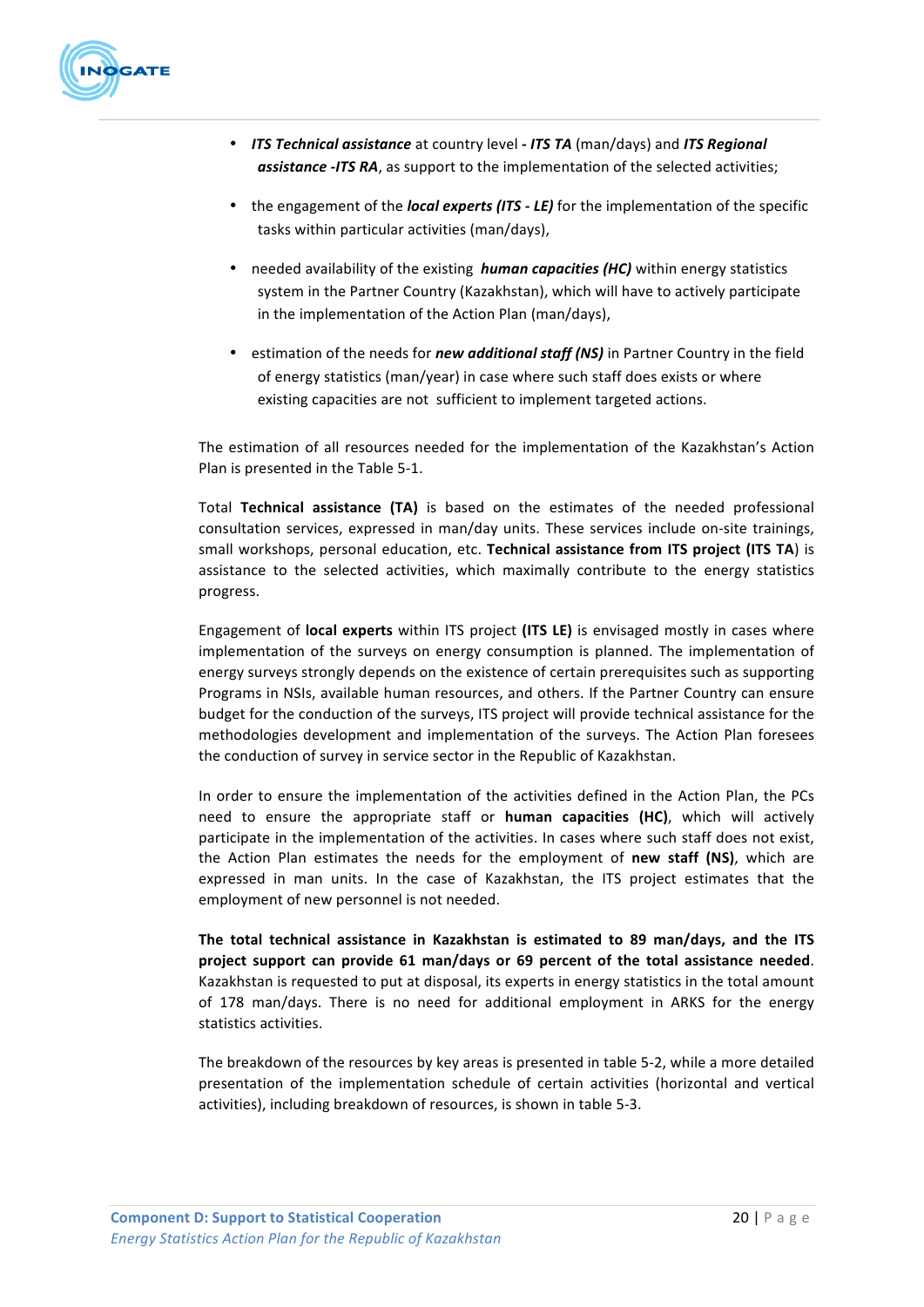

| Years                                    | 2012 |          |              | 2013           |                     |                   | 2014           |              |                |          |                |
|------------------------------------------|------|----------|--------------|----------------|---------------------|-------------------|----------------|--------------|----------------|----------|----------------|
| Quarters                                 |      |          | $\mathbf{A}$ |                | $1 \quad 2 \quad 3$ |                   | $\overline{a}$ | $\mathbf{1}$ | $\overline{2}$ | -3       | - 4            |
| <b>Technical assistance (TA):</b>        |      |          |              |                |                     |                   |                |              |                |          |                |
| Total technical assistance, man/days     |      | $\Omega$ | $0\quad 0$   |                |                     | 30 13 22 9 0      |                |              |                | 9        | - 6            |
| ITS TA, man/day                          | 61   | $\Omega$ | $\Omega$     | $\overline{0}$ | 23                  | 8                 | 16             | 9            | $\Omega$       | $\Omega$ | - 5            |
| ITS LE, man/day                          | 18   |          |              |                |                     | 0 0 0 8 5 5 0 0 0 |                |              |                |          | $\overline{0}$ |
| Human capacities (HC) in Project country |      |          |              |                |                     |                   |                |              |                |          |                |
| Total, man/day                           | 178  | $\Omega$ | $\Omega$     | $\Omega$       | 61                  |                   | 26 55 9        |              | $\overline{0}$ | -9       | 18             |

**Table 5-1**: Resources for the Kazakhstan's Energy Statistics Action Plan 2012 – 2015 implementation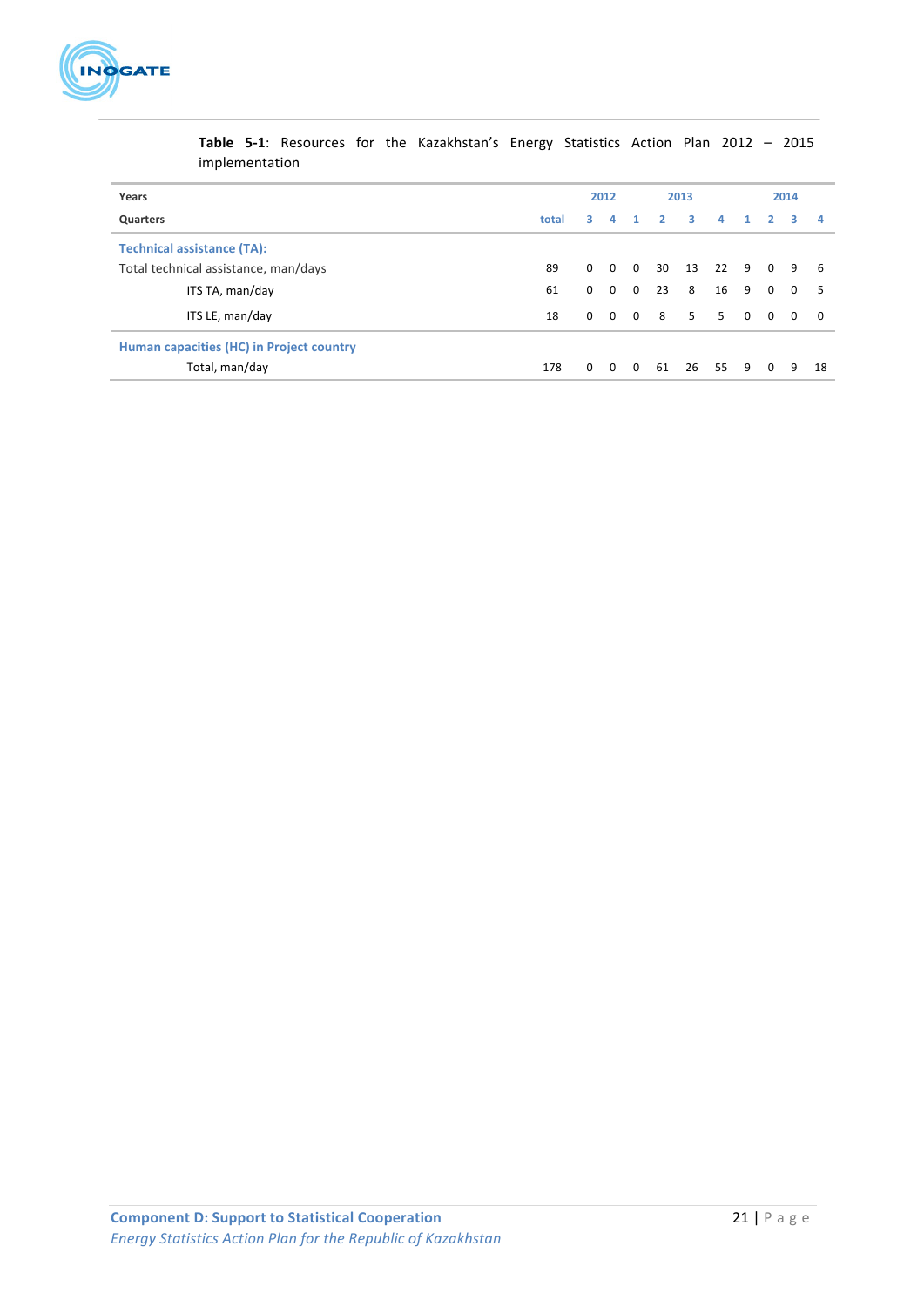

| Years                                                                                                                                 |                  | 2012         |             |             | 2013           |             |                     |              | 2014             |             |             |  |
|---------------------------------------------------------------------------------------------------------------------------------------|------------------|--------------|-------------|-------------|----------------|-------------|---------------------|--------------|------------------|-------------|-------------|--|
| <b>Quarters</b>                                                                                                                       | total            | 3            | 4           | 1           | $\overline{2}$ | з           | 4                   | $\mathbf{1}$ | 2                | 3           | 4           |  |
| TA 1. Development/improvement of Legal and Institutional Framework including:                                                         |                  |              |             |             |                |             |                     |              |                  |             |             |  |
| TA, man/day                                                                                                                           | $\overline{4}$   | 0            | 0           | 0           | 4              | 0           | 0                   | 0            | 0                | 0           | 0           |  |
| ITS TA, man/day                                                                                                                       | $\overline{4}$   | $\mathbf 0$  | $\mathbf 0$ | $\mathbf 0$ | 4              | 0           | $\mathbf 0$         | 0            | 0                | $\mathbf 0$ | 0           |  |
| ITS LE, man/day                                                                                                                       | $\Omega$         | $\mathbf 0$  | 0           | $\mathbf 0$ | $\mathbf 0$    | 0           | $\mathbf 0$         | $\mathbf 0$  | $\mathbf 0$      | $\mathbf 0$ | 0           |  |
| HC, man/day                                                                                                                           | 8                | $\Omega$     | 0           | $\Omega$    | 8              | $\Omega$    | $\Omega$            | $\Omega$     | $\Omega$         | $\mathbf 0$ | 0           |  |
| TA 2. Improvement of the data collection, compilation, management and analysing in line with EU and international<br><b>standards</b> |                  |              |             |             |                |             |                     |              |                  |             |             |  |
| TA, man/day                                                                                                                           | 47               | 0            | 0           | 0           | 23             | 13          | 11                  | 0            | 0                | $\mathbf 0$ | 0           |  |
| ITS TA, man/day                                                                                                                       | 30               | 0            | 0           | $\mathbf 0$ | 16             | 8           | 6                   | 0            | 0                | $\mathbf 0$ | 0           |  |
| ITS LE, man/day                                                                                                                       | 18               | $\mathbf 0$  | 0           | $\mathbf 0$ | 8              | 5           | 5                   | 0            | 0                | $\mathbf 0$ | 0           |  |
| HC, man/day                                                                                                                           | 141              | $\mathbf{0}$ | $\mathbf 0$ | $\mathbf 0$ | 69             | 39          | 33                  | $\mathbf 0$  | $\mathbf 0$      | $\mathbf 0$ | $\mathbf 0$ |  |
| Surveys on energy consumption, thous. €                                                                                               |                  |              |             |             |                |             |                     |              |                  |             |             |  |
| Industry - 0 units                                                                                                                    | 0                |              |             |             |                |             |                     |              |                  |             |             |  |
| Transport - 0 units                                                                                                                   | 0                |              |             |             |                |             |                     |              |                  |             |             |  |
| Households - 0 units                                                                                                                  | 0                |              |             |             |                |             |                     |              |                  |             |             |  |
| Service - 0 units                                                                                                                     | 0                |              |             |             |                |             |                     |              |                  |             |             |  |
| Others (agriculture, construction) - 0<br>units                                                                                       | 0                |              |             |             |                |             |                     |              |                  |             |             |  |
| TA 3. Energy and commodity balance compilation in line with EUROSTAT/IEA/UNECE methodologies                                          |                  |              |             |             |                |             |                     |              |                  |             |             |  |
| TA, man/day                                                                                                                           | 20               | 0            | 0           | $\mathbf 0$ | 3              | $\mathbf 0$ | 11                  | 0            | 0                | 0           | 6           |  |
| ITS TA, man/day                                                                                                                       | 18               | $\mathbf{0}$ | 0           | $\mathbf 0$ | 3              | 0           | 10                  | 0            | 0                | 0           | 5           |  |
| ITS LE, man/day                                                                                                                       | 0                | $\mathbf{0}$ | $\mathbf 0$ | $\mathbf 0$ | $\mathbf 0$    | 0           | 0                   | 0            | 0                | $\mathbf 0$ | 0           |  |
| HC, man/day                                                                                                                           | 60               | $\mathbf 0$  | 0           | $\mathbf 0$ | 9              | 0           | 33                  | 0            | $\mathbf 0$      | $\mathbf 0$ | 18          |  |
| TA 4. Development of the reporting system on energy prices                                                                            |                  |              |             |             |                |             |                     |              |                  |             |             |  |
| TA, man/day                                                                                                                           | 9                | 0            | 0           | 0           | 0              | 0           | 0                   | 0            | 0                | 9           | 0           |  |
| ITS TA, man/day                                                                                                                       | 0                | $\mathbf 0$  | 0           | 0           | 0              | 0           | 0                   | 0            | 0                | $\mathbf 0$ | 0           |  |
| ITS LE, man/day                                                                                                                       | $\mathbf{0}$     | 0            | 0           | 0           | 0              | 0           | 0                   | 0            | 0                | 0           | 0           |  |
| HC, man/day                                                                                                                           | 9                | $\Omega$     | $\mathbf 0$ | $\mathbf 0$ | $\mathbf 0$    | 0           | $\Omega$            | $\mathbf 0$  | $\mathbf 0$      | 9           | $\Omega$    |  |
| TA 5. Development of the energy and energy efficiency indicators                                                                      |                  |              |             |             |                |             |                     |              |                  |             |             |  |
| TA, man/day                                                                                                                           | 9                | 0            | 0           | 0           | 0              | 0           | 0                   | 9            | 0                | 0           | 0           |  |
| ITS TA, man/day                                                                                                                       | 9                | 0            | 0           | 0           | 0              | 0           | 0                   | 9            | 0                | 0           | 0           |  |
| LE, man/day                                                                                                                           | $\boldsymbol{0}$ | 0            | 0           | $\mathbf 0$ | 0              | 0           | $\mathsf{O}\xspace$ | 0            | 0                | $\mathbf 0$ | 0           |  |
| HC, man/day                                                                                                                           | 9                | $\mathbf 0$  | 0           | $\mathbf 0$ | 0              | 0           | 0                   | 9            | $\boldsymbol{0}$ | $\mathbf 0$ | 0           |  |
| <b>TOTAL</b>                                                                                                                          |                  |              |             |             |                |             |                     |              |                  |             |             |  |
| TA, man/day                                                                                                                           | 89               | 0            | 0           | 0           | 30             | 13          | 22                  | 9            | 0                | 9           | 6           |  |
| ITS TA, man/day                                                                                                                       | 61               | 0            | 0           | 0           | 23             | 8           | 16                  | 9            | 0                | $\mathbf 0$ | 5           |  |
| LE, man/day                                                                                                                           | 18               | 0            | 0           | 0           | 8              | 5           | 5                   | 0            | 0                | $\mathbf 0$ | 0           |  |
| HC, man/day                                                                                                                           | 178              | 0            | 0           | $\mathbf 0$ | 61             | 26          | 55                  | 9            | 0                | 9           | 18          |  |

# **Table 5-2**: Specification of the resources for Kazakhstan's Energy Statistics Action Plan 2012 -2015 implementation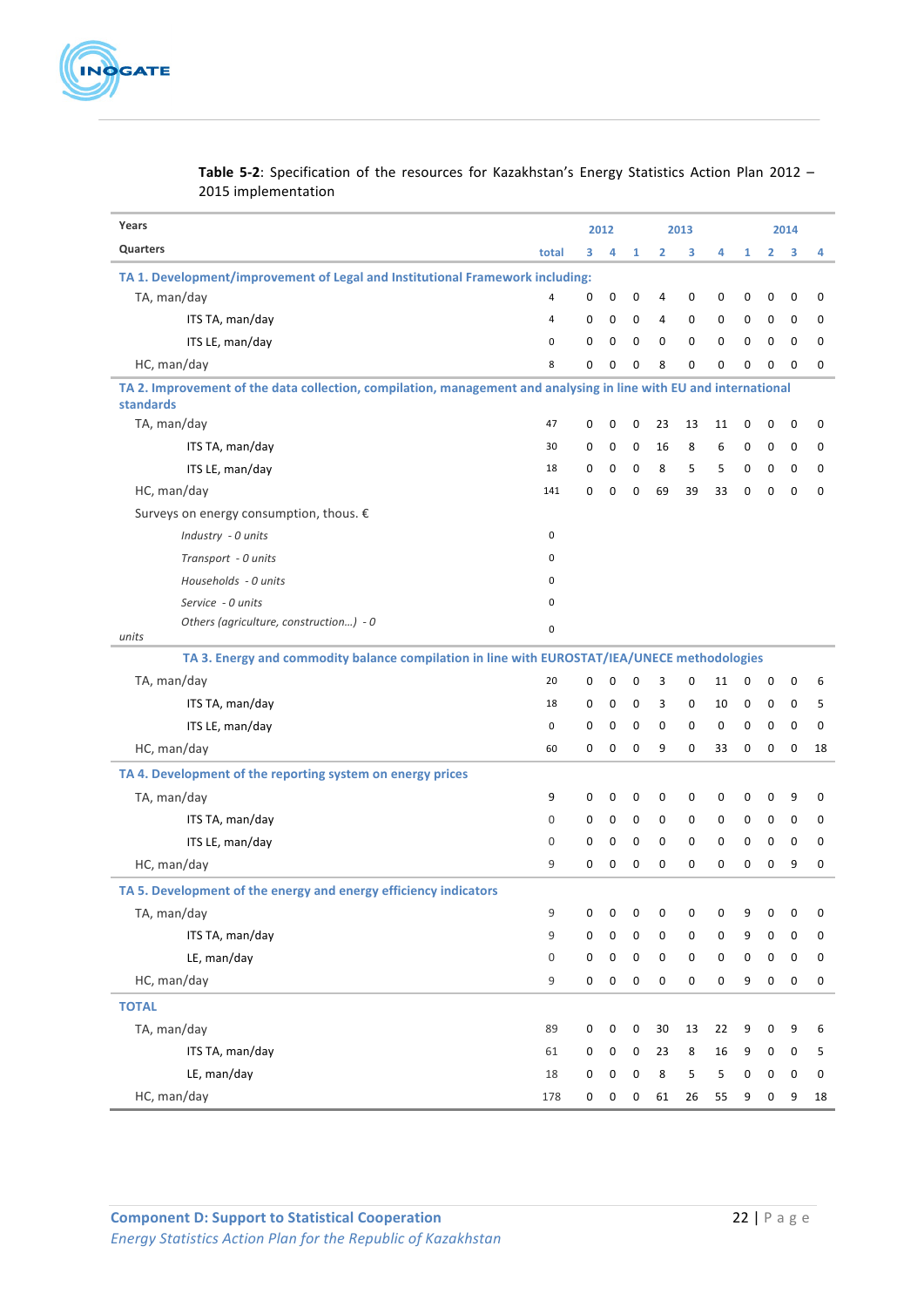

Table 5-3: Energy Statistics Action Plan 2012 - 2015 for Kazakhstan: Technical assistance (TA) and Regional activities (RA)

| <b>TECHNICAL ASSISTANCE</b>                                                                                                    |                           |                                  |                                    | 2012<br>2013 |   |   |                |   | 2014 |   |                |   |   |
|--------------------------------------------------------------------------------------------------------------------------------|---------------------------|----------------------------------|------------------------------------|--------------|---|---|----------------|---|------|---|----------------|---|---|
|                                                                                                                                | <b>Main</b><br>stakehold. | <b>Needed</b><br>TA,<br>man/days | <b>ITS</b><br>support,<br>(ITS TA) | з            | 4 | 1 | $\overline{2}$ | 3 | 4    | 1 | $\overline{2}$ | з | 4 |
| TA 1. Development/improvement of Legal and Institutional Framework including:                                                  |                           |                                  |                                    |              |   |   |                |   |      |   |                |   |   |
| 1.1 Proposals for the appropriate legal<br>framework                                                                           |                           |                                  |                                    |              |   |   |                |   |      |   |                |   |   |
| 1.2 Energy statistics strategies and programs<br>(short/long-term)                                                             |                           |                                  |                                    |              |   |   |                |   |      |   |                |   |   |
| 1.3 Institutional relationship between main<br>stakeholders                                                                    | MOG,<br>ARKS              | 3                                | yes                                |              |   |   |                |   |      |   |                |   |   |
| 1.4 Capacity building on institutional<br>organisation                                                                         | MOG,<br><b>ARKS</b>       | 1                                | yes                                |              |   |   |                |   |      |   |                |   |   |
| 1.5 Capacity building on the integration of the<br>energy statistics and energy planning                                       |                           |                                  |                                    |              |   |   |                |   |      |   |                |   |   |
| TA 2. Improvement of the data collection, compilation, management and analysing in line with EU and international<br>standards |                           |                                  |                                    |              |   |   |                |   |      |   |                |   |   |
| 2.1. Capacity building on EU and International<br><b>Energy Statistics Standards</b>                                           |                           |                                  |                                    |              |   |   |                |   |      |   |                |   |   |
| Introduction of the EU standards into energy<br>statistics system                                                              |                           |                                  |                                    |              |   |   |                |   |      |   |                |   |   |
| 2.2. Development/improvement of the<br>reporting system                                                                        |                           |                                  |                                    |              |   |   |                |   |      |   |                |   |   |
| Energy supply data (production, imports,<br>exports, international marine bunker, stock)                                       | ARKS                      | 2                                | yes                                |              |   |   |                |   |      |   |                |   |   |
| Energy transformations (electricity and heat,<br>petroleum products, coal derived fuels, LNG,<br>CNG,                          | ARKS                      | 2                                | yes                                |              |   |   |                |   |      |   |                |   |   |
| Final consumption (industry, transport, non-<br>energy, other sectors: residential, services,<br>agriculture, )                | ARKS                      | 2                                | yes                                |              |   |   |                |   |      |   |                |   |   |
| Dissemination of the improved forms, data<br>collection and elaboration from energy<br>reporting units                         | ARKS                      | 2                                | yes                                |              |   |   |                |   |      |   |                |   |   |
| Monthly statistics (M-3), (M-1)                                                                                                |                           |                                  |                                    |              |   |   |                |   |      |   |                |   |   |
| 2.3. Development/improvement of the surveys<br>for the final energy consumption data<br>collection:                            |                           |                                  |                                    |              |   |   |                |   |      |   |                |   |   |
| Industry                                                                                                                       |                           |                                  |                                    |              |   |   |                |   |      |   |                |   |   |
| Transport                                                                                                                      |                           |                                  |                                    |              |   |   |                |   |      |   |                |   |   |
| Households                                                                                                                     |                           |                                  |                                    |              |   |   |                |   |      |   |                |   |   |
| Service                                                                                                                        | ARKS                      | 35                               | yes                                |              |   |   |                |   |      |   |                |   |   |
| Others (agriculture, construction)                                                                                             |                           |                                  |                                    |              |   |   |                |   |      |   |                |   |   |
| 2.4. Adaptation of the existing surveys to the<br>research on energy consumption                                               | ARKS                      | 4                                | yes                                |              |   |   |                |   |      |   |                |   |   |
| 2.5 Reconstruction of the data from energy<br>surveys in the years after the reference year                                    |                           |                                  |                                    |              |   |   |                |   |      |   |                |   |   |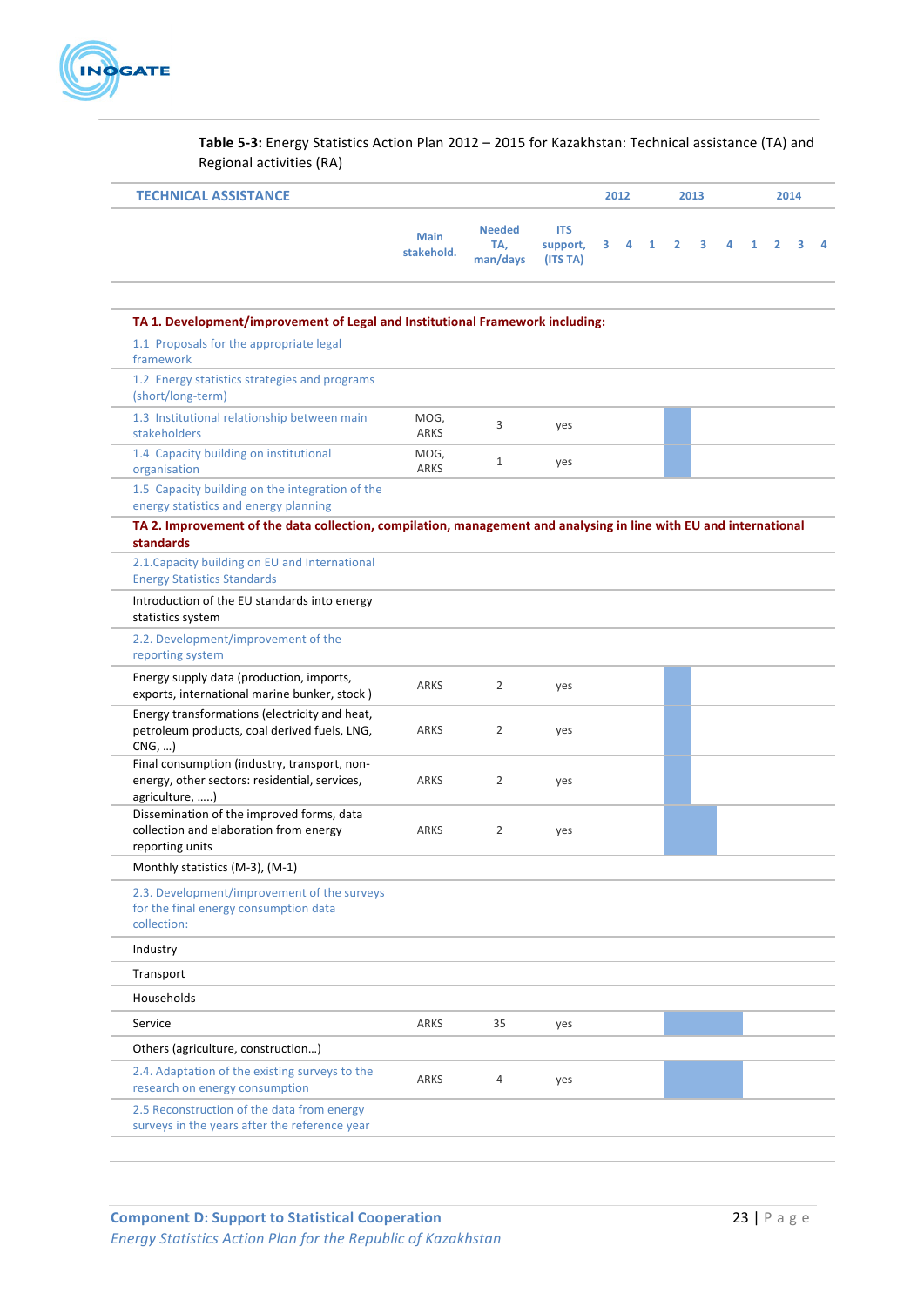

#### TA 3. Energy and commodity balance compilation in line with EUROSTAT/IEA methodologies

3.1. Compilation of the commodity balances  $(2011, 2012, 2013)$ :

| Electricity and heat                                                                                           | <b>ARKS</b>          | 3              | yes |  |  |
|----------------------------------------------------------------------------------------------------------------|----------------------|----------------|-----|--|--|
| Natural gas                                                                                                    | ARKS                 | 3              | yes |  |  |
| Oil                                                                                                            | ARKS                 | 3              | yes |  |  |
| Solid fossil fuels and manufactured gas                                                                        | ARKS                 | 3              | yes |  |  |
| Renewable and waste                                                                                            | ARKS                 | 3              | yes |  |  |
| 3.2. Application of the simple tool for the<br>energy balance compilation:                                     |                      |                |     |  |  |
| Application and adoption of the user friendly<br>tool for the energy balance compilation                       |                      |                |     |  |  |
| Energy supply data compilation                                                                                 | ARKS                 | $\mathbf{1}$   | yes |  |  |
| Energy transformation data compilation                                                                         | ARKS                 | 1              | yes |  |  |
| Balance on final energy consumption                                                                            | ARKS                 | $\mathbf{1}$   | yes |  |  |
| 3.3. Dissemination to annual energy<br>questionnaires to IEA:                                                  |                      |                |     |  |  |
| Electricity and heat, Natural Gas, Oil, Solid<br>fossil fuels and manufactured gas, Renewable<br>and waste     | ARKS                 | $\overline{2}$ |     |  |  |
| 3.4. Monthly energy statistics reporting                                                                       |                      |                |     |  |  |
| Dissemination of monthly energy balances (M-<br>$3)$ , (M-1)                                                   |                      |                |     |  |  |
| TA 4. Development of the reporting system on energy prices                                                     |                      |                |     |  |  |
| 4.1. Development of the methodology for:                                                                       |                      |                |     |  |  |
| a) electricity and gas prices reporting for<br>industrial customers and households<br>(EUROSTAT)               | ARKS,<br><b>ANMR</b> | 3              |     |  |  |
| b) energy prices reporting (IEA)                                                                               | ARKS,<br>ANMR        | 3              |     |  |  |
| 4.2. Dissemination of the reports on gas and<br>electricity prices                                             | ARKS,<br><b>ANMR</b> | 3              |     |  |  |
| TA 5. Development of the energy and energy efficiency indicators                                               |                      |                |     |  |  |
| 5.1 Review of the data available for energy<br>indicators compilation, assessment of the<br>needed data        | ARKS                 | 3              | yes |  |  |
| 5.2 Development of the methodology for<br>energy indicators monitoring and verification                        | ARKS                 | 3              | yes |  |  |
| 5.3 Adaptation, training and application of the<br>user friendly tool for the energy indicators<br>calculation | <b>ARKS</b>          | 3              | yes |  |  |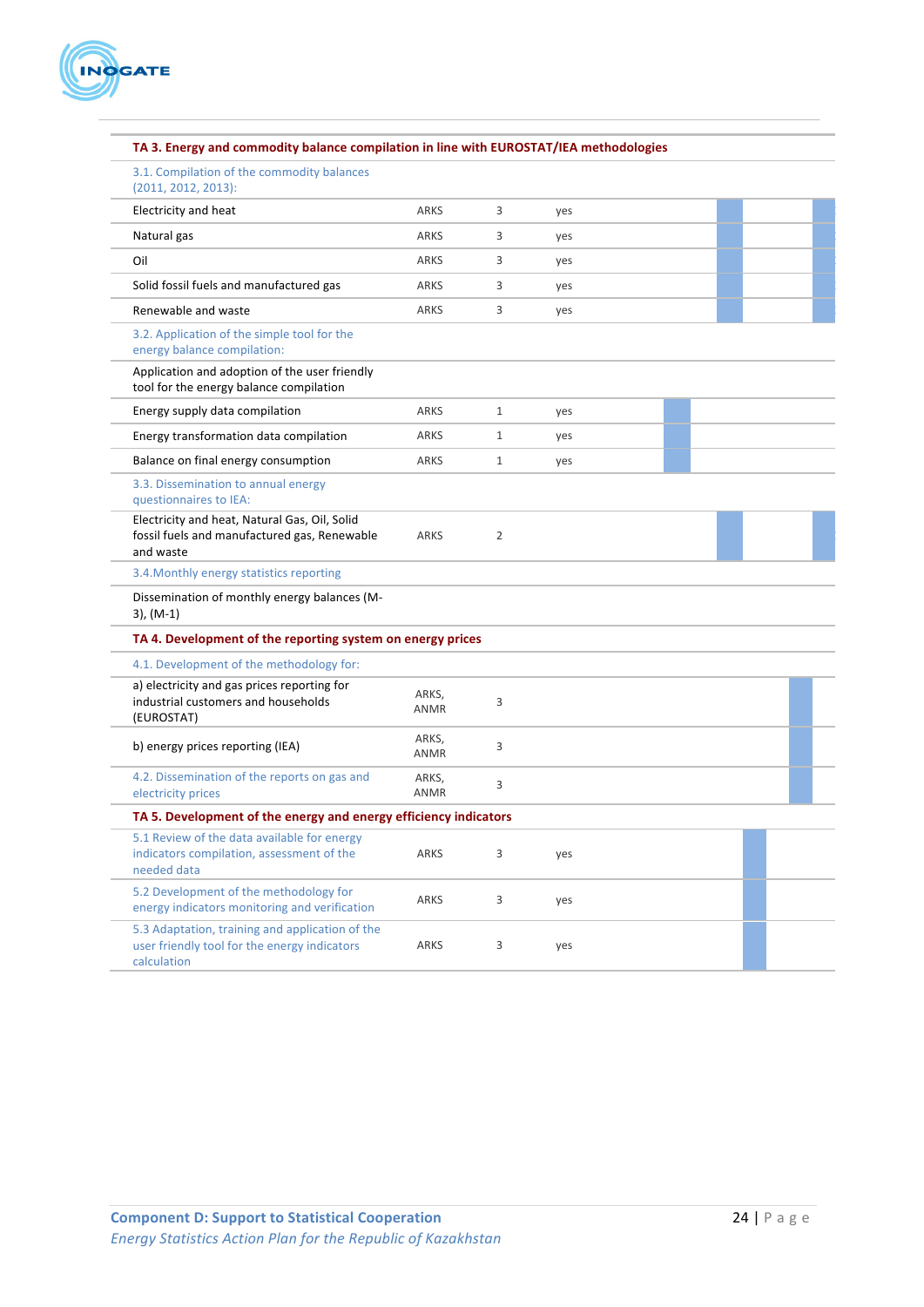

| <b>REGIONAL ACTIVITIES</b>                                                                                                                 | 2012                       |   |   | 2013 |                |   |   |              | 2014           |   |   |  |
|--------------------------------------------------------------------------------------------------------------------------------------------|----------------------------|---|---|------|----------------|---|---|--------------|----------------|---|---|--|
|                                                                                                                                            | <b>Duration</b><br>in days | з | 4 | 1    | $\overline{2}$ | з | 4 | $\mathbf{1}$ | $\overline{2}$ | 3 | 4 |  |
| RA 1: Development/improvement of the Legal and Institutional Framework                                                                     |                            |   |   |      |                |   |   |              |                |   |   |  |
| 1st workshop: Energy Statistics<br>Network meeting: Development of<br>ESAP and establishment of ESN, 25-26<br>September 2012               | 2                          |   |   |      |                |   |   |              |                |   |   |  |
| International Conference on Raising<br>Awareness on the Importance of<br>Energy Statistics for National Policies,<br>April 2013            | 2                          |   |   |      |                |   |   |              |                |   |   |  |
| Support to national meeting on the<br>importance of energy statistics for<br>national policies                                             | $\mathbf{1}$               |   |   |      |                |   |   |              |                |   |   |  |
| Support to the national meeting on<br>division of labour and data sharing<br>among stakeholders                                            | $\mathbf{1}$               |   |   |      |                |   |   |              |                |   |   |  |
| RA 2: Improvement of the data collection, compilation, management and analysing in line with EU and<br>international standards             |                            |   |   |      |                |   |   |              |                |   |   |  |
| Study tour on energy statistics and<br>balances with special emphasis on<br>surveys on final energy consumption                            | 5                          |   |   |      |                |   |   |              |                |   |   |  |
| International conference on the quality<br>of energy data                                                                                  | $\overline{2}$             |   |   |      |                |   |   |              |                |   |   |  |
| RA 3. Energy and commodity balance compilation in line with EUROSTAT/IEA/UNECE methodologies                                               |                            |   |   |      |                |   |   |              |                |   |   |  |
| Study tour on energy statistics and<br>balances with special emphasis on the<br>development of the 5 energy<br>IEA/EUROSTAT questionnaires | 5                          |   |   |      |                |   |   |              |                |   |   |  |
| RA 4. Development of the reporting system on energy prices                                                                                 |                            |   |   |      |                |   |   |              |                |   |   |  |
| This activity will be combined with RA<br>5. activity at a later stage of the project.                                                     |                            |   |   |      |                |   |   |              |                |   |   |  |
| RA 5. Development of the reporting system on energy and energy efficiency indicators                                                       |                            |   |   |      |                |   |   |              |                |   |   |  |
| Study tour on energy statistics and<br>balances with special emphasis on<br>energy efficiency indicators                                   | 5                          |   |   |      |                |   |   |              |                |   |   |  |
| Study tour on energy statistics and<br>balances with special emphasis on<br>energy indicators and planning for the<br>energy strategies    |                            |   |   |      |                |   |   |              |                |   |   |  |
| RA 6. Evaluation of the achieved results                                                                                                   |                            |   |   |      |                |   |   |              |                |   |   |  |
| International conference on the<br>achievements in the Energy Statistics<br><b>Action Plans</b>                                            | 2                          |   |   |      |                |   |   |              |                |   |   |  |
| Workshop on the Achievement of<br>Energy Statistics Action Plans & other<br>activities                                                     | 2                          |   |   |      |                |   |   |              |                |   |   |  |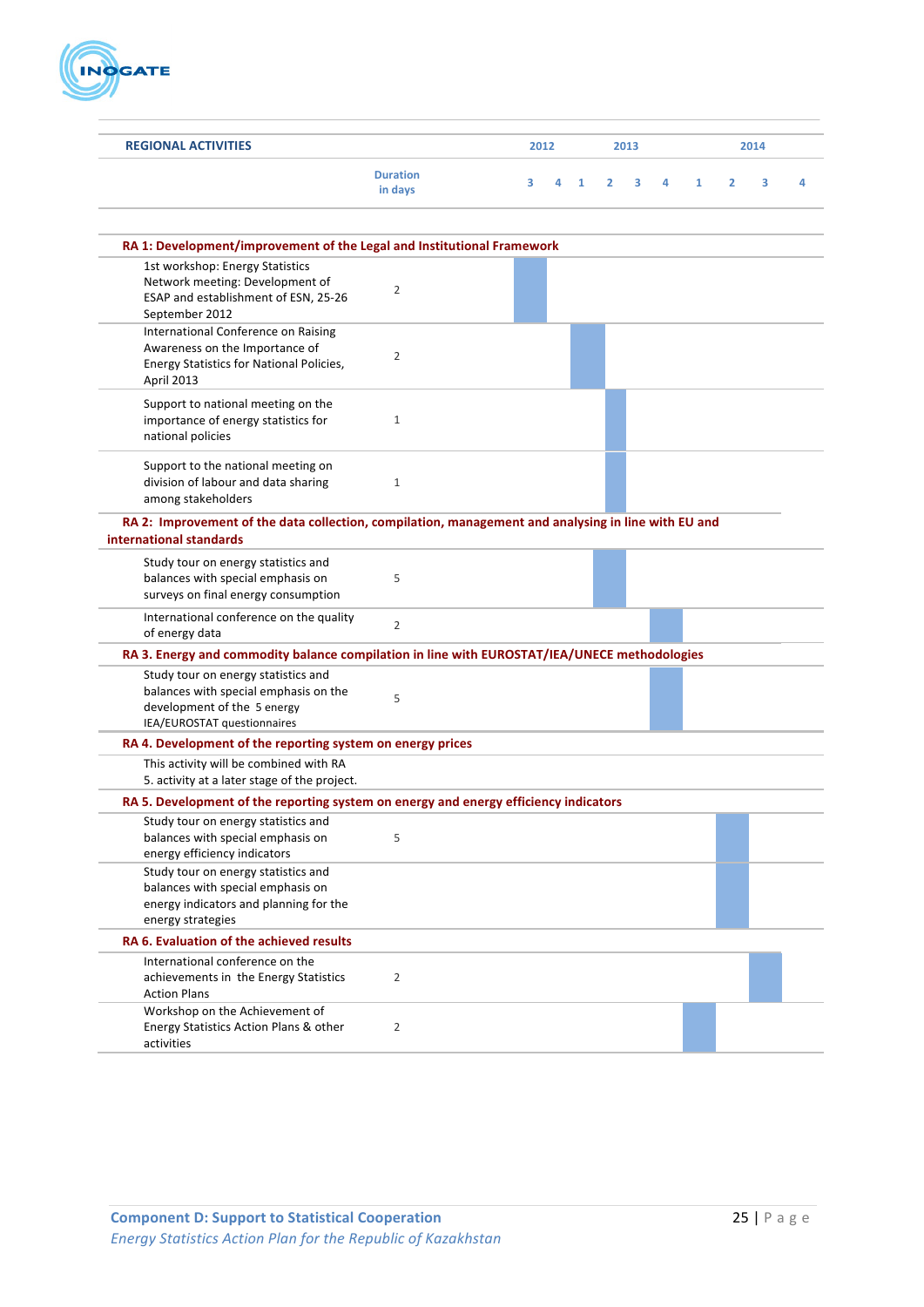

# **ANNEX 1 – LIST OF THE MEETINGS DURING THE INCEPTION MISSION**

#### **Meeting with Center of Energy Research, Nazarbeyev University, June 5, 2012, 11:30 AM**

| Address: | 53, Kabanbay batyr Ave.      |
|----------|------------------------------|
|          | 010000 Astana                |
|          | Republic of Kazakhstan       |
| Website: | http://cer.nu.edu.kz/portal/ |

#### Participants:

- Ms. Aiymgul Ismagulova, Junior Researcher, Department of Energy, Environment and Climate, Tel.: +7 7172 706 457, E-mail: aismagulova@nu.edu.kz
- Mr. Yerbol Akhmetbekov, Junior Researcher, Department of Energy, Environment and Climate, Tel: +7 7172 706 457, E-mail: verbol.akhmetbekov@nu.edu.kz
- Ms. Zhanel Karina, Junior Researcher, Department of Energy, Environment and Climate, Tel.: +7 7172 706 457, E-mail: zhkarina@nu.edu.kz
- Mr. GianCarlo Tosato, Project Head, ETSAP, Tel.: +39 335 537 7675, E-mail: gct@etsap.org
- ITS Team: Gloria Aguinaldo, Alenka Kinderman, Anna Petrus

#### **Meeting with the EU Delegation, Astana, 05 June, 2012**

#### Participants:

- Ms. Alia Baidebekova, Project Manager, EU Delegation, 62 Kosmonavtov Str, 010000, Astana, KZ. Tel: +7 7172 97 16 17 (direct). Email: alia.baidebkova@eeas.europa.eu
- Ms. Rasa Jautakaite-Tunaitiene, Economic Affairs Officer, EU Delegation, 62 Kosmonavtov Str, 010000, Astana, KZ. Tel: +7 7172 97 1045 (direct) Email: rasa. jautakaite-tunaitiene@eeas.europa.eu
- ITS team: Gloria Aguinaldo, Anna Petrus, Vladimir Ternitskiy, Viktor Petrenko, Nikos Tsakalidis, Alenka Kinderman Lončarević, Peter Larsen, Kevin McCann

#### Meeting with the EU Delegation - Astana, EU Member States Representatives Meeting, 05 June, 2012

#### Participants:

- Ms. Alia Baidebekova, Project Manager, EU Delegation, 62 Kosmonavtov Str, 010000, Astana, KZ. Tel: +7 7172 97 16 17 (direct). Email: alia.baidebkova@eeas.europa.eu
- Mushtaq Hussain, Head of Trade section, EU Delegation, 62 Kosmonavtov Str, 010000, Astana, KZ. Tel: +7 7172 97 10 40 (direct). Email: mushtaq.hussein@eeas.europa.eu
- Mr. Frantisek Trojacek, Counsellor, Commercial and economic Section, Embassy of the Czech republic, Sary-Arka 6 Str, Business Centre Arman, 13<sup>th</sup> Floor, Astana. Tel: +7 7172 660 478, email: commerce astana@mzv.cz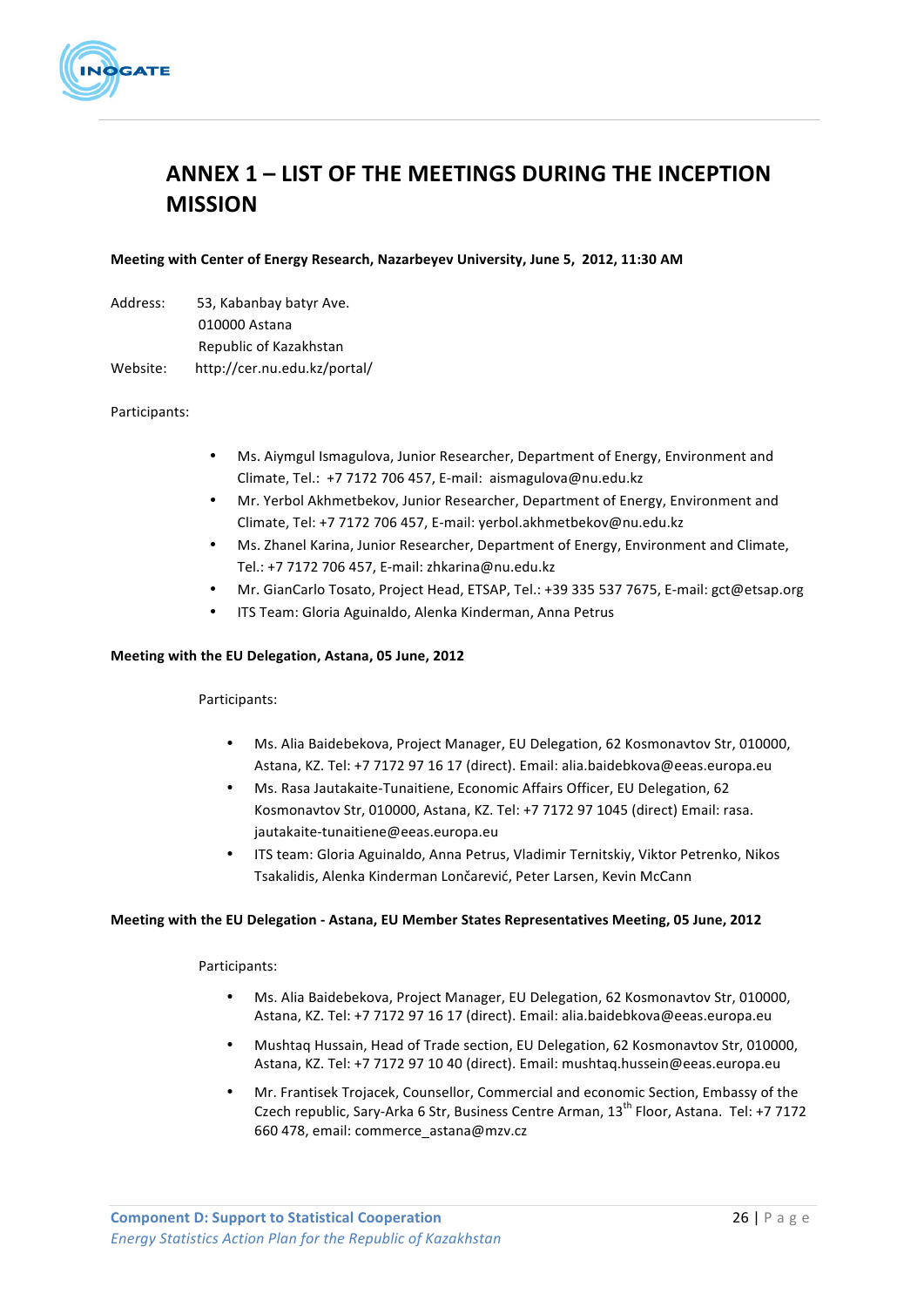

- Mr. Wolfgang Brett, German Embassy, 62 Kosmonavtov Str, 010000, Astana, KZ. Tel: +7 7172 791 200 email; v@astana.diplo.de
- Ms. Rasa Jautakaite-Tunaitiene, Economic Affairs Officer, EU Delegation, 62 Kosmonavtov Str, 010000, Astana, KZ. Tel: +7 7172 97 1045 (direct) Email: rasa. jautakaite-tunaitiene@eeas.europa.eu
- ACCESS Project Team
- ITS Team: Peter Larsen, Kevin McCann

#### Meeting with KEGOC (Kazakhstan Electricity Grid Operating Company), 05 June, 2012

#### Participants:

- Mr. Askerbek Kuanyshbayev, Managing Director, 37 Beibitshilik St. Astana, KZ Tel: +7 7172 970 154 Email: kuanyshbayev@kegoc.kz
- Ms. Farida Sh. Zharmegambetova Senior Manager, 37 Beibitshilik St. Astana, KZ Tel: +7 7172 970 174 Email: zharmegambetova@kegoc.kz
- Mr. Marat Auyelbek, Chief Manager of the National Power Grid Development Department, (+7 701 588 84 09), auyelbek\_m@kegoc.kz
- ITS Team: Anna Petrus, Nikos Tsakalidis, Viktor Petrenko, Kevin McCann

#### **Meeting with the Statistics Agency of Kazakhstan, June 6, 2012, 15:00 PM**

Address: 8 Orinbor St. Dom Ministerstv, 4th entrance Astana Website: http://www.eng.stat.kz

Participants:

- Mrs. A. Epbayeva, Director of the Department for Statistics of Production and Environment, Tel: +7 7172 749 056, E-mail: aepbaeva@stat.kz
- Mrs. Zafa Yakupova, Director of the Department for Statistics of Services, Tel.: +7 7172 449 060, E-mail: zvakupova@stat.kz
- Ms. Ainur Adilova, Head of the Department of Statistics Service, Tel.: +7 7172 749 524, E-mail: aadilova@stat.kz
- Ms. S. Karteyeva, Leading Expert, Statistics Agency of Kazakhstan, Tel.: +7 7172 749 311, E-mail: s.kartayeva@stat.kz
- Mr. Zh. Abilkasimov, Expert, Statistics Agency of Kazakhstan, Tel.: +7 7172 749 311, E-mail: zh.abilkassimov@stat.kz
- ITS Team: Gloria Aguinaldo, Alenka Kinderman, Anna Petrus

#### Meeting with the Ministry of Oil and Gas (MOG) (2nd meeting), 06 June, 2012, 17:10

Participants:

- Mr. Almas Ikhsanov, Expert, Department of Strategy and International Cooperation
- ITS team: Gloria Aguinaldo, Alenka Kinderman Lončarević, Vladimir Ternitskiy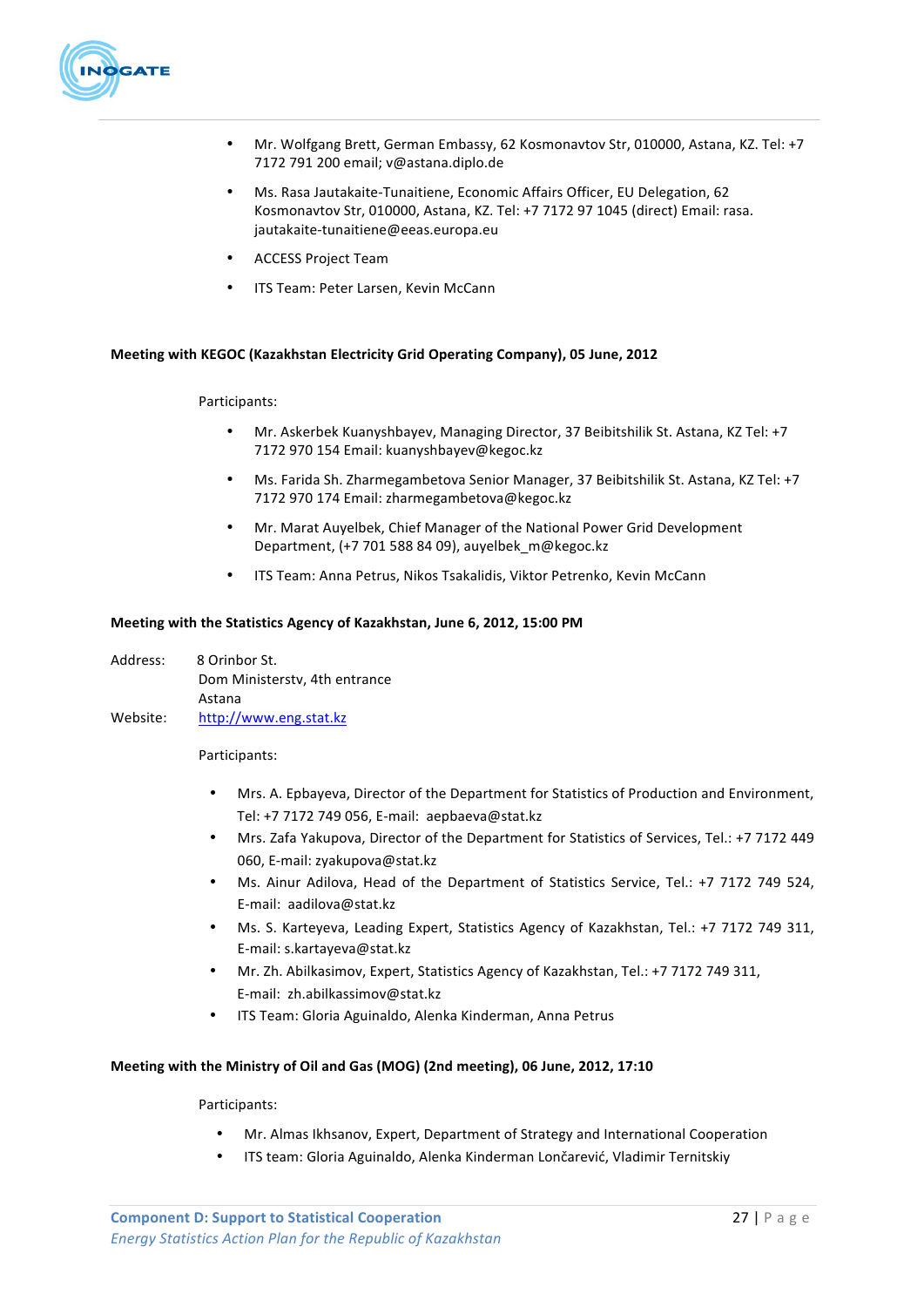

#### **EUD Donor Co-ordination Meeting for Energy Sector, 06 June**

#### Participants:

- Ms. Alia Baidebekova, Project Manager, EU Delegation, 62 Kosmonavtov Str, 010000, Astana, KZ. Tel: +7 7172 97 16 17 (direct). Email: alia.baidebkova@eeas.europa.eu
- Mushtaq Hussain, Head of Trade section, EU Delegation, 62 Kosmonavtov Str, 010000, Astana, KZ. Tel: +7 7172 97 10 40 (direct). Email: mushtaq.hussein@eeas.europa.eu
- Ms. Rasa Jautakaite-Tunaitiene, Economic Affairs Officer, EU Delegation, 62 Kosmonavtov Str, 010000, Astana, KZ. Tel: +7 7172 97 1045 (direct) Email: rasa. jautakaitetunaitiene@eeas.europa.eu
- Mr. Guanghui Li, Country Director, Asian Development Bank, 12 semal, Astana Tower Business Centre. Tel: +7 7172 32 50 53. Email: guanghuili@adb.org
- Laura Omarova, Senior Operations Assistant, Development Bank, 12 semal, Astana Tower Business Centre. Tel: +7 7172 32 50 53. Email: lomarova@adb.org
- Mr. Sergey Yelkin, Energy Porjects Co-ordinator, USAID Park Palace Building, 41 Kazibek Bi Str. Tel. +7 71 72 250761. Email syelkin@usaid.gov
- Mr. Jonathan Cook, Second Secretary, Regional Energy Policy, British Embassy, Renco Building 6<sup>th</sup> Floor. Tel: + 7 7172 556 200. Email. Jonathank.cook@fco.gov.uk
- Anvar Nasridinov, Project Manager EBRD Almaty Tel: +7 727 258 1423. Email: NasritdA@ebrd.com

#### **Meeting with the EU Delegation: Wrap-up Meeting**

#### Participants:

- Ms. Aurelia Bouchez, EU Delegate EU Delegation, 62 Kosmonavtov Str, 010000, Astana, KZ. Tel: +7 7172 97 1040 (direct). Email:Aurelia.bouchez@eeas.europa.eu
- Ms. Alia Baidebekova, Project Manager, EU Delegation, 62 Kosmonavtov Str, 010000, Astana, KZ. Tel: +7 7172 97 16 17 (direct). Email: alia.baidebkova@eeas.europa.eu
- Ms. Rasa Jautakaite-Tunaitiene, Economic Affairs Officer, EU Delegation, 62 Kosmonavtov Str, 010000, Astana, KZ. Tel: +7 7172 97 1045 (direct) Email: rasa. jautakaitetunaitiene@eeas.europa.eu
- ITS Team: Gloria Aguinaldo, Nikos Tsakalidis, Peter Larsen, Kevin McCann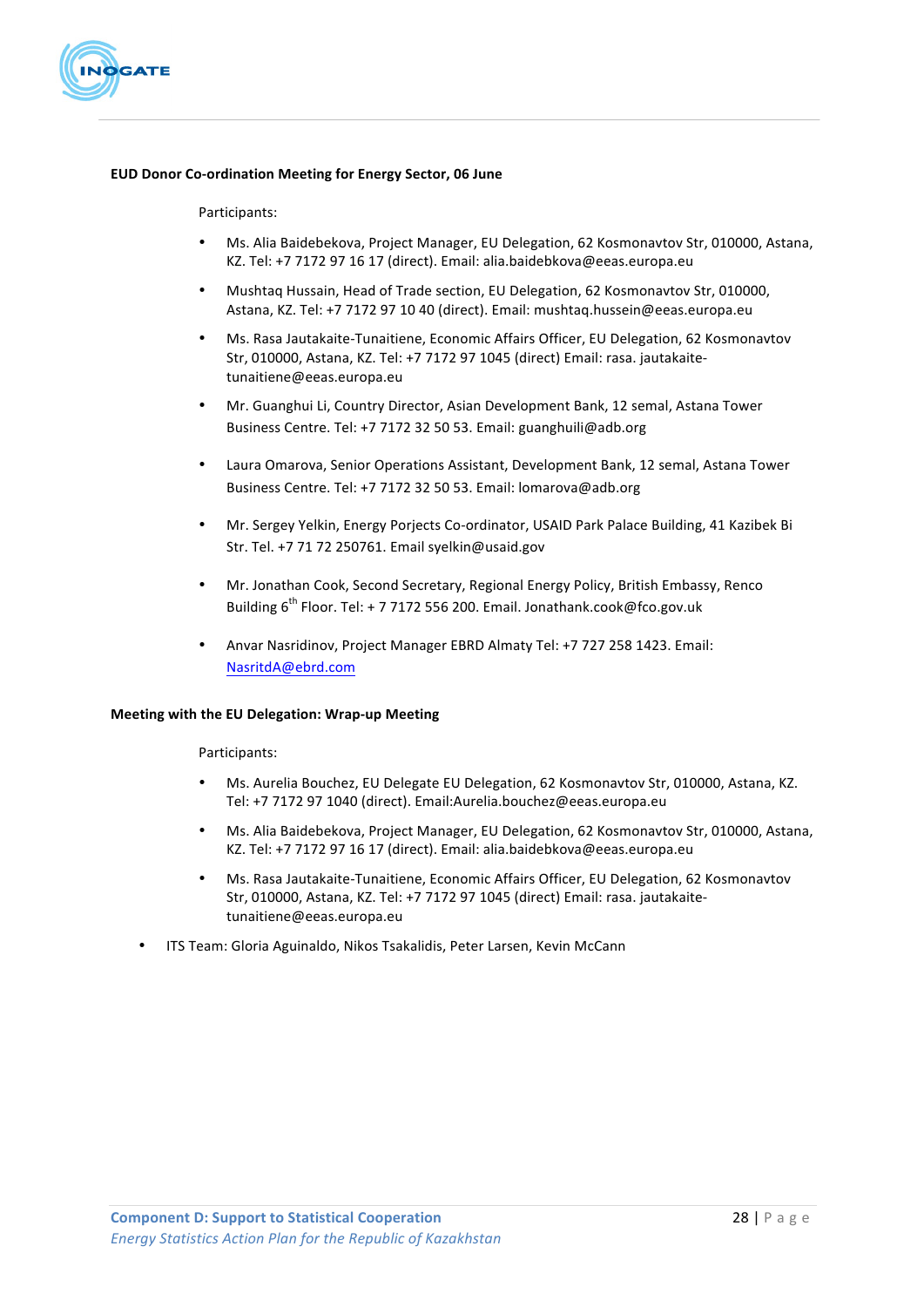

# **ANNEX 2 – AREAS FOR TECHNICAL ASSISSTANCES UNDER THE ITS PROJECT**

# **5.1. List of the activities**

|             | Key area                                                                                                                          | <b>Indicative Technical Assistance under the ITS</b>                                                                                                                                                                                                 |
|-------------|-----------------------------------------------------------------------------------------------------------------------------------|------------------------------------------------------------------------------------------------------------------------------------------------------------------------------------------------------------------------------------------------------|
|             |                                                                                                                                   | TA-1.1. Development of the appropriate legal framework for energy<br>statistics (laws, sub laws, strategies, plans)                                                                                                                                  |
|             |                                                                                                                                   | TA-1.2. Development of long-term energy statistics strategies and<br>programs for data collection and compilation                                                                                                                                    |
| <b>TA-1</b> | Development/improvement<br>of the Legal and Institutional<br><b>Framework</b>                                                     | TA-1.3. Improvement of institutional relationship on energy statistics                                                                                                                                                                               |
|             |                                                                                                                                   | TA-1.4. Capacity building on the institutional organisation for energy<br>statistics                                                                                                                                                                 |
|             |                                                                                                                                   | TA-1.5. Capacity building on the integration of energy statistics and<br>energy planning procedures                                                                                                                                                  |
|             |                                                                                                                                   | TA-2.1. Capacity building on the EU and International Energy Statistics<br>Standards                                                                                                                                                                 |
|             | Improvement of the data<br>collection, compilation,<br>management and analysing<br>in line with EU and<br>international standards | TA-2-2. Improvement of the methodologies for the collection,<br>compilation, control and dissemination of energy statistics                                                                                                                          |
| TA-2        |                                                                                                                                   | TA - 2.3. Assistance/capacity building during the organisation and<br>implementation of the surveys on final energy consumption, provision of<br>a user-friendly tool for the management and compilation of energy data<br>gathered from the surveys |
|             |                                                                                                                                   | $TA - 2.4$ Adaptation of the existing (household) sector surveys to the<br>research on energy consumption                                                                                                                                            |
|             |                                                                                                                                   | $TA - 2.5$ . Reconstruction of data from the energy surveys in the years<br>after the reference year                                                                                                                                                 |
|             |                                                                                                                                   | $TA - 2.6$ . Support to the Covenant of Mayor initiatives                                                                                                                                                                                            |
|             | Assistance in the compilation                                                                                                     | TA-3.1. Assistance in the completion of the national energy balance for<br>(2011, 2012 or 2013) and harmonisation with EUROSTAT/IEA/UNECE<br>methodologies and standards;                                                                            |
| TA-3        | of energy and commodity<br>balances                                                                                               | $TA - 3.2$ . Adaptation and training in the application of a user friendly<br>software tool for energy balance compilation;                                                                                                                          |
|             |                                                                                                                                   | $TA - 3.3$ . Compilation of annual energy data in defined questionnaires and                                                                                                                                                                         |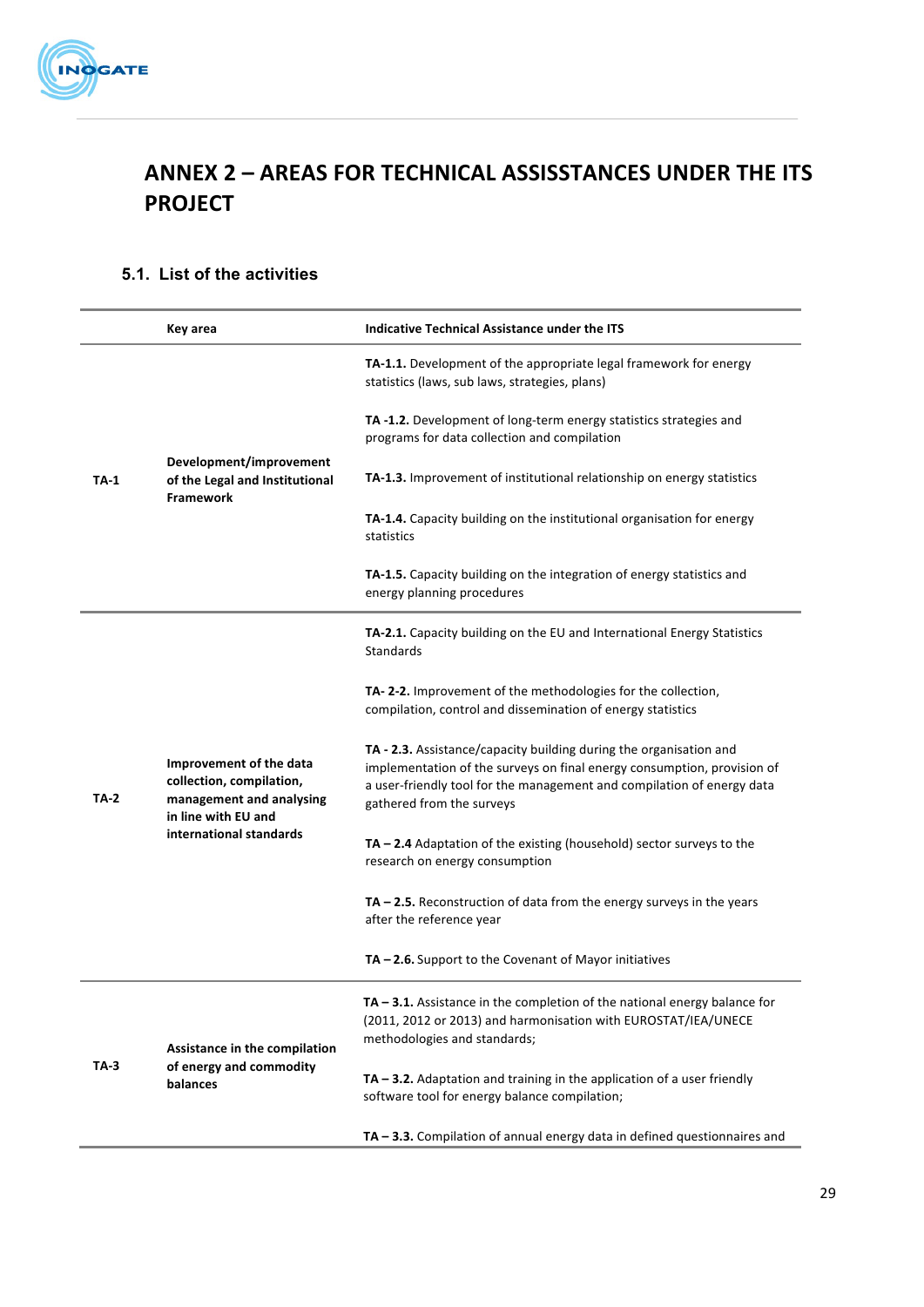

|              |                                                                           | submission to the EUROSTAT/IEA.                                                                                             |
|--------------|---------------------------------------------------------------------------|-----------------------------------------------------------------------------------------------------------------------------|
|              |                                                                           | $TA - 3.4$ . Development of monthly energy data reports compliant with<br>EUROSTAT/IEA standards (M-1, M-3)                 |
|              |                                                                           | $TA - 4.1$ . Development of a methodology for gas prices reporting                                                          |
| <b>TA-4</b>  | Development of a reporting<br>system on energy prices                     | $TA - 4.1$ . Development of a methodology for electricity prices reporting                                                  |
|              |                                                                           | $TA - 4.2$ . Reporting on gas and electricity prices                                                                        |
|              |                                                                           | $TA - 5.1$ . Review of data available for energy indicators compilation,<br>assessment of the needed data                   |
| <b>TA--5</b> | Development of a reporting<br>system on energy (efficiency)<br>indicators | $TA - 5.2$ . Development of a methodology for energy (efficiency) indicators<br>monitoring and verification                 |
|              |                                                                           | $TA - 5.3$ . Adaptation, training and application of a user friendly tool for<br>calculating energy (efficiency) indicators |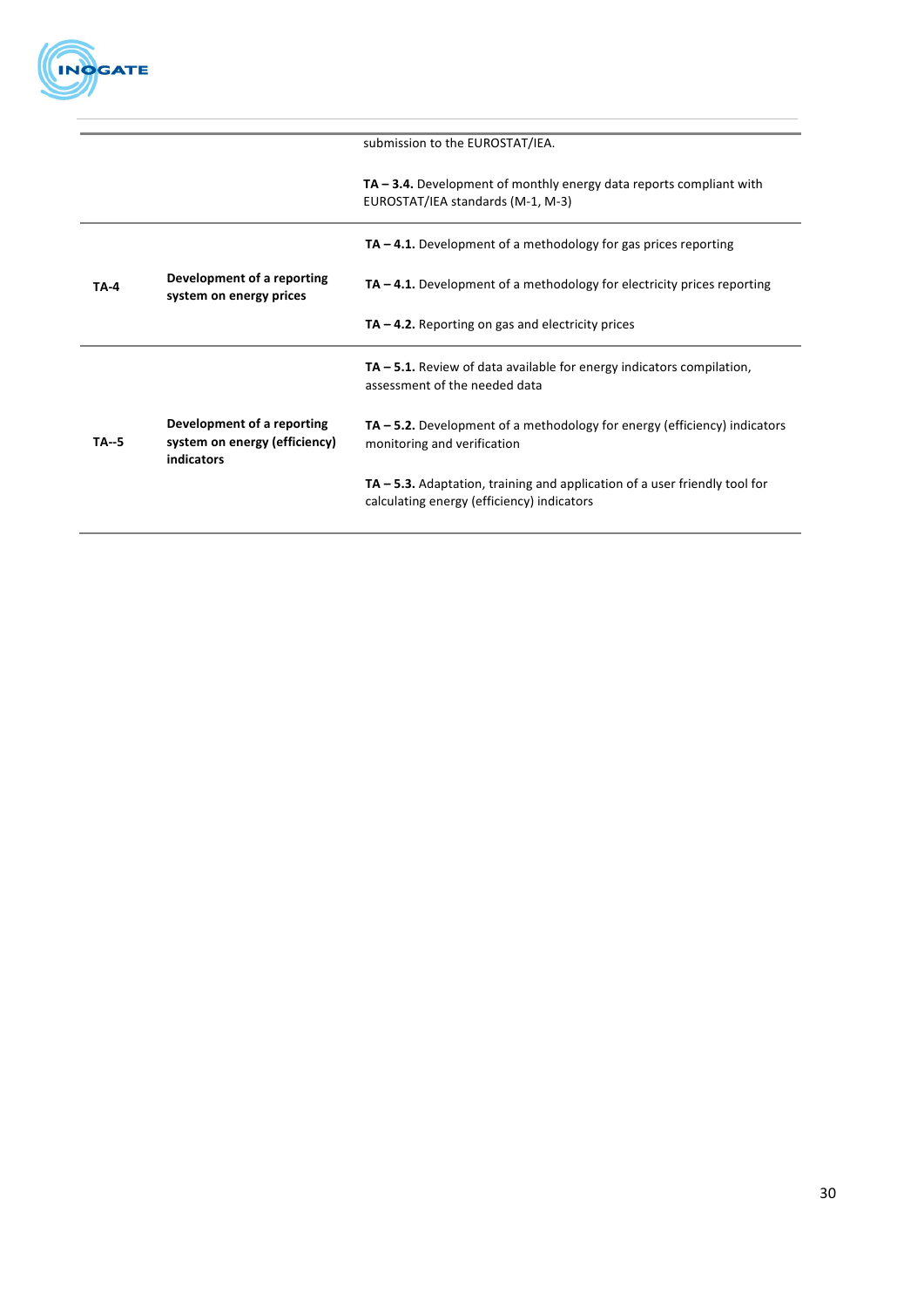

# **5.2. Brief description of the indicative Technical assistances (TA) under the ITS project**

#### **TA- 1. Development/improvement of the Institutional and Legal Framework**

#### TA -1.1. Proposals for the appropriate legal framework for energy statistics

This activity aims to identify gaps in the existing legal framework for the collection, compilation, maintenance, dissemination and confidentiality of energy data, and to propose the content of new laws. 

### TA -1.2. Assistance in the development of long-term energy statistics strategies and programs for a timely and reliable data collection and compilation

This activity includes proposals for the development of the following programs:

- collection and compilation of data from energy suppliers, energy industries, energy consumers (final energy consumption surveys);
- elaboration of the procedures for the collection of data from intermediate sources, analysis of the overlapping with other requests;
- development of a list of required activities and identification of the stakeholders involved in their implementation.

#### TA -1.3. Development of the institutional organisation

The establishment of an appropriate institutional organisation among relevant stakeholders involved in the collection, compilation, standardisation and dissemination of energy statistics is crucial for the "energy statistics system effectiveness" and will result in the following:

- a data collection system based on "minimum cost" and on the avoidance of the duplication of the stakeholders' work.
- coordination mechanisms for monitoring the performance of the national energy statistics system,
- additional motivation of relevant stakeholders to actively participate in the system.

#### TA -1.4. Capacity building on the institutional organisation for energy statistics

This activity will be implemented by organising common meetings with relevant stakeholders in order to provide capacity building in the NSI and of other staff involved in the NSS: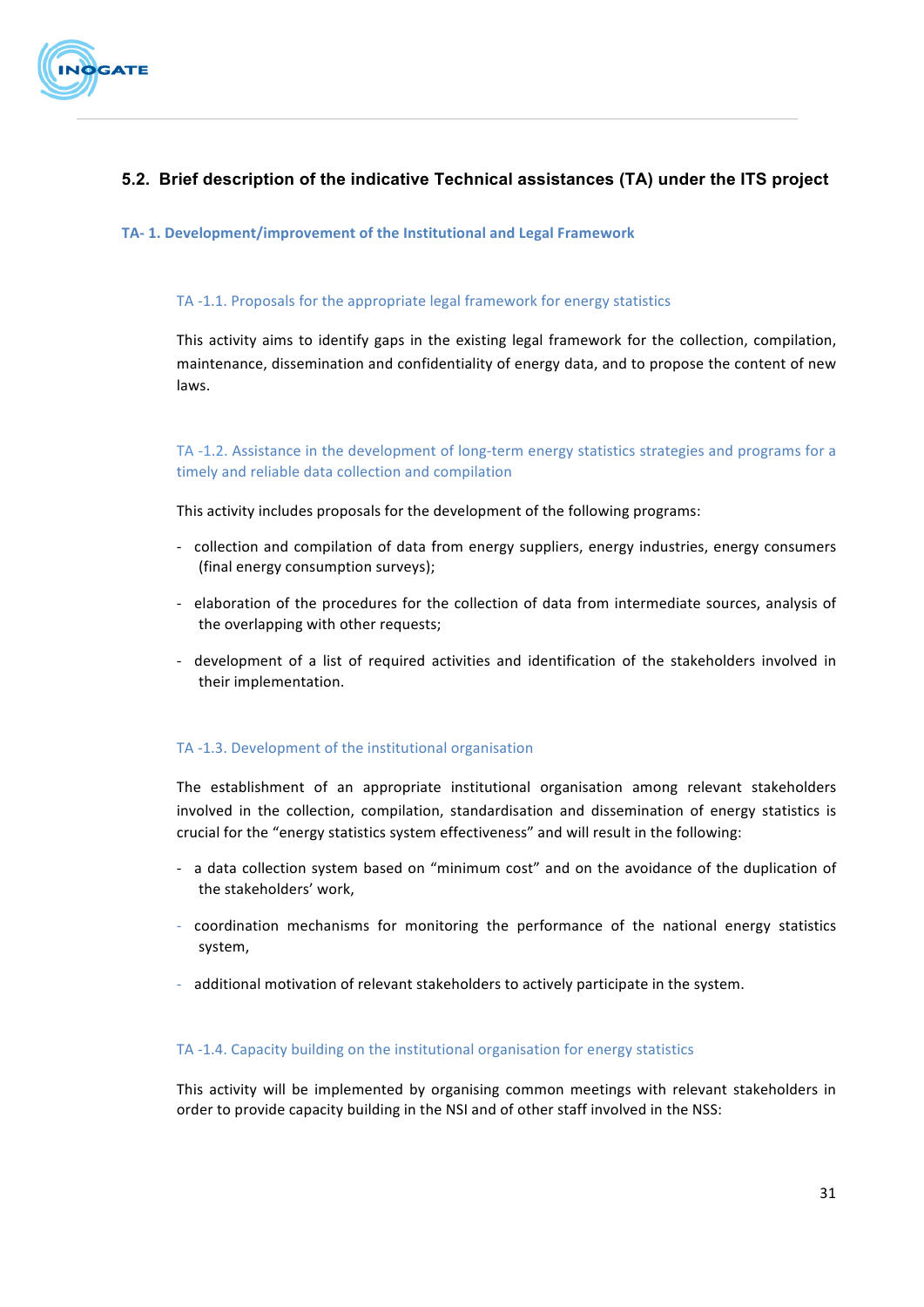

- educating statisticians/experts in the NSIs, the responsible ministries, energy suppliers and industries, energy agencies/committees, energy planning and policy commissions about their roles and obligations in the institutional organisation.
- initiating common discussions and a dialogue about the national statistics legislation or relevant administrative regulation and institutional organisation, in order to establish a solid foundation for a good quality and timely energy statistics,
- increasing the awareness of the importance of timely and reliable energy data.

#### TA -1.5. Capacity building on the integration of energy statistics and energy planning procedures

The aim of this activity is to additionally educate experts and statisticians from the NSIs, responsible ministries, energy suppliers and industries, energy agencies/committees, energy planning and policy commissions about the importance of the integration of methodologies applied to short and long term energy planning and of an accurate, reliable and timely reporting of the official energy statistics and balances.

### **TA** -2. Improvement of the energy data collection, compilation, maintenance and dissemination in line **with EU and international standards**

#### TA -2.1. Capacity building on the EU and International Energy Statistics Standards

This activity will provide trainings in the standards applied to energy measurement units and conversion equivalents, energy commodity flows relevant in energy statistics: production, external trade, international marine bunkers, stocks, fuel transformation and final consumption.

### TA -2.2. Improvement of the methodologies for the collection, compilation, quality control and dissemination of energy statistics

The following list of activities comprises actions, which will be provided through on-site training and expert assistance for:

- detailed identification of energy flows in the production, supply, transformation and consumption sectors,
- development/improvement of forms for administrative energy data reporting (annual, quarterly, monthly),
- development/improvement of information collecting from statistical data sources (census, surveys),
- development of data compilation methods: data validation and editing, calculation of missing data, estimation of population characteristics,
- development of a database for the organisation and management of energy data,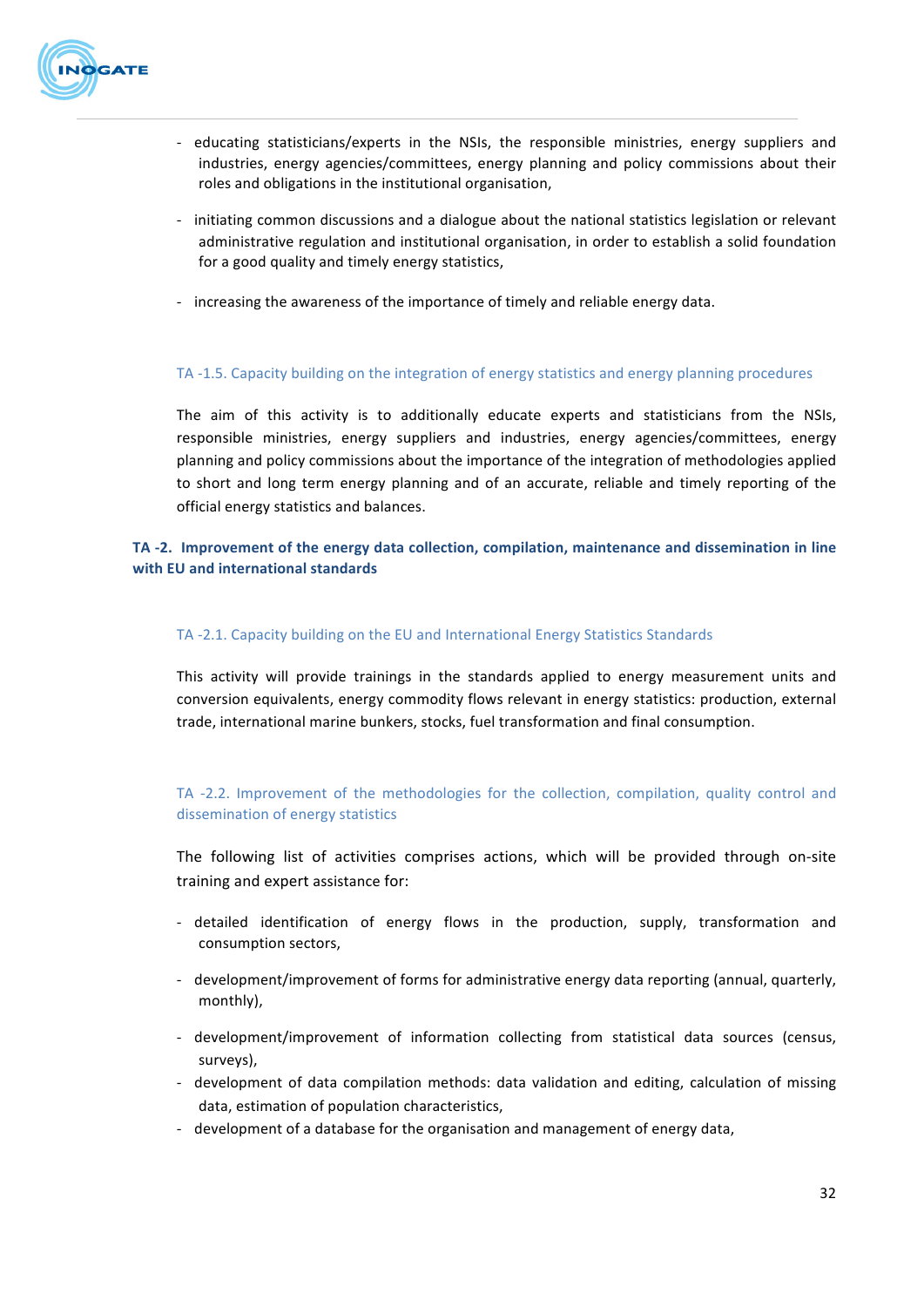

- development of a dissemination policy (reference period and data dissemination timetable, dissemination formats, metadata and quality reports).

### TA -2.3. Assistance during the organisation and implementation of the surveys on final energy consumption

The following list of activities comprises actions that can be provided through on-site training and direct expert assistance for the following:

- definition of the sample size and the selection of a sample, the design of the questionnaire, training and education of interviewers, development of a database for the organisation of data, analysis procedure, final energy balance compilation,
- adoption of a model for the validation, editing, calculation of missing data and estimation of the final energy consumption balance,
- target sectors: industry, households, services, transport, construction, agriculture,
- identification of actual consumers, e.g. in the household sector.

### TA -2.4. Adaptation of the existing surveys in the household sector to the research on energy consumption

In cases where the NSI conducts a regular, periodical (annual) survey in households on living standards, consumption etc., and where surveys on energy consumption are not envisaged in the Action Plan, a proposal for adding specific questions to the questionnaires applied in these surveys will be developed, as well as a methodology of elaborating the data gathered and the results achieved.

#### TA -2.5. Reconstruction of data from energy surveys in the years after the reference year

In cases where the energy consumption surveys will be implemented, in the years after the reference year, a calibration of data on energy consumption from the surveys and of updated data collected from administrative and other sources will be performed through on-site training and assistance.

#### **TA- 3. Energy balance compilation**

TA -3.1. Assistance in the completion of the national energy balance, harmonisation with EUROSTAT/IEA/UNECE methodologies and standards

This includes on-site training and assistance in the development of the framework for the compilation and harmonisation of data on fuel and energy products during the reference period.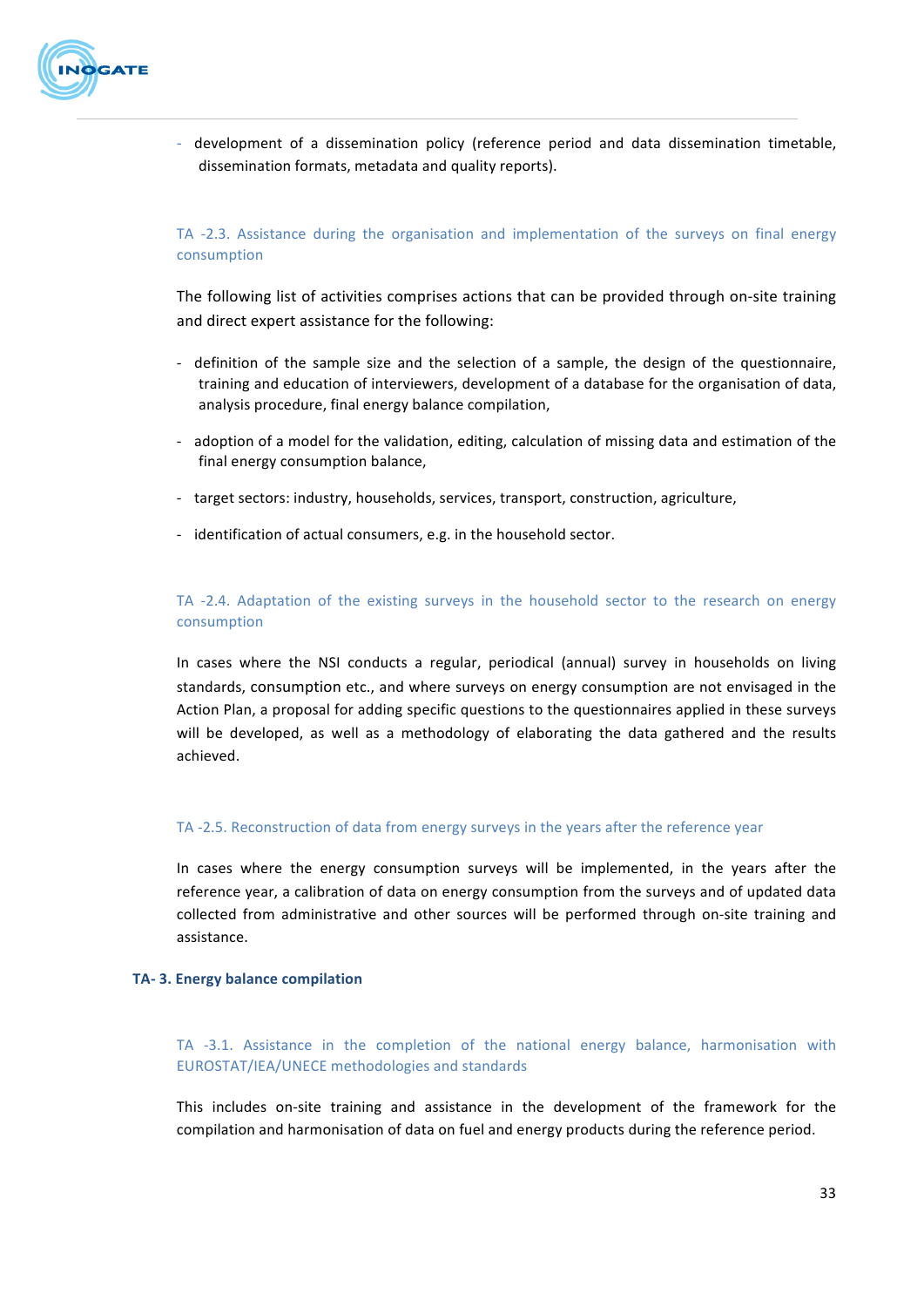

TA -3.2. Adaptation and training in the application of a user-friendly model (software tool) for the energy balance compilation

This includes the development of a user-friendly tool for energy balance compilation, as well as the training of the staff in the NSC and providing instructions on its use. The tool will work as an open source model, which enables the presentation of energy data in a table format (columns – energy products, rows - energy flows).

TA -3.3. Compilation of annual energy data in defined questionnaires and submission to the EUROSTAT/IEA

This activity envisages capacity building and assistance in the completion of the five joint Eurostat/IEA/UNECE annual energy questionnaires for the years 2012/2013.

### TA -3.4. Development of monthly energy data reports compliant with EUROSTAT/IEA standards (M-1, M-3)

This activity will result in the development of appropriate methodologies for the reporting of monthly energy data, in line with the Regulation 1099/2008 on energy statistics, and of their reporting to the IEA.

#### TA – 4. Development of a reporting system on energy prices

#### TA -4.1. Development of a methodology for gas prices reporting

This includes the development of appropriate methodologies for the collection and compilation of gas energy prices, according to the Directive 2008/92/EC on the transparency of gas and electricity prices charged to households and industrial end-users.

#### TA -4.2. Development of a methodology for electricity prices reporting

This includes the development of appropriate methodologies for the collection and compilation of electricity prices, according to the Directive 2008/92/EC on the transparency of gas and electricity prices charged to households and industrial end-users.

#### TA – 5. Energy (efficiency) indicators compilation and monitoring

#### TA -5.1. Review of data available for energy indicators compilation

This activity intends to review all available data in the NSI, energy agencies and other institutions, in order to evaluate the possibility for the development of energy indicators. This will include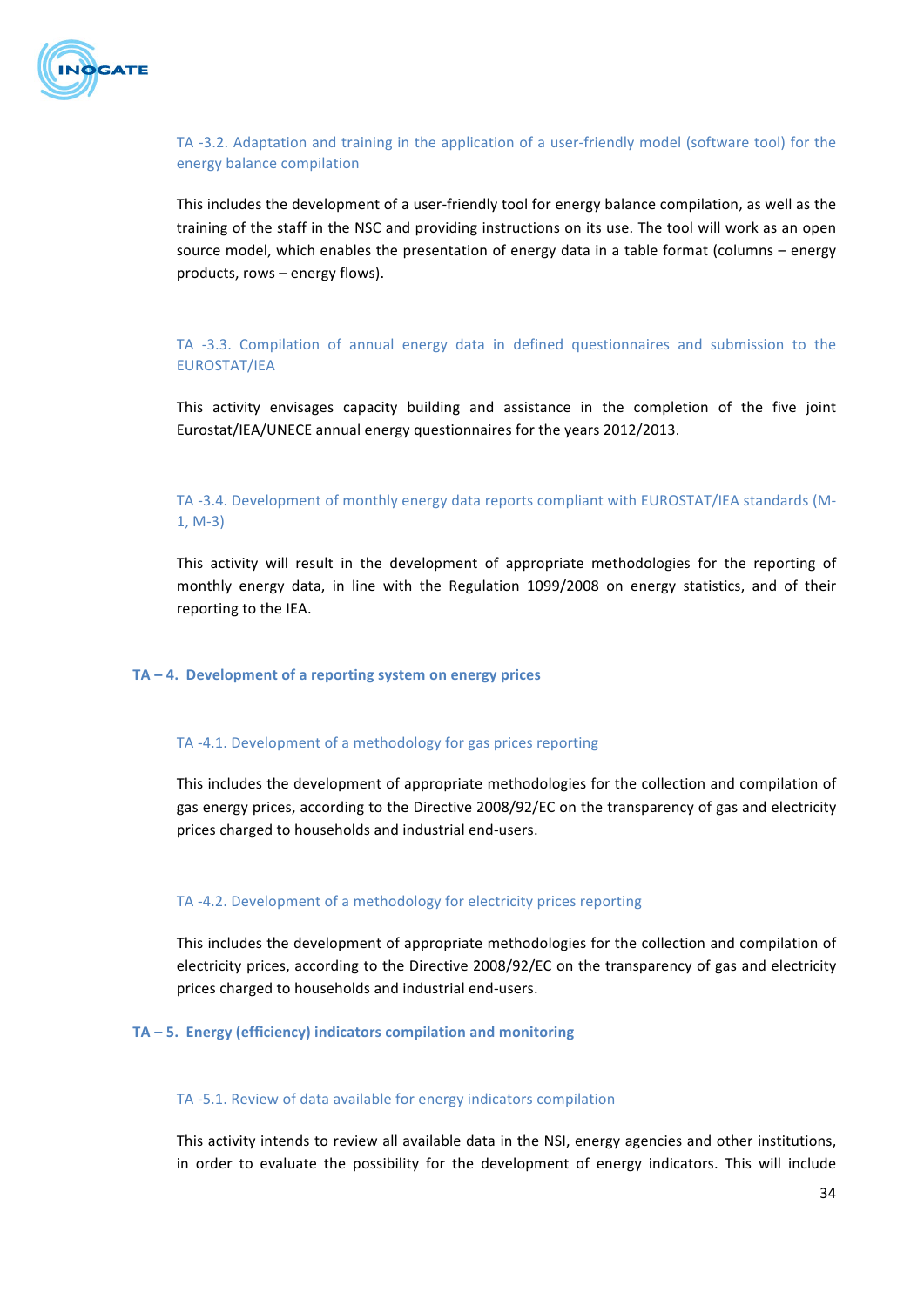

possibilities for the compilation of energy efficiency indicators, basic indicators on the security of supply, environmental issues etc.

#### TA -5.2. Provision of methodology for energy (efficiency) indicators monitoring

On the basis of available data and of a plan for gathering new data, a clear and transparent methodology for monitoring and verifying energy savings and improving energy efficiency will be developed.

#### TA -5.3. Development of a user-friendly tool for calculating energy (efficiency) indicators

The PCs will be provided with an easy-to-use and cost-effective tool for calculating energy (efficiency) indicators.

### TA -5.4. Training in the use of the methodology and software for the energy (efficiency) indicators compilation

This activity will result in providing the training to the representatives of the institutions who are competent for the monitoring and the verification of energy savings.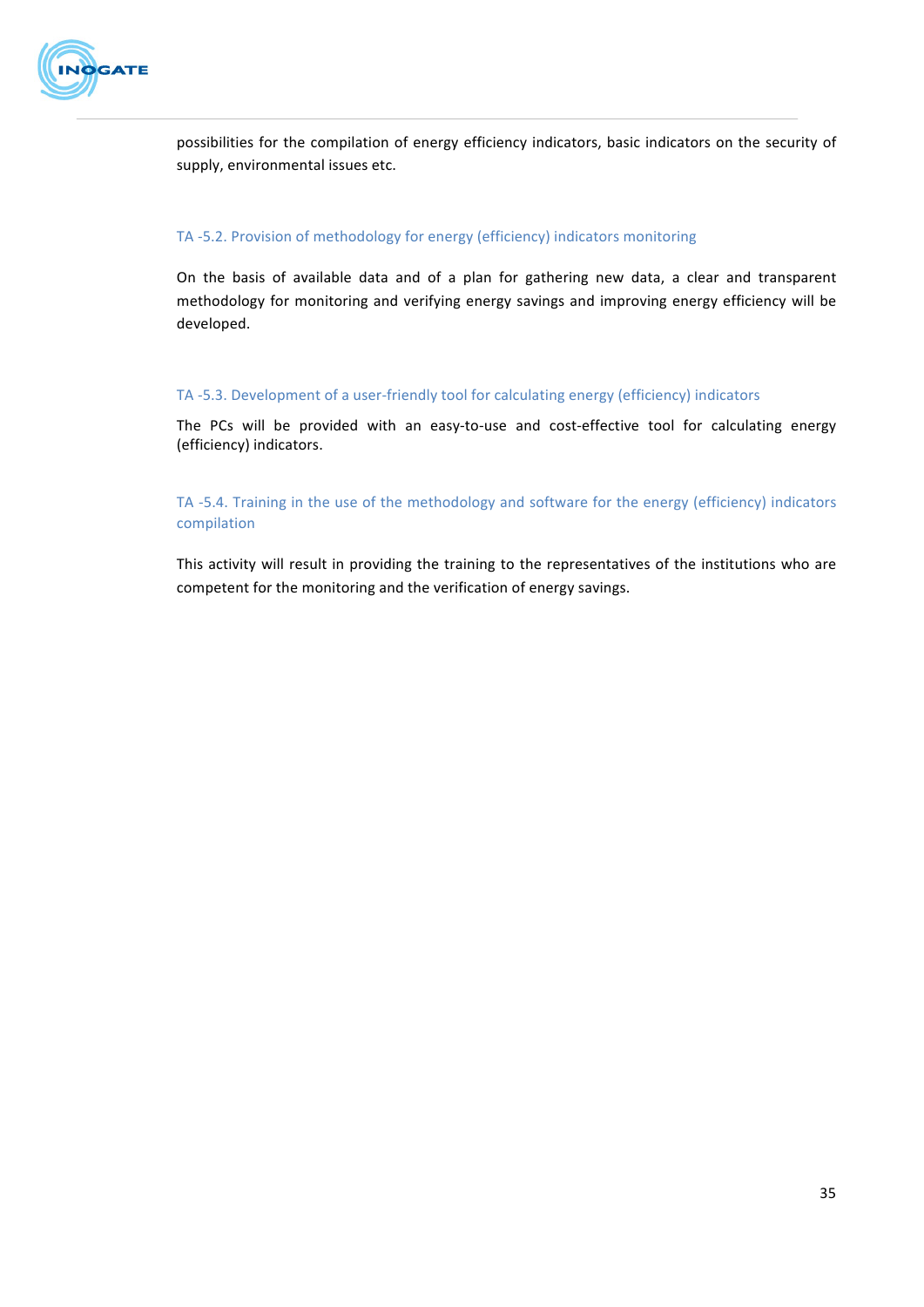

# **ANNEX 3 – INDICATORS FOR MONITORING THE ESAP IMPLEMENTATION AND SUCCESS**

| <b>ACTIVITY</b>                                                                                                                                                                                                     | status<br>10/2012 | status<br>09/2013 |
|---------------------------------------------------------------------------------------------------------------------------------------------------------------------------------------------------------------------|-------------------|-------------------|
| Development / improvement of Legal and Institutional framework                                                                                                                                                      |                   |                   |
| Number of needed new or improved legal documents (primary and secondary)<br>related to energy statistics                                                                                                            | $\mathbf{0}$      |                   |
| Available methodology for the energy statistics and energy balances compilation<br>harmonised with IEA/EUROSTAT/UNECE standards (yes/no)                                                                            | yes               |                   |
| Number of needed short/long-term development plans for energy statistics                                                                                                                                            | $\mathbf{1}$      |                   |
| Number of experts and statisticians employed in energy statistics in the NSS and<br>the NSI (central and regional offices)                                                                                          | 19                |                   |
| Number of experts and statisticians educated during the workshops/seminars<br>organised by the IEA/EUROSTAT/UNECE or other relevant institutions during the<br>last five years                                      | 4                 |                   |
| Number of common meetings among the key energy statistics stakeholders (data<br>collectors and providers) held during the last five years in order to discuss energy<br>statistics issues/energy efficiency issues. | no                |                   |
| Improvement of the data collection, compilation, management and analyses in line<br>with EU and international standards                                                                                             |                   |                   |
| Applied International standards on economic activities and International<br>standards on products and services in energy statistics (yes/no)                                                                        | yes               |                   |
| Number of forms officially applied in the collection of energy data/number of<br>forms to be improved/number of new forms needed                                                                                    | $\mathbf{1}$      |                   |
| Developed and implemented methodology of the surveys on energy<br>consumption during last 5 years in (yes/no):                                                                                                      |                   |                   |
| household sector<br>$\overline{a}$                                                                                                                                                                                  | no                |                   |
| industry sectors<br>-                                                                                                                                                                                               | no                |                   |
| services                                                                                                                                                                                                            | no                |                   |
| agriculture/construction                                                                                                                                                                                            | no                |                   |
| Assistance in energy and commodity balance compilation                                                                                                                                                              |                   |                   |
| of<br>energy and<br>commodity<br>Compilation<br>balances<br>harmonised<br>with<br>EUROSTAT/IEA/UNECE standards                                                                                                      | 1                 |                   |
| Needed application of a simple software tool for energy balance compilation<br>(yes/no)                                                                                                                             | no                |                   |
| Submission of the energy questionnaires in defined formats to the IEA (0-5)                                                                                                                                         | 0                 |                   |
| Number of improved energy questionnaires submitted to the IEA                                                                                                                                                       | 0                 |                   |
| Short-term (monthly) energy statistics compiled in line with the EC Regulation<br>1099/08                                                                                                                           | no                |                   |
| Development of a reporting system for energy prices                                                                                                                                                                 |                   |                   |
| Reporting on electricity and gas prices (yes/no)                                                                                                                                                                    | yes               |                   |
| Development of energy (efficiency) indicators                                                                                                                                                                       |                   |                   |
| Available special methodology and a simple software tool for the compilation<br>of the disaggregated energy efficiency indicators                                                                                   | no                |                   |
| of<br>efficiency<br>indicators<br>defined<br>Number<br>energy<br>the<br>in<br>current<br>methodologies/number of energy efficiency indicators needed                                                                | no                |                   |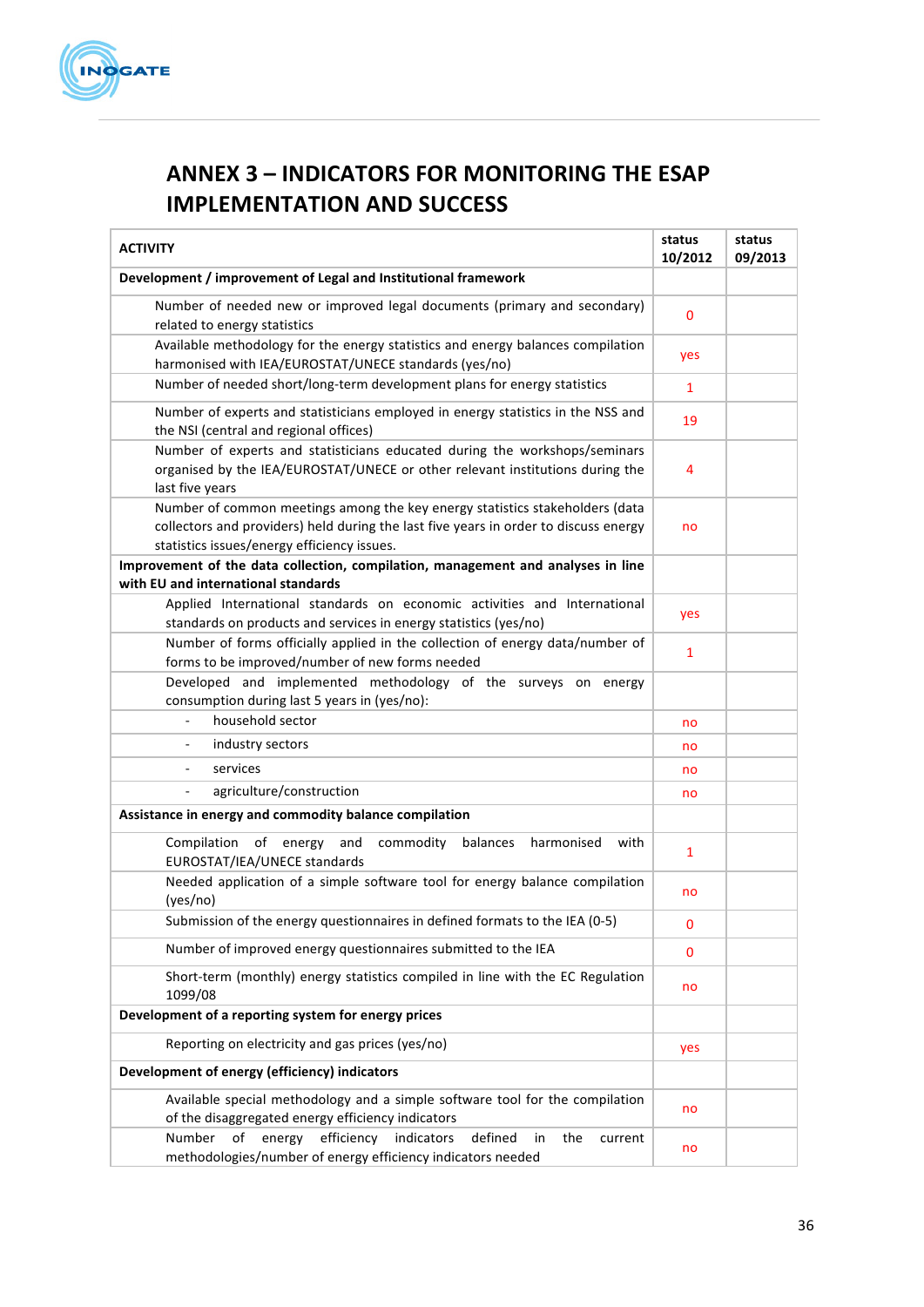

# **ANNEX 4 – CONTACT DETAILS**

**Institution: The Agency of the Republic of Kazakhstan on Statistics Address: 8 Orynbor, The House of Ministries**

**Name and Surname: Zifa Rafikovna Yakupovna Department: Department of Service Statistics Position: Director Date: 03/04/2013**

**Institution: The Agency of the Republic of Kazakhstan on Statistics Address: 8 Orynbor, The House of Ministries**

**Name and Surname: Aynur Gadylbekovna Adilova Department: Department of Service Statistics Position: Head of Divison Date: 03/04/2013**